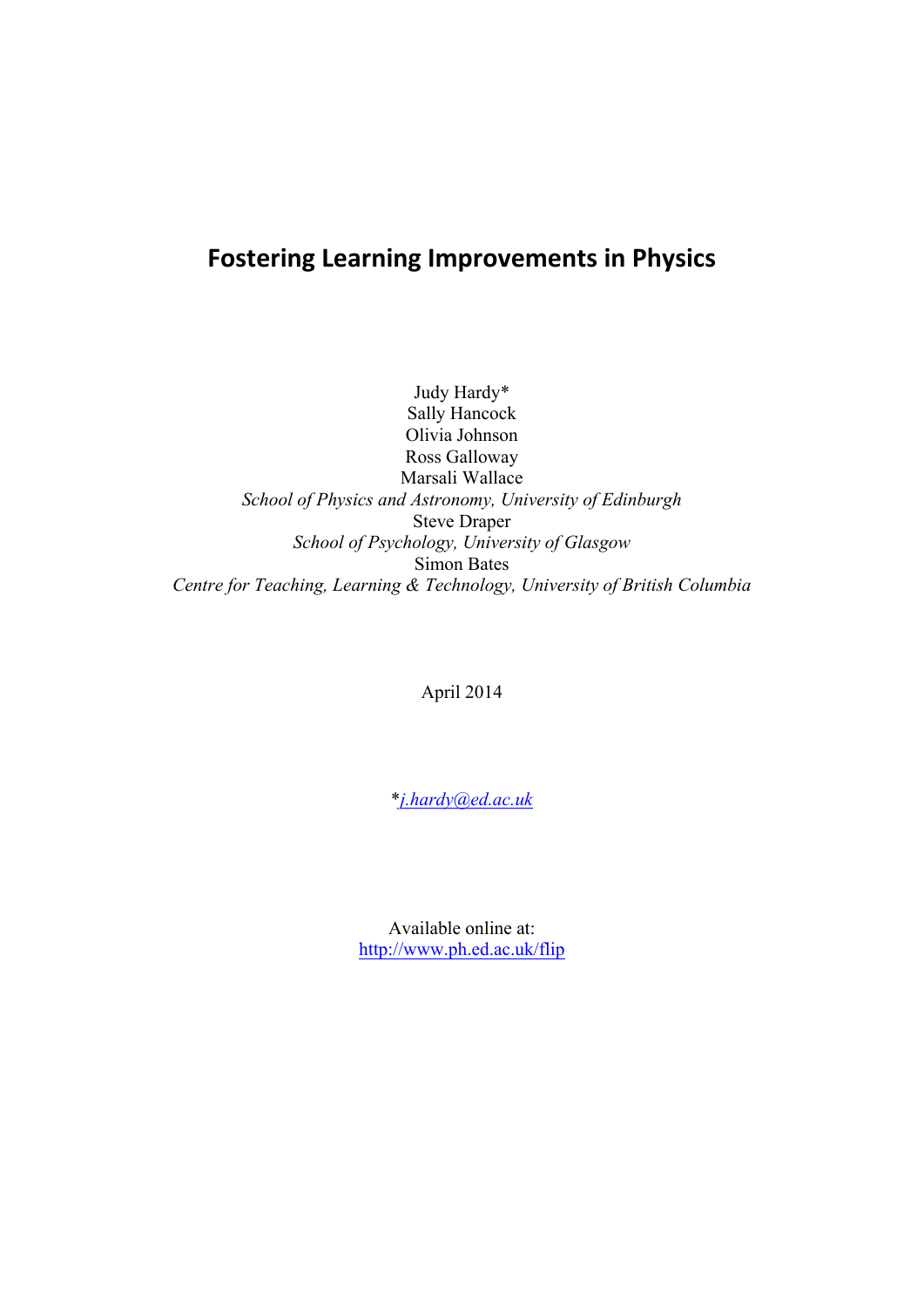# **Acknowledgements**

This work was partially supported by the Institute of Physics and the Economic and Social Research Council, to whom we are very grateful.

We would like to thank our project advisors for their valuable suggestions and support. We are also very grateful to all who participated in project through the surveys, focus groups and interviews, and thank them for their time and contributions.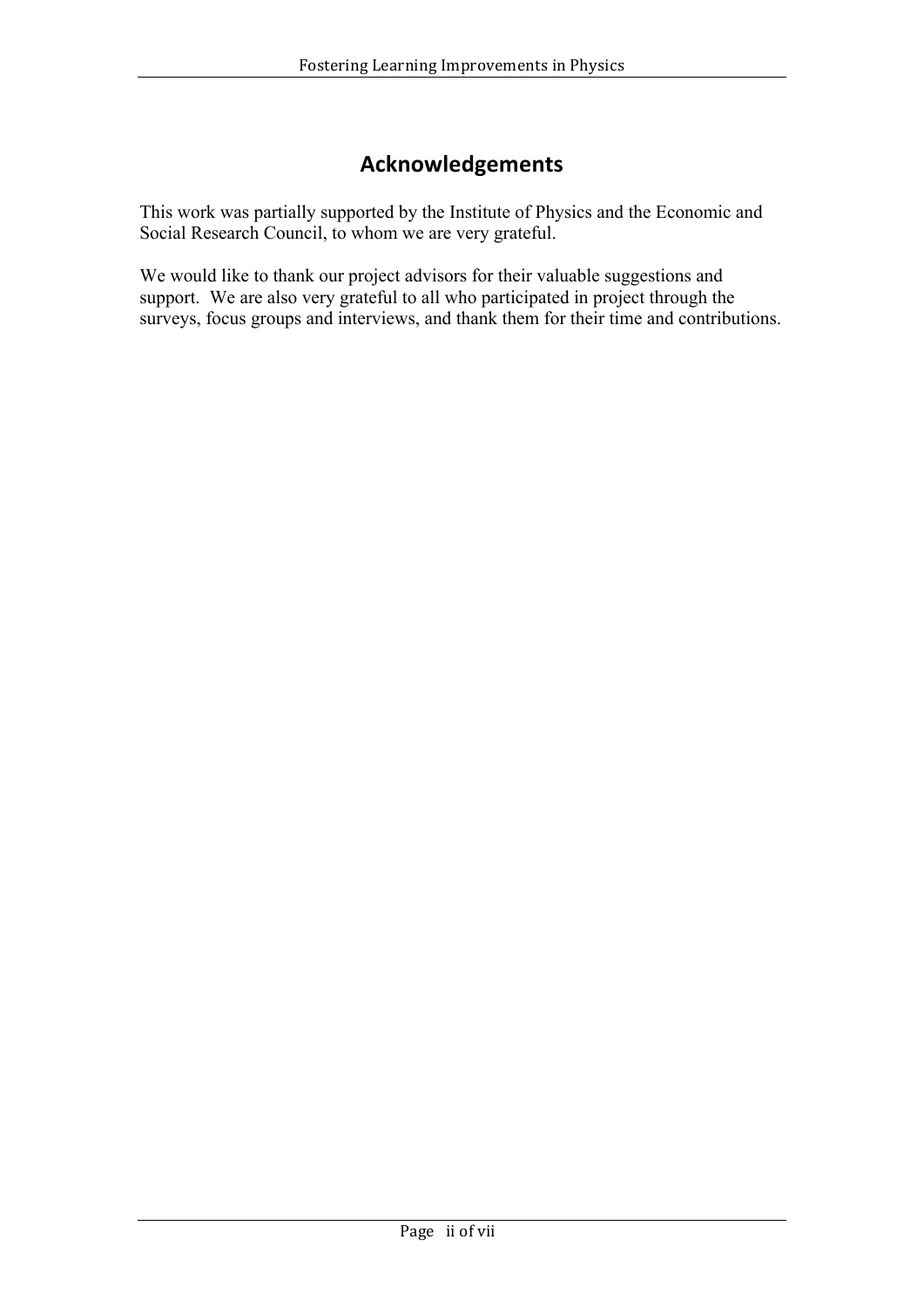# **Contents**

| 1.  |                                                                         |  |
|-----|-------------------------------------------------------------------------|--|
| 2.  |                                                                         |  |
| 2.1 |                                                                         |  |
| 2.2 |                                                                         |  |
| 2.3 |                                                                         |  |
| 2.4 |                                                                         |  |
| 2.5 |                                                                         |  |
| 2.6 |                                                                         |  |
|     | 3. THE PREVALENCE AND IMPACT OF PHYSICS EDUCATION RESEARCH  8           |  |
| 3.1 |                                                                         |  |
| 3.2 |                                                                         |  |
| 3.3 | SUSTAINING PER CAPABLE OF IMPROVING UNDERGRADUATE LEARNING 15           |  |
| 4.  | THE DEVELOPMENT OF UK UNDERGRADUATE PHYSICS TEACHING 22                 |  |
| 4.1 | DEMOGRAPHICS, ATTITUDES AND EXPERIENCES OF UK PHYSICS TEACHING STAFF 22 |  |
| 4.2 |                                                                         |  |
| 4.3 |                                                                         |  |
| 4.4 |                                                                         |  |
| 4.5 |                                                                         |  |
| 4.6 | LOOKING TO THE FUTURE: SUGGESTIONS FROM PHYSICS TEACHING STAFF40        |  |
|     | 5. RECOMMENDATIONS: FOSTERING LEARNING IMPROVEMENTS IN PHYSICS  41      |  |
| 5.1 |                                                                         |  |
| 5.2 |                                                                         |  |
| 5.3 |                                                                         |  |
| 5.4 |                                                                         |  |
| 5.5 |                                                                         |  |
|     |                                                                         |  |
|     |                                                                         |  |
|     |                                                                         |  |
|     |                                                                         |  |
|     |                                                                         |  |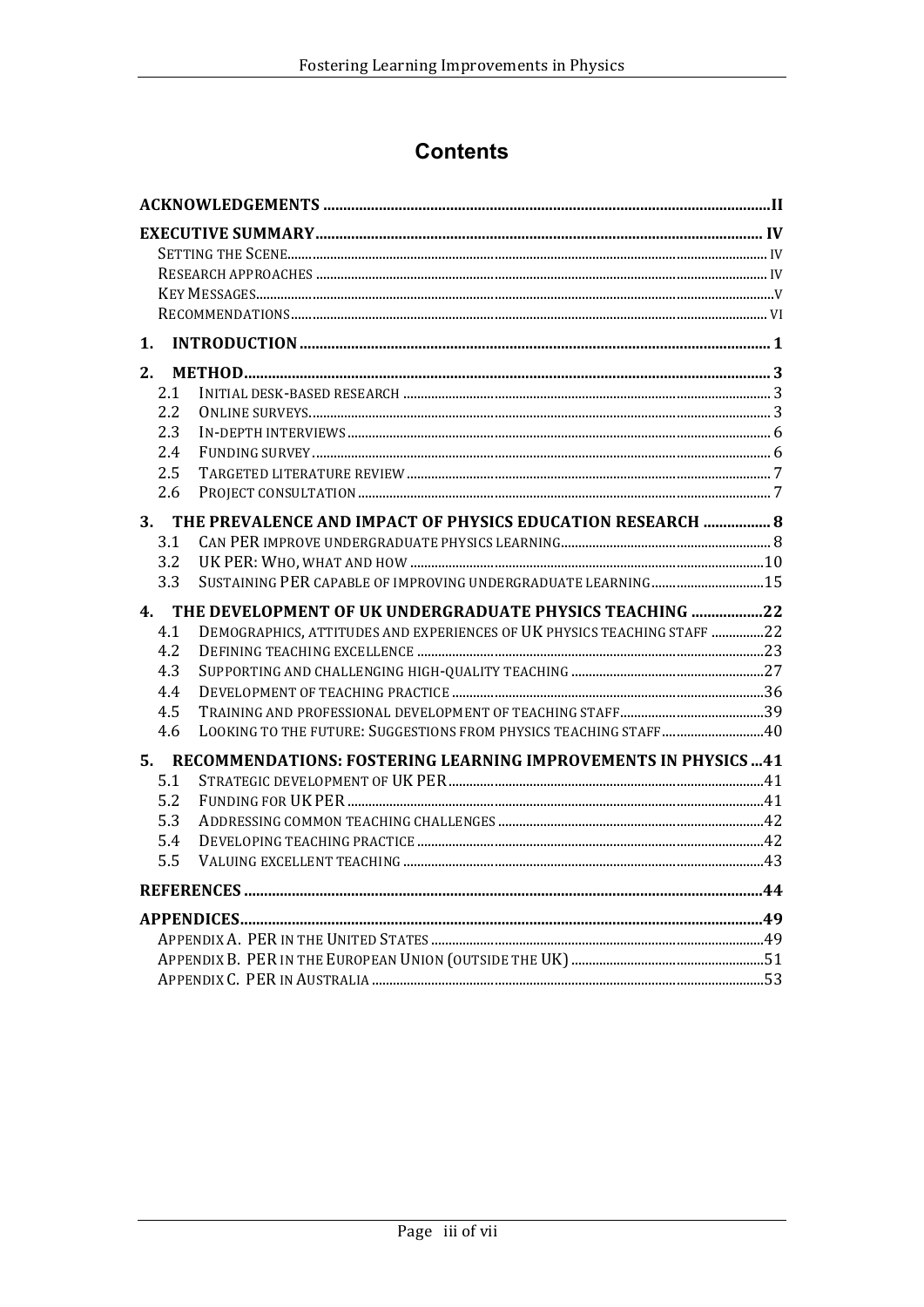## **Executive summary**

### **Setting the Scene**

Physics Education Research (PER) - discipline-based research into the teaching and learning of physics at Higher Education (HE) level - is a relatively young branch of applied physics that arose primarily from studies of student difficulties with the basic concepts of physics. From these beginnings it became clear that what is taught and what is actually *learned* in tertiary level physics can be very different things. PER is now an internationally recognised field of applied physics that touches on many aspects of the undergraduate physics curriculum and on teaching and learning more broadly. Nevertheless, it is instructive to consider the impact of the outputs of the field not only in terms of contributions to knowledge but also in relation to changes in practice and attainment in the classroom. These two factors do not necessarily go hand-in-hand.

The Fostering Learning Improvements in Physics (FLIP) project aimed to investigate how advances in teaching and learning in undergraduate physics education are achieved. Within this broad topic, we focussed on two distinct research themes: the prevalence and impact of PER, both in the UK and internationally; and how UK undergraduate physics teaching develops in practice. Five research questions were identified for the study:

- How does the field of PER in the UK compare to that in Europe, Australia and the United States?
- What factors have supported communities of PER practitioners capable of producing high-impact knowledge advances and/or widespread dissemination of PER knowledge advances?
- What is the relationship between PER and the diffusion of improved teaching and learning in undergraduate physics?
- How has improvement in UK undergraduate physics teaching and learning occurred in practice and which factors have encouraged and discouraged improvement?
- What are the likely necessary conditions to build and sustain a UK PER community with the capacity to foster improvements in undergraduate physics teaching and learning?

### **Research approaches**

Data were collected through a mixed-method study consisting of: a targeted review of the relevant literature; focus groups with UK physics teaching staff; online surveys with UK physics teaching staff and with PER practitioners in the UK, wider European Union (EU) and Australia; follow-up in-depth interviews with UK-based physics teaching staff and UK-based PER practitioners; and a funding survey.

Survey response rates were high, with staff at over 80% of UK physics departments represented in the physics teaching survey. Researchers from at least 80 universities in 21 countries took part in the PER surveys. Interviewees were selected from willing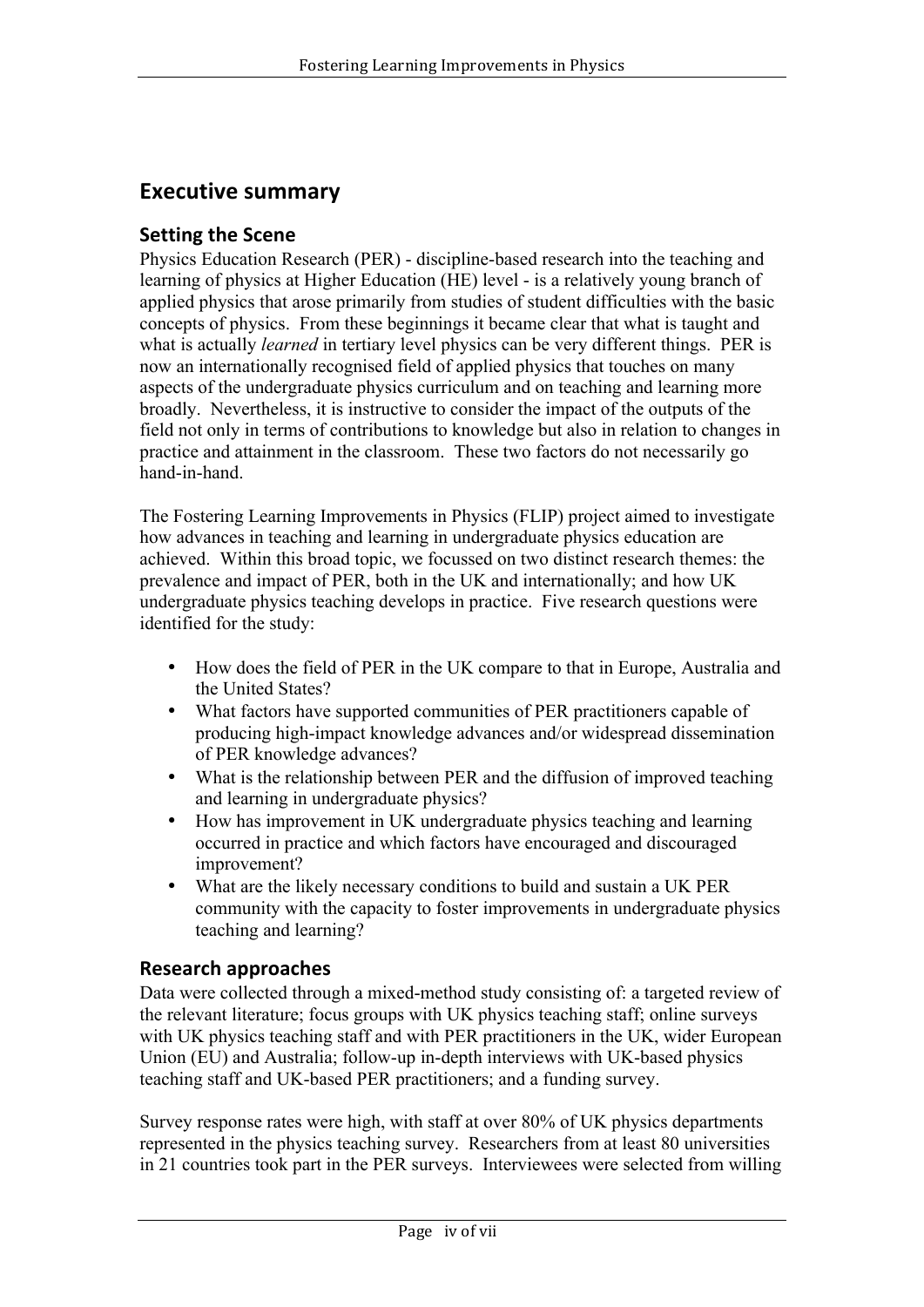survey respondents and chosen to reflect the range of demographic characteristics and attitudes demonstrated in the surveys.

## **Key Messages**

### *The prevalence and impact of PER*

We considered the impact of PER upon undergraduate learning, the communities of practice undertaking PER internationally, and factors likely to sustain impactful discipline-based PER in the UK. Key findings are:

- When adequately supported and strategically promoted, PER is capable of fostering improvement in undergraduate physics education.
- Diffusion of PER and PER-based innovations into teaching practice remains a significant and complex challenge.
- A threshold level of funding is necessary to allow PER to develop as an academic field.
- Funding for PER is a necessary but not sufficient condition to ensure impact on undergraduate physics learning.
- Advocacy for PER by cohesive communities of practice, prominent researchers and professional bodies aids development of the field.
- The relationship of PER to the wider physics community is key to the development of the field and its impact on undergraduate teaching.
- UK PER is relatively widespread among physics departments and is supported by informal national networks.
- UK PER is best characterised as a 'cottage industry', with most researchers conducting PER as an optional extra in their jobs.
- There is limited formal support for UK PER from departments, institutions and national bodies.
- The threshold level of funding required to develop PER in the UK is not currently achieved, as most PER is funded through one-off, low-value, teaching development grants from institutions.

### *How UK undergraduate physics teaching develops in practice*

We considered UK physics instructors' attitudes toward, and experiences of, undergraduate teaching, including their engagement with teaching enhancement and professional development. Key findings include:

- The majority of UK physics teaching staff find teaching enjoyable and personally rewarding and derive satisfaction from teaching enhancement activities.
- Many staff are open to learning more about how PER could be used to inform their teaching development.
- Conceptions of teaching excellence are varied and often relate to individual experiences or departmental procedures.
- A number of identified challenges to high-quality undergraduate physics education are similar across the UK. Staff across all regions and types of university raised concerns about deficits in mathematics among incoming students, engaging students in large classes, and effective teaching of mixedability cohorts.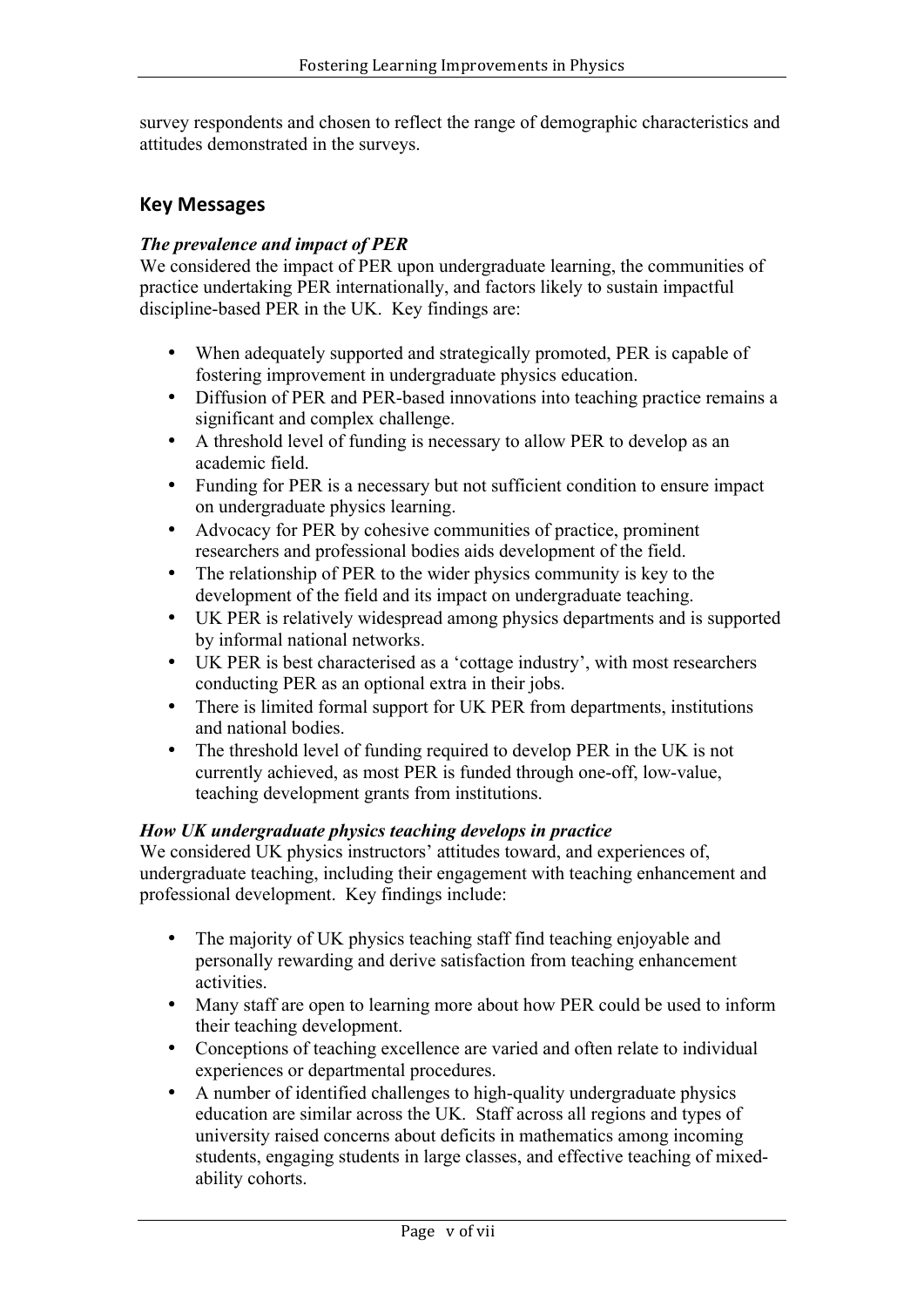- Staff believe the achievement of teaching excellence may be thwarted by intense time pressure and by reward and recognition policies that are perceived to favour research excellence.
- Teaching staff report high levels of dissatisfaction with the generalised lecturer training that is most commonly provided.

## **Recommendations**

Drawing on our findings, we make the following recommendations:

### *1. The strategic development of UK PER*

- i) We recommend strengthening existing networks to develop a cohesive academic community for UK PER that has the ability to work toward common priorities and coordinate advocacy for the field within the country.
- ii) We suggest that both informal promotion through local and national networks and formal lobbying – e.g., seeking endorsement from national bodies – would be of benefit in raising the profile of the field.

### *2. Funding for UK PER*

- i) We recommend that stakeholders concerned with undergraduate physics education work to identify funding streams for PER which support basic research and allow for the development of researchers and research projects over time. Specifically, funding should be sought for PhD studentships and postdoctoral research positions in PER, and multi-year research projects.
- ii) We note that funding from a well-respected national body may also serve to validate PER within the physics community and to promote research topics that address national priorities.

### *3. Addressing common teaching challenges*

- i) We recommend that the PER community prioritises some of its research effort in areas that have the potential for widespread impact across UK undergraduate learning and teaching of physics. We note the value of crossinstitutional collaborations in this area.
- ii) We further recommend that those developing funding strategies for PER take a portfolio approach which supports both fundamental research and 'roll-out' projects aimed at embedding sustainable teaching enhancements.

### *4. Developing teaching practice*

i) We recommend departments, institutions and professional bodies consider provision for initial and continuing professional development for UK physics teaching staff which is both subject-focussed and evidence-based. We further recommend that this should be based on a partnership model including physics teaching staff and PER practitioners as well as teaching and learning development professionals. We note the potential value of PER in this area.

### *5. Valuing excellent teaching*

i) We recommend that institutional management, departmental management and teaching staff work to develop a shared understanding of teaching excellence and workable measures of teaching quality. We note that relevant studies in PER may usefully inform this process.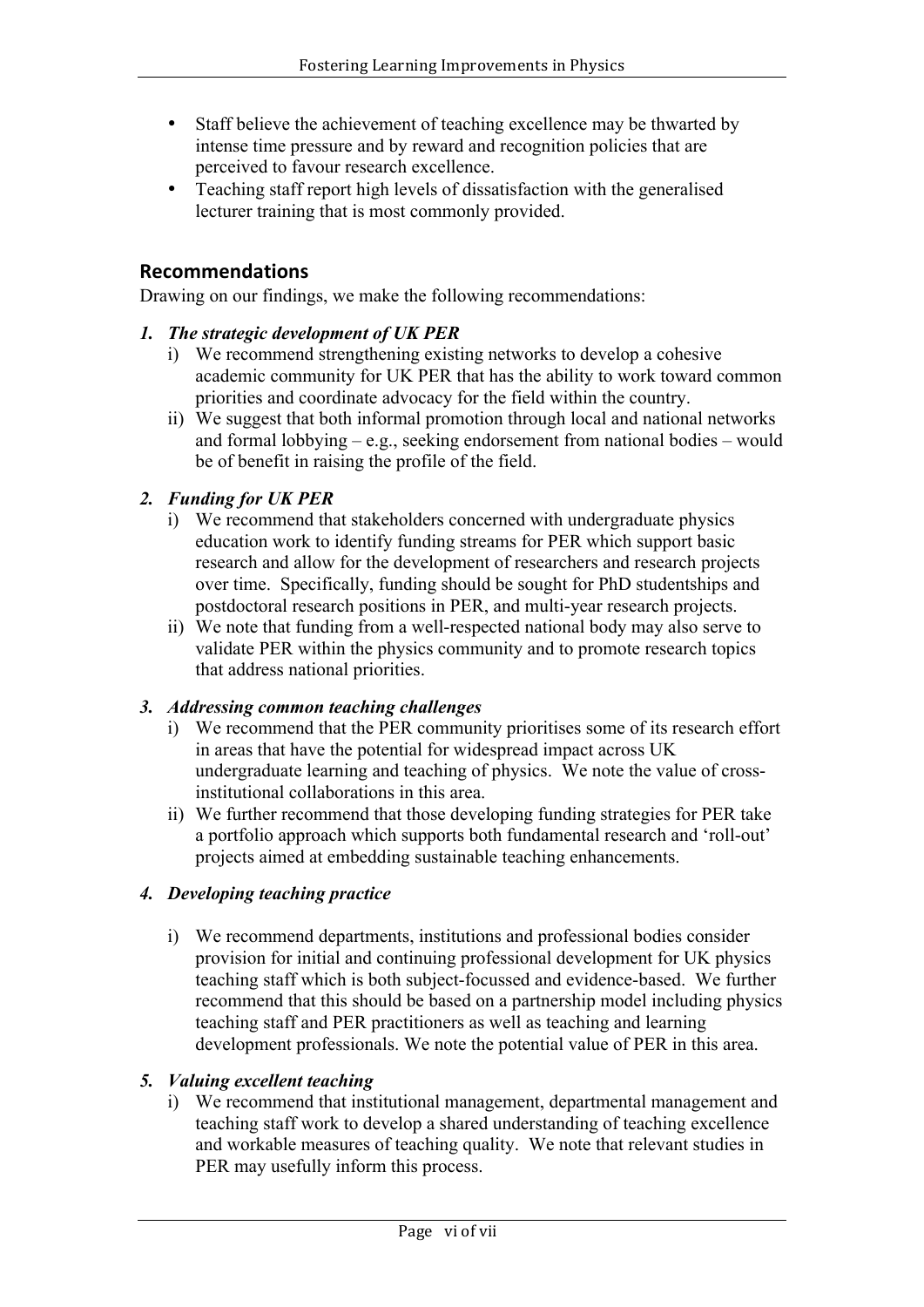- ii) We recommend that institutions work to counter the widely held view that there is a disconnect between reward and recognition policies and practice in relation to teaching. We urge greater transparency regarding promotion decisions based on teaching contributions.
- iii) We recommend that institutional and departmental management ensure staff have adequate time for reflective teaching, teaching enhancement and sharing of good practice. We further recommend that they provide an infrastructure and promote a culture in which teaching is afforded legitimacy and prestige equal to other academic functions.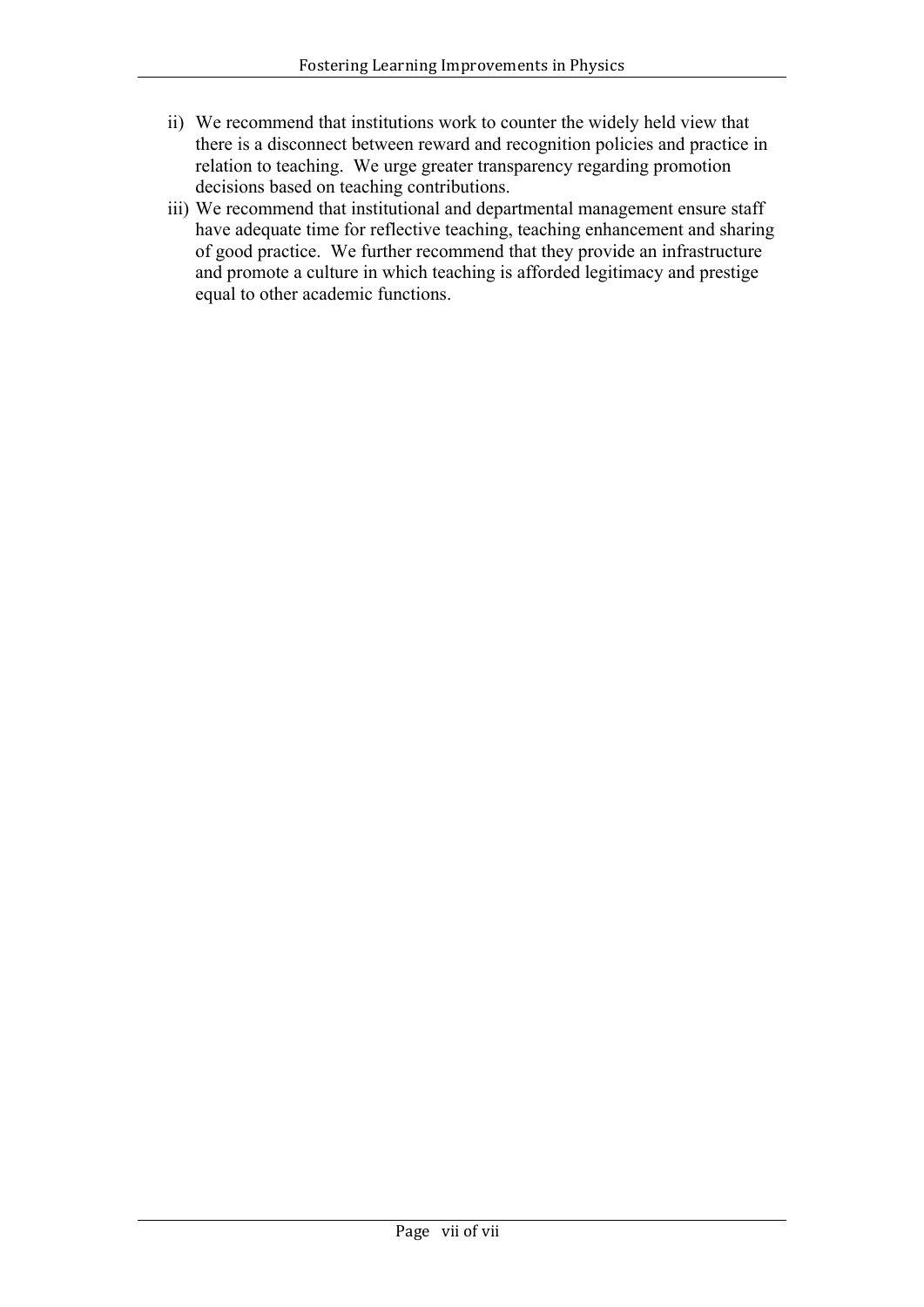# **1. Introduction**

Discipline-based research into the teaching and learning of physics at Higher Education (HE) level - Physics Education Research (PER) - is a relatively young branch of applied physics. Its origins can be traced back to the USA in the late 1970s, where it was initially focussed on student difficulties with basic physics concepts. In a relatively short space of time it became clear that what was being taught and what was actually *learned* in tertiary level physics could be very different things (McDermott, 1991). Since then, PER has developed into an internationally recognised field. While its roots lie in curriculum development and instructional design, research now encompasses both the 'applied', e.g., evaluating the effectiveness of a new teaching intervention, to the relatively 'pure', e.g., collaborative learning and models of discourse. Nevertheless, PER retains a strong disciplinary focus at its core:

*'PER is focused inquiry into what happens as students struggle to grasp and use the concepts of physics'* (Beichner, 2009).

The impact of PER can be considered both in terms of contributions to knowledge and changes in practice and attainments in the classroom. These may be quite different. For example, in his landmark paper Bloom (1984) notes that 1:1 tutoring could move a classes marks up by two standard deviations: a huge effect. However, while this remains an important benchmark of what has been proved possible (high knowledge contribution), for cost reasons it will never be rolled out (zero adoption). Related to this, it may also not necessarily be a safe assumption that further research is a precondition for adoption and progress in teaching and learning practice. Thus, the question arises as to whether funding should be for 'research' projects or 'rollout' projects. One example of the latter is the REAP (Re-engineering Assessment Practices) project, which achieved substantial adoption of innovative course designs in a Scottish university (Nicol & Draper, 2009). This broadly followed the approach taken by Twigg (2003), in which client course teams are promised a fixed sum with no requirement to account for the money, but project plans are constructed interactively in advance and funding is not released until course evaluation data is delivered.

The Fostering Learning Improvements in Physics (FLIP) project aimed to investigate how advances in teaching and learning in undergraduate physics education are achieved. Within this broad topic, the study included two distinct strands. One aspect surveyed the prevalence and impact of PER internationally. In particular, we sought to examine the provision for and achievements of PER in the United States, Europe and Australia as well as the current state and future prospects of the field in the UK. These findings provide the basis of an informed consideration of the potential for sustainable, subject-based PER at HE level in the UK and its potential impact on undergraduate teaching and learning. Concurrently, we studied how UK undergraduate physics teaching develops in practice. We were particularly concerned to identify factors which support and challenge excellent teaching and learning and to understand what drives and constrains change within physics departments. This work underlies recommendations to promote and sustain high-quality teaching, encourage future development and dissemination of beneficial teaching innovations, and overcome barriers to improvement currently faced by UK teaching staff.

In the following section we outline the method used in the project. We then present key results and conclude with recommendations arising from the work. These are addressed to a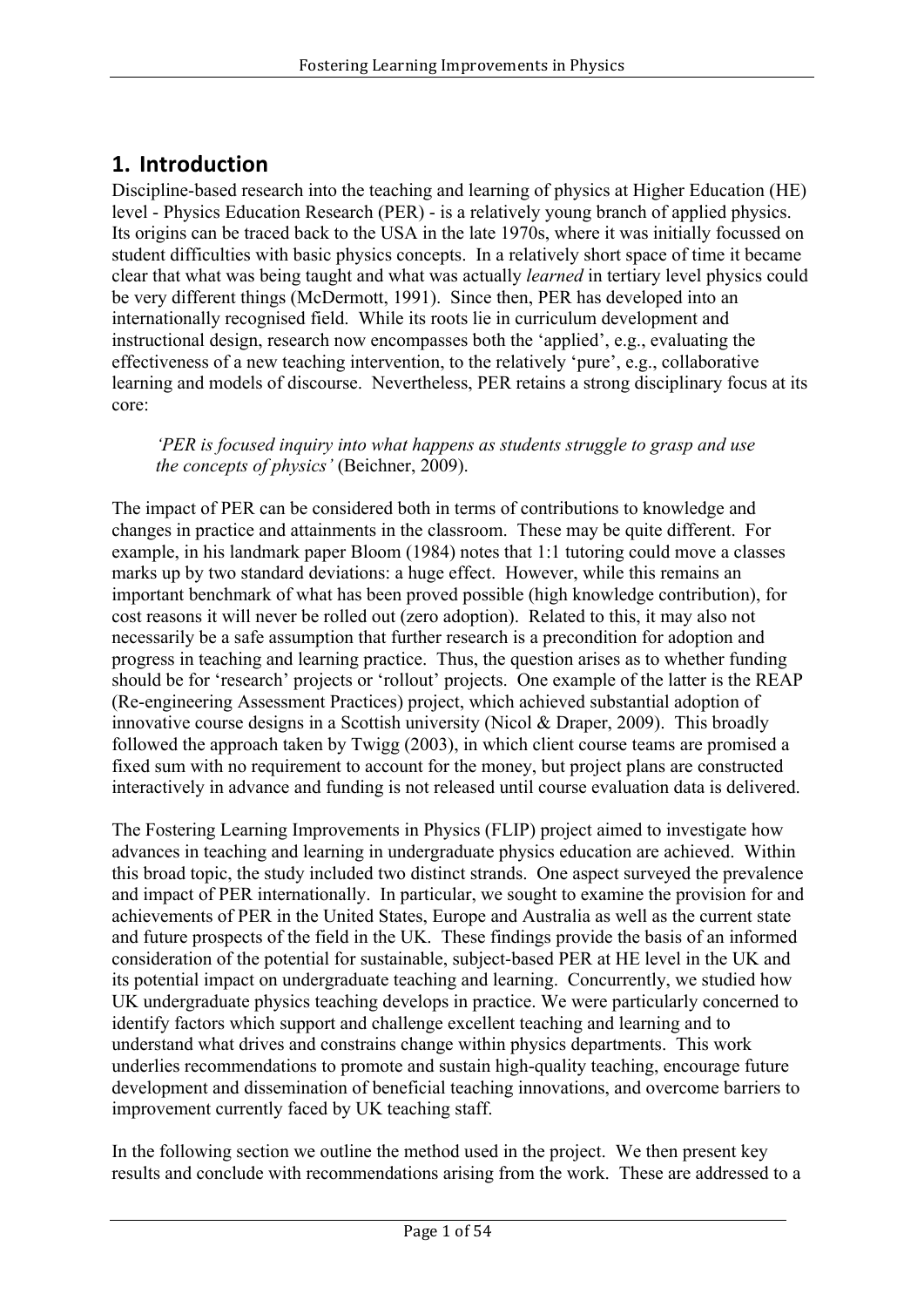broad audience including physics teaching staff, PER practitioners, physics departmental and university managers, funders and policymakers.

This report and supporting briefing papers summarising key points of relevance for stakeholder groups are available on the project website http://www.ph.ed.ac.uk/flip.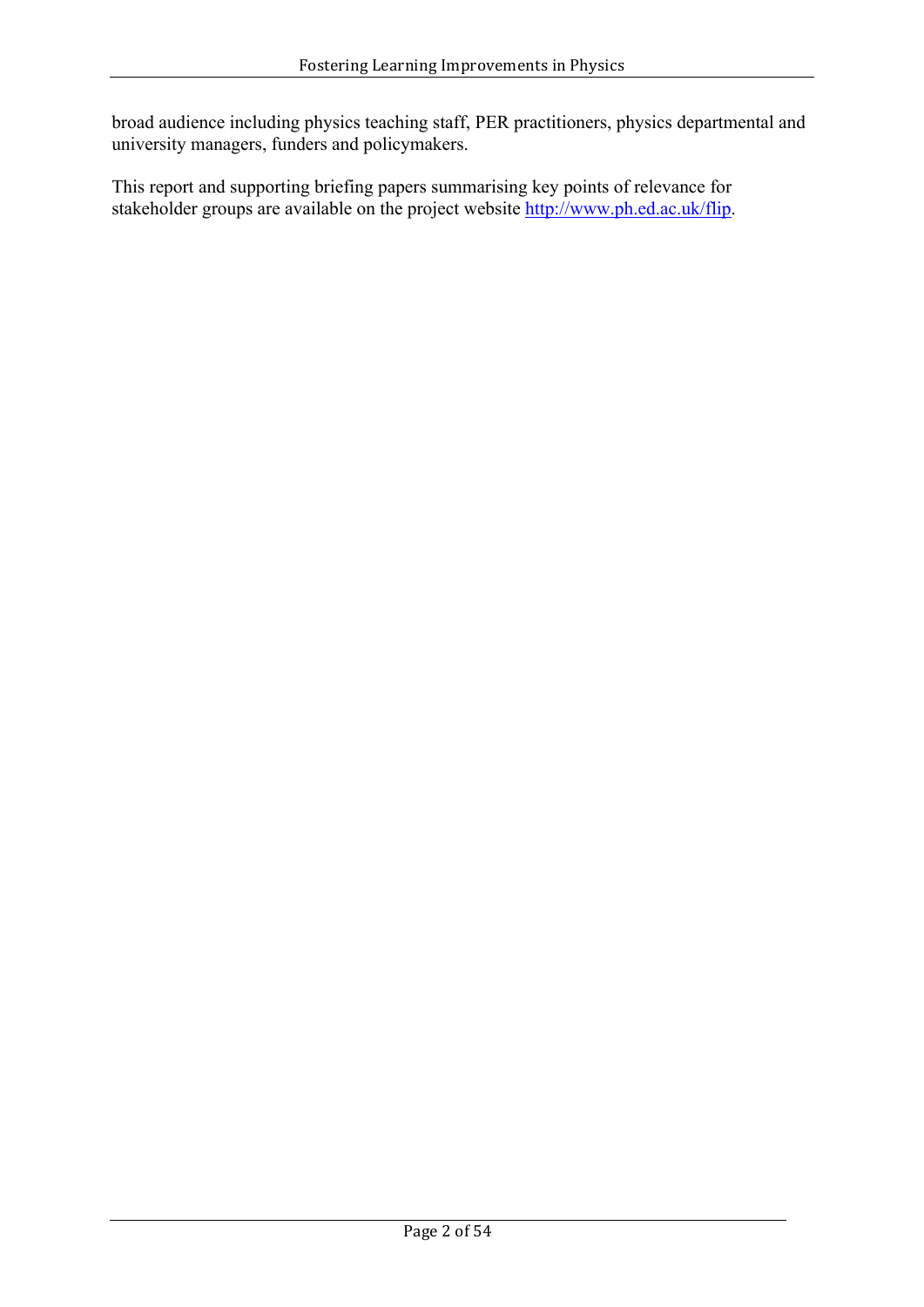# **2. Method**

The FLIP project had two core objectives: to assess the prevalence and impact of PER, both in the UK and internationally; and, to study how UK undergraduate physics teaching develops in practice. Within this broad framework, five underlying research questions were identified:

- How does the field of PER in the UK compare to that in Europe, Australia and the USA?
- What factors have supported communities of PER practitioners capable of producing high-impact knowledge advances and/or widespread dissemination of PER knowledge advances?
- What is the relationship between PER and the diffusion of improved teaching and learning in undergraduate physics?
- How has improvement in UK undergraduate physics teaching and learning occurred in practice and which factors have encouraged and discouraged improvement?
- What are the likely necessary conditions to build and sustain a UK PER community with the capacity to foster improvements in undergraduate physics teaching and learning?

A mixed-method approach was employed, consisting of five stages: preliminary desk-based research; online surveys; in-depth interviews; a funding survey; and a targeted literature review.

Research was conducted between January 2013 and January 2014.

## **2.1 Initial desk-based research**

Initial research identified several recent and relevant studies of the PER landscape in the United States. Key references include a series of papers by Henderson and co-workers, including a PER funding census (Henderson, Barthelemy, Finkelstein, & Mestre, 2012); a small-scale interview-based study of physics instructors' awareness of and attitudes towards PER (Henderson & Dancy, 2008); a large-scale study of the impact of PER on the teaching of introductory physics (Henderson & Dancy, 2009); and a small-scale study of postgraduate and postdoctoral experiences of PER (Barthelemy, Henderson, & Grunert, 2013). Additionally, in-depth reviews of the status of physics and discipline-based STEM education research in the USA have been commissioned by the NSF (National Research Council, 2012, 2013) . Together, these studies characterised the state of contemporary US PER. We therefore excluded the USA from our primary data collection and focused on the UK, the wider EU and Australia.

## **2.2 Online surveys**

We conducted four online surveys: three regionally specific surveys for PER practitioners based in the UK, the wider EU and Australia; and a survey for UK staff involved in undergraduate physics teaching.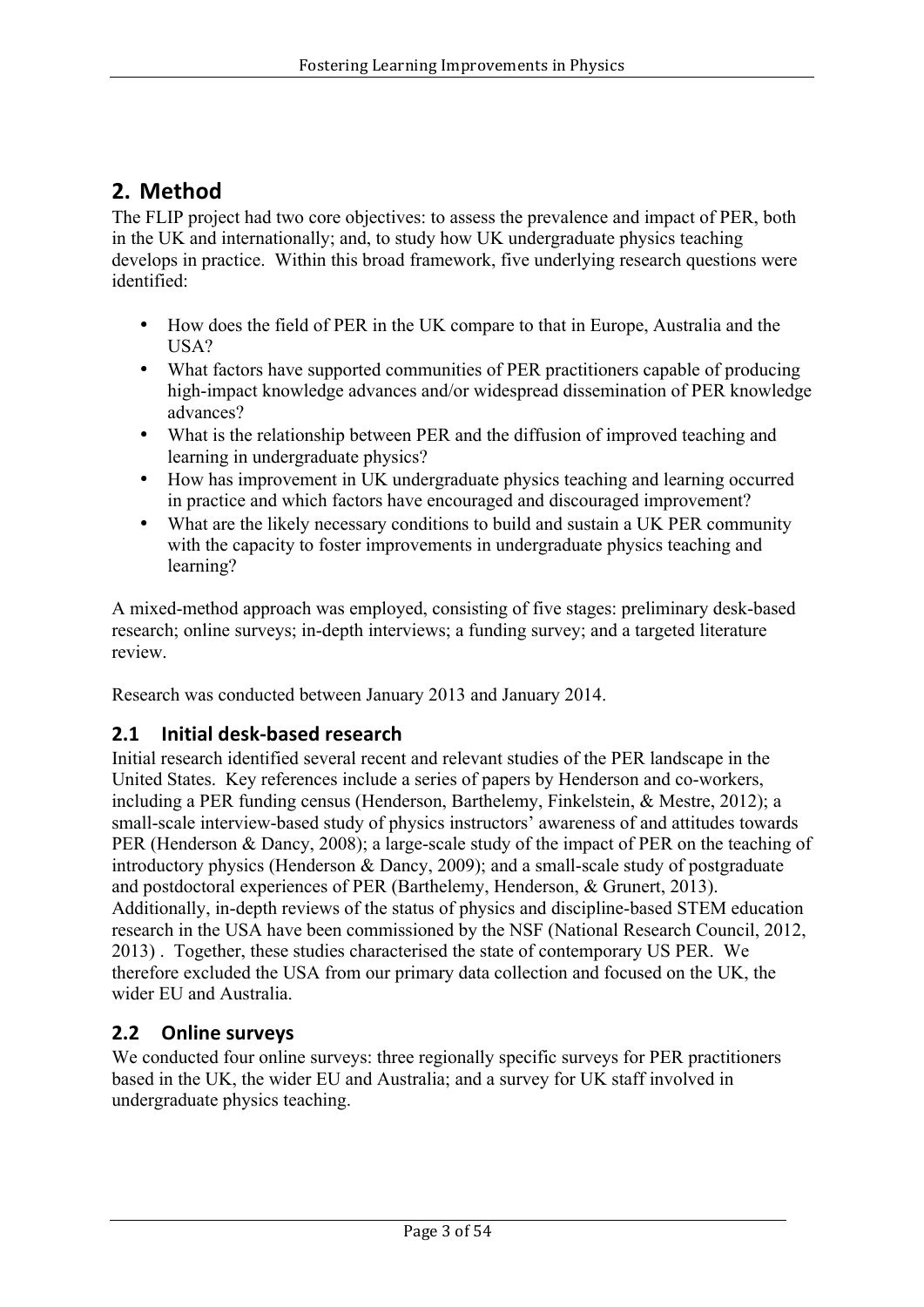For the physics teaching (PT) survey, initial survey questions were refined following focus groups with physics teaching staff at three UK universities. Focus group members were particularly helpful in their suggestions of how to boost participation in the study.

Substantial effort was applied to raising the profile of the project amongst UK and international physics communities both by direct appeals to key individuals and via a social media campaign. The surveys ran concurrently for three weeks, from 23 April to 14 May 2013.

As shown in Table 2.1, response rates for our surveys were high, with staff at over 80% of UK physics departments represented in the PT survey and researchers from over 20 countries taking part in the PER surveys. The strong response rate to the PT survey spanned all regions of the UK and all types of institution. International respondents to the PER survey represented a reasonably broad range of 72 identified institutions.

| <b>UK</b> surveys        |                                  |                                                   |  |  |
|--------------------------|----------------------------------|---------------------------------------------------|--|--|
|                          | <b>Physics Teaching</b><br>(PT)  | <b>Physics Education</b><br><b>Research (PER)</b> |  |  |
| All responses            | 281                              | 41                                                |  |  |
| Complete responses*      | 247                              | 30                                                |  |  |
| (% of all responses)     | (88%)                            | (73%)                                             |  |  |
| Institutions represented | 37                               | 18                                                |  |  |
| $(\%$ of physics depts.) | (82%)                            | $(40\%)$                                          |  |  |
|                          | <b>International PER surveys</b> |                                                   |  |  |
|                          | Wider EU                         | <b>Australia</b>                                  |  |  |
| All responses            | 85                               | 48                                                |  |  |
| Complete responses*      | 76                               | 39                                                |  |  |
| (% of all responses)     | (89%)                            | (81%)                                             |  |  |
| Countries represented    | 19                               |                                                   |  |  |

## **Table 2.1 Number of survey respondents**

*\*Responses were considered 'complete' where respondents click through to the final page of the survey, regardless of whether all questions had been answered.*

Respondents to the UK PER survey were based at 18 universities, indicating that there are PER groups or individuals doing PER in at least 40% of UK physics departments. Based on our knowledge of the UK PER community, we believe this sample represents a reasonably complete census of currently active UK PER practitioners. Similarly, a survey of physics teaching staff conducted for a Higher Education Academy report, *Review of the Student Learning Experience in Physics* (Edmunds, 2008) identified roughly 50 staff in UK departments who had undertaken PER and 30 who had published in this research area.

The job titles of survey respondents are shown in Table 2.2. It is evident that senior academics are particularly well represented in the UK physics teaching survey, with nearly a third of respondents at professorial level. This notably contrasts with the UK PER survey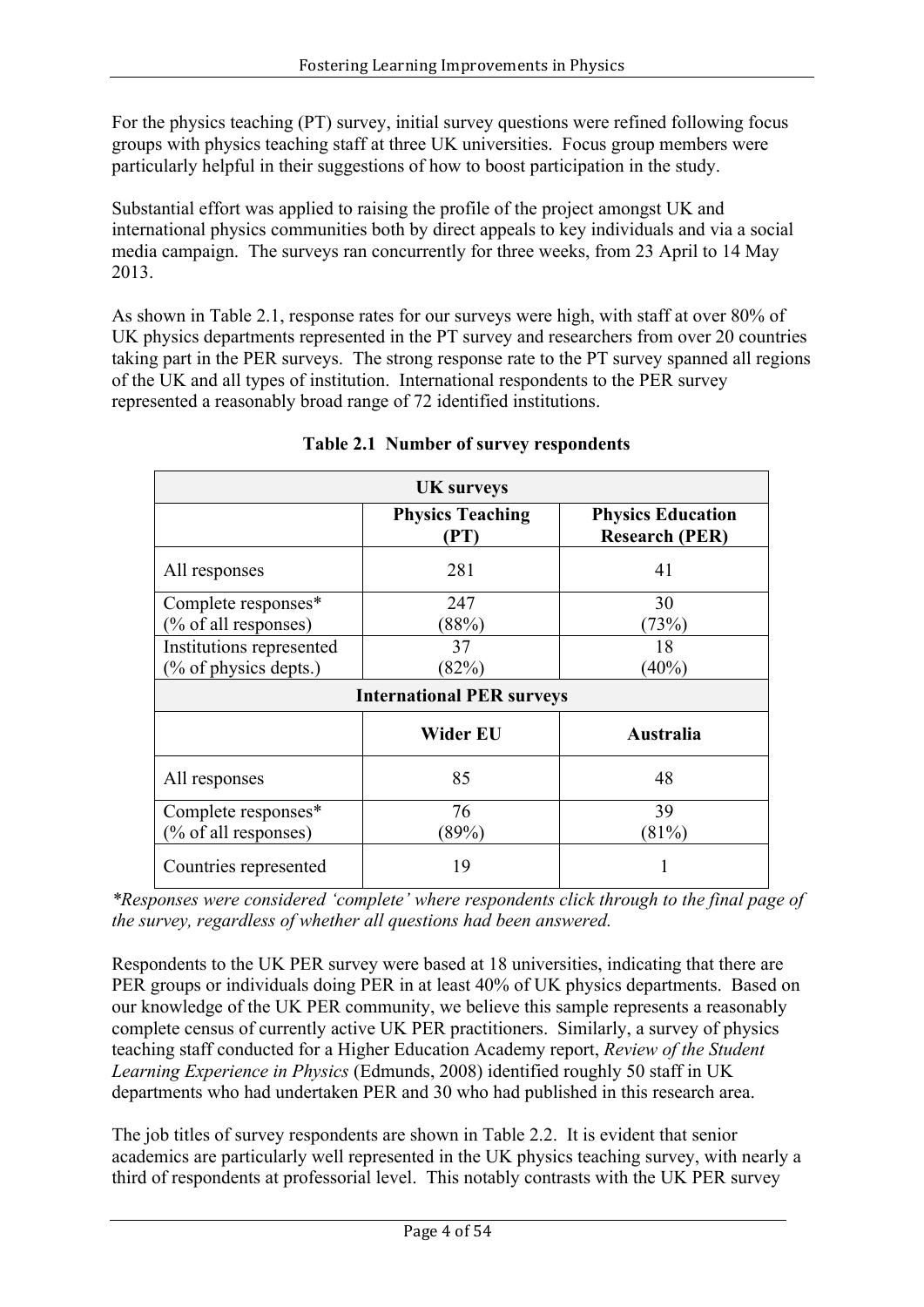sample, where the same percentage identified as Teaching Fellows. Nationally, 18% of academic staff in physics departments are at professorial level (McWhinnie, 2013), suggesting that this group is somewhat over-represented in the physics teaching sample and under-represented in the PER sample.

|                                | UK<br><b>PT</b> | UK.<br><b>PER</b> | <b>Wider EU</b><br><b>PER</b> | <b>Australia</b><br><b>PER</b> |
|--------------------------------|-----------------|-------------------|-------------------------------|--------------------------------|
| <b>Professor</b>               | 30%             | 13%               | 16%                           | 13%                            |
| <b>Associate Professor</b>     |                 |                   | 16%                           | 23%                            |
| Reader                         | 16%             | 10%               | $1\%$                         |                                |
| <b>Senior Lecturer</b>         | 14%             | 17%               | 7%                            | 17%                            |
| Lecturer                       | 23%             | 13%               | 15%                           | 17%                            |
| <b>Research Fellow</b>         | 3%              | 3%                | $5\%$                         | $2\%$                          |
| <b>Teaching Fellow</b>         | $4\%$           | 30%               | $1\%$                         |                                |
| <b>Postdoctoral Researcher</b> | 3%              |                   | 9%                            |                                |
| <b>Postgraduate Student</b>    |                 | 13%               | 17%                           | 6%                             |
| <b>Other</b>                   | $7\%$           | $1\%$             | 13%                           | 22%                            |

**Table 2.2 Job titles of survey respondents**

In general, respondents to the UK physics teaching survey have many years of teaching experience. Indeed, as shown in Table 2.3 the majority have worked at their institution for more than 10 years. They are therefore likely to have a good understanding of local issues.

**Table 2.3 Years worked at institution (UK - PT survey only)**

|                              |    | $1-2$ | $3 - 4$ | $5 - 10$ | >10 |
|------------------------------|----|-------|---------|----------|-----|
| Percentage of<br>respondents | 7% | 6%    | 9%      | 25%      | 53% |

Female representation in the UK physics teaching sample, see Table 2.4, is broadly in line with national data, which indicate that 16% of physics academic staff are female (McWhinnie, 2013). In comparison, 38% of UK PER practitioners are female. This may reflect the high proportion of Teaching Fellows in the PER survey: Nationally, females comprise 29% of teaching-only physics staff (McWhinnie, 2013).

|        | <b>UK</b><br><b>PT</b> | UK<br><b>PER</b> | <b>Wider EU</b><br><b>PER</b> | Australia<br><b>PER</b> |
|--------|------------------------|------------------|-------------------------------|-------------------------|
| Male   | 81%                    | 63%              | 60%                           | 81%                     |
| Female | 19%                    | 38%              | 40%                           | 19%                     |

### **Table 2.4 Gender of survey respondents**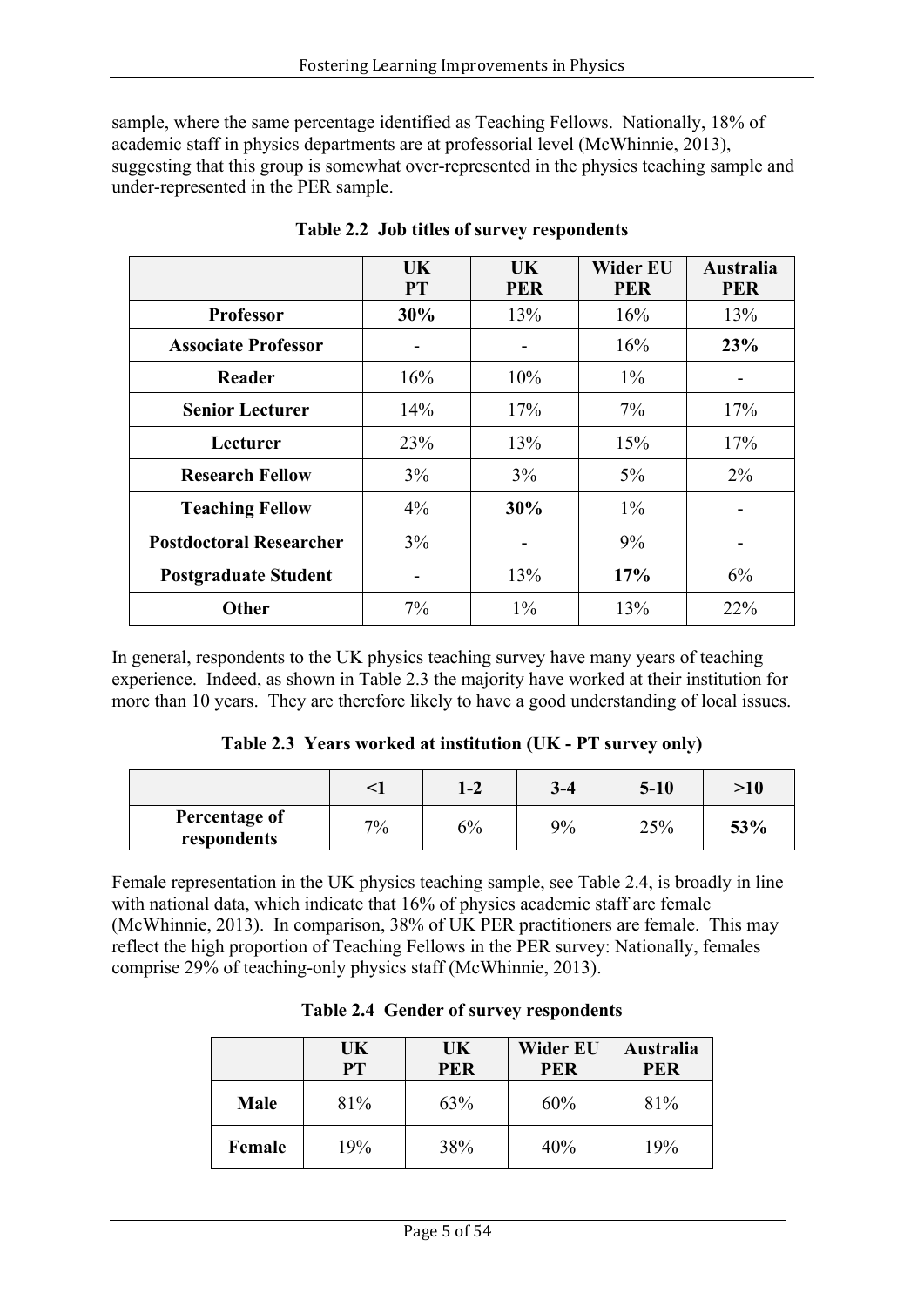## **2.3 In-depth interviews**

Follow-up in-depth interviews were carried out with 40 UK-based academic staff between June and August 2013. Participants were selected from survey participants who had volunteered. We designed three interview schedules, relevant to the differing professional roles of our volunteers. These were: a physics teaching interview (PT); a physics education research interview (PER); and a combined interview, for individuals involved in both teaching and PER. In all cases, interviews focused on emergent themes from the survey data and allowed further exploration of individuals' responses and their local context.

Due to the relatively small number of UK PER survey respondents, all individuals who volunteered for an interview received an invitation (n=17). These invitations led to 12 PER interviews.

The large number of physics teaching staff volunteering for interview (n=63) required the adoption of selection criteria. Since part of the interview rested upon earlier answers, we favoured individuals with more complete survey returns, and attempted to fairly sample the full range of attitudes toward teaching and PER exhibited in the survey responses. This strategy is likely to have introduced a degree of bias into our interview sample as teaching staff who returned more complete surveys tended to hold more extreme views than the full survey sample, being either more positive or more negative to both teaching and physics education research. This means that teaching staff who expressed either mildly negative or mildly positive views in the survey were less likely to be asked for interview, as a consequence of them tending to submit less complete survey responses.

We remained mindful of this bias when analysing the interview data, which were intended to provide us with a deeper understanding of the attitudes reported in the survey. In particular, the large data sets generated by the surveys enabled us to situate the interview data appropriately amid the more representative survey sample.

We held interviews with staff from 25 universities in total, visiting each institution where an interviewee worked. The institution sample was diverse, including Ancient, Red Brick, Post- '92 and a distance learning university, and spanned most regions of the UK. Table 2.5 shows the number of each interview type conducted.

| <b>PER</b> | Combined |
|------------|----------|
|            |          |

**Table 2.5 Number of interviews conducted by type**

## **2.4 Funding survey**

A funding survey was carried out to identify and query likely funders of PER in the UK. Additionally, as part of the international PER surveys, respondents in the UK, Europe and Australia were asked to list all PER project grants for which they had been Principal Investigator (PI) since 2003. Response rates are summarised in Table 2.6. US funding data was taken from a recent survey conducted by Henderson et al. (2012).

We believe the data collected through the surveys represent a lower limit on the actual funding received for PER over this time period. Some respondents did not detail the value of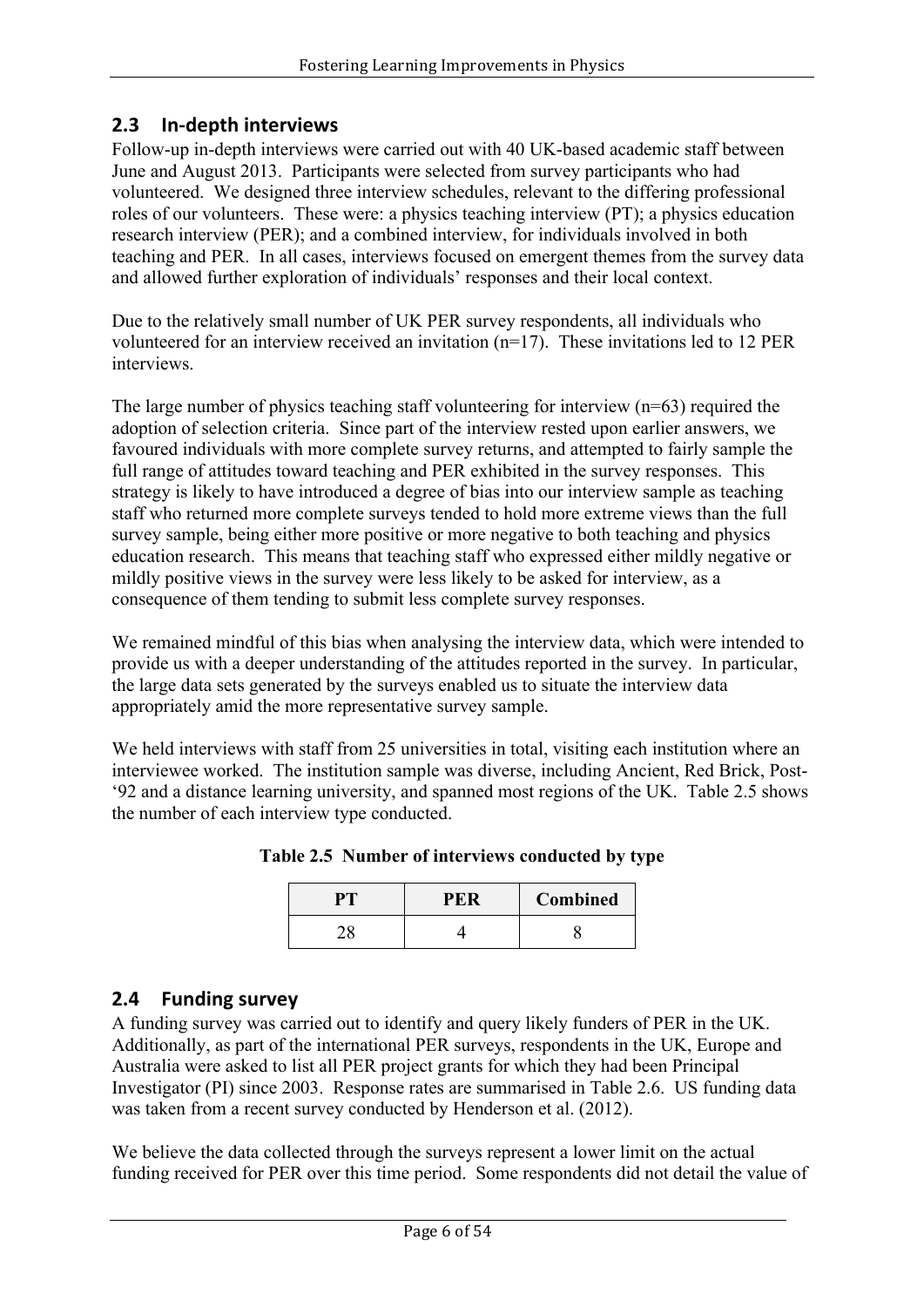received funding, while others informed us they had skipped the question entirely, having found it too time-consuming. Based on desk-based research and our own knowledge of the UK PER landscape, we are however confident that the major regional funders of PER were identified through the surveys. Additionally, for the UK we contacted the most frequently mentioned funders, with a request for information regarding their funding of PER over the past decade. Where these data were obtained, we could see no significant differences in the grants listed by UK survey respondents and the records held by these funders.

|                               | UK    | Wider EU | <b>Australia</b> | IIS*  |
|-------------------------------|-------|----------|------------------|-------|
| Number of self-identified PIs | 14    | 32       | (56%)            | 130   |
| $(\%$ of complete responses)  | (47%) | (38%)    |                  | (55%) |

**Table 2.6 Self-identified PIs of PER project grants since 2003**

*\*Data refer to the period 2006-2010 (Henderson et al., 2012)*

## **2.5 Targeted literature review**

The final stage of research consisted of a targeted literature review of PER. This search was framed by the challenges identified by physics teaching staff, and by the examples of knowledge advancement, widespread adoption and dissemination of teaching innovations and local impact on teaching and learning that were provided by PER practitioners. These responses enabled us to collate and summarise examples of key pieces of high-impact PER.

## **2.6** Project consultation

Helpful feedback was obtained over the course of the study from our external advisor, Professor Martin Hendry, School of Physics and Astronomy, University of Glasgow. We also received useful input from the Institute of Physics (IOP) Education Committee, who were presented with interim results of the project in June 2013. Late stage results were presented at the FLIP symposium, held in February 2014 in London. Feedback from delegates – including physics teaching staff, physics education researchers, staff responsible for educational and academic professional development, and representatives from the IOP and the Higher Education Academy (HEA) – informed the final version of this report.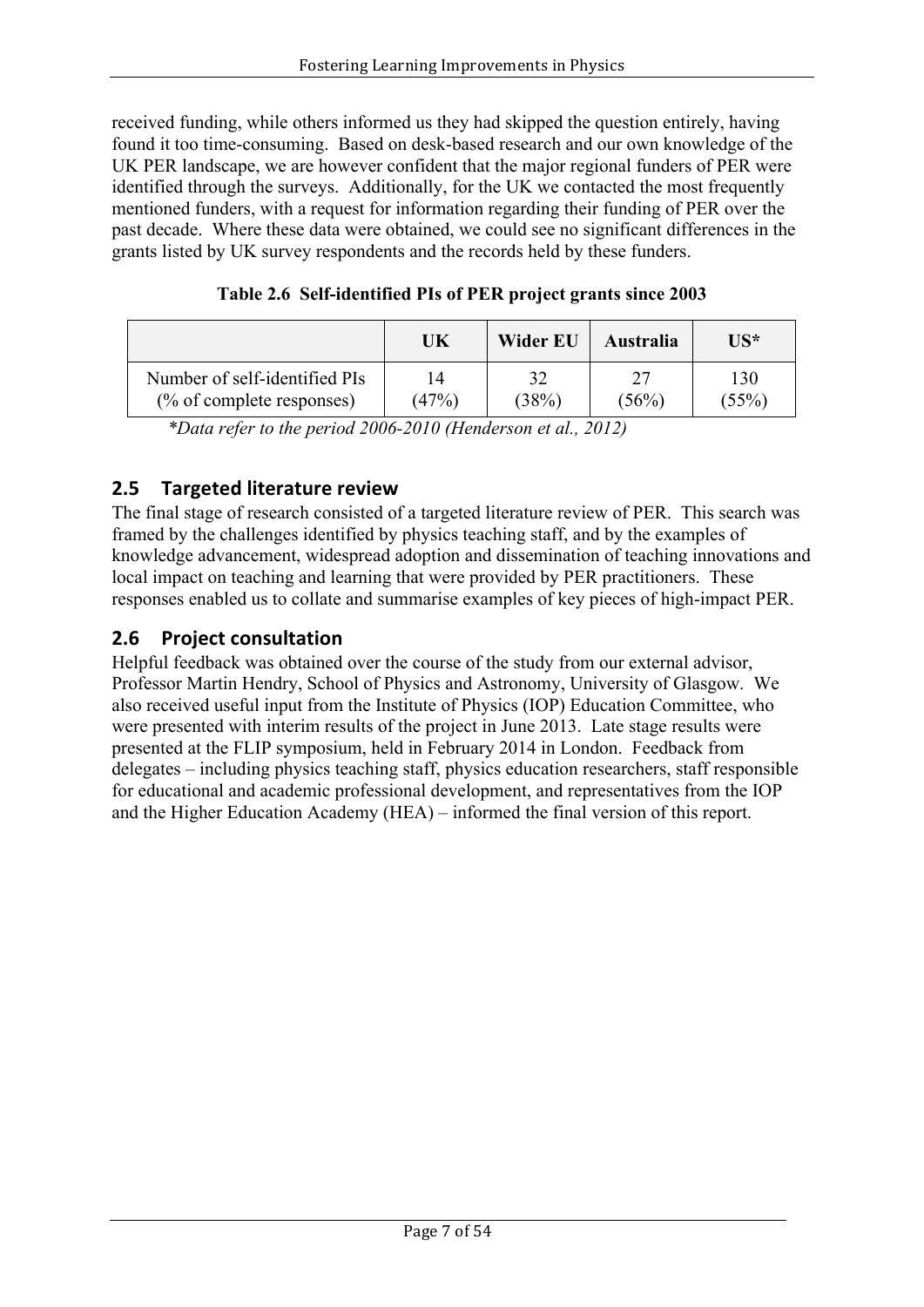# **3. The prevalence and impact of Physics Education Research**

We first examine evidence that work in PER has brought about demonstrable improvements in undergraduate learning, whether by amassing a useful body of knowledge about how undergraduates best learn physics or by developing and disseminating research-based resources and techniques for classroom use. We then discuss the community of practice that takes part in this field of research in the UK, comparing it to those in other international regions and commenting on factors that support or challenge the field. Finally, we consider what can be learned from this international comparison about sustaining impactful disciplinebased education research in physics.

## **3.1 Can PER improve undergraduate physics learning**

Though still a relatively young field, PER has produced several seminal results that have significantly advanced understanding of how undergraduate students learn physics. The most frequently cited by those in the field is that students come to their study of undergraduate physics with common strongly-held but incorrect conceptions of the physical world. Early work in PER identified some of these erroneous beliefs and provided rigorous evidence that traditional lecture-style courses do little to change them (McDermott, 1991). The development of easy-to-use diagnostic tests that can be used to probe students' conceptual understanding (e.g., Hestenes, Wells, & Swackhamer, 1992) further established that these findings were general over a wide range of local contexts and were largely independent of lecturing style and student cohort (Hake, 1998).

Related to this, a second strand of work which PER practitioners consider to be seminal is the identification of alternative instructional methods that produce significant improvement in students' conceptual understanding of physics. Among the most commonly cited by those in the field are pedagogically-structured tutorials (McDermott & Shaffer, 2003), peer instruction (Crouch & Mazur, 2001) and problem-based workshops (Laws, 1991). Key principles of these methods are that they focus attention specifically on student reasoning, including commonly held preconceptions, and that they encourage and support students to be actively engaged in their own learning. Students taught with methods emphasizing active engagement are typically found to exhibit learning gains, as measured by conceptual tests, in excess of twice those of students taught in traditional lectures (e.g., Hake, 1998). A number of PERbased instructional methods have been disseminated widely and extensively tested. Like the deficits identified with traditional lectures, the learning gains associated with evidence-based methods appear to hold over a broad range of local contexts (for a recent review, see Meltzer & Thornton, 2012).

In addition, existing and ongoing work in PER covers a broad range of topics related to understanding and improving undergraduate learning and teaching. Those most frequently discussed by PER practitioners include:

- Problem-based learning pedagogies, and how best to foster flexible problem-solving abilities among students (e.g., Chi, Feltovich, & Glaser, 1981; Duch, 1996; Heller & Hollabaugh, 1992; Heller, Keith, & Anderson, 1992; Meltzer, 2005; Raine & Collett, 2003);
- Student attitudes towards and beliefs about physics, and how best to promote 'expertlike' views of the subject among learners (e.g., Adams et al., 2006);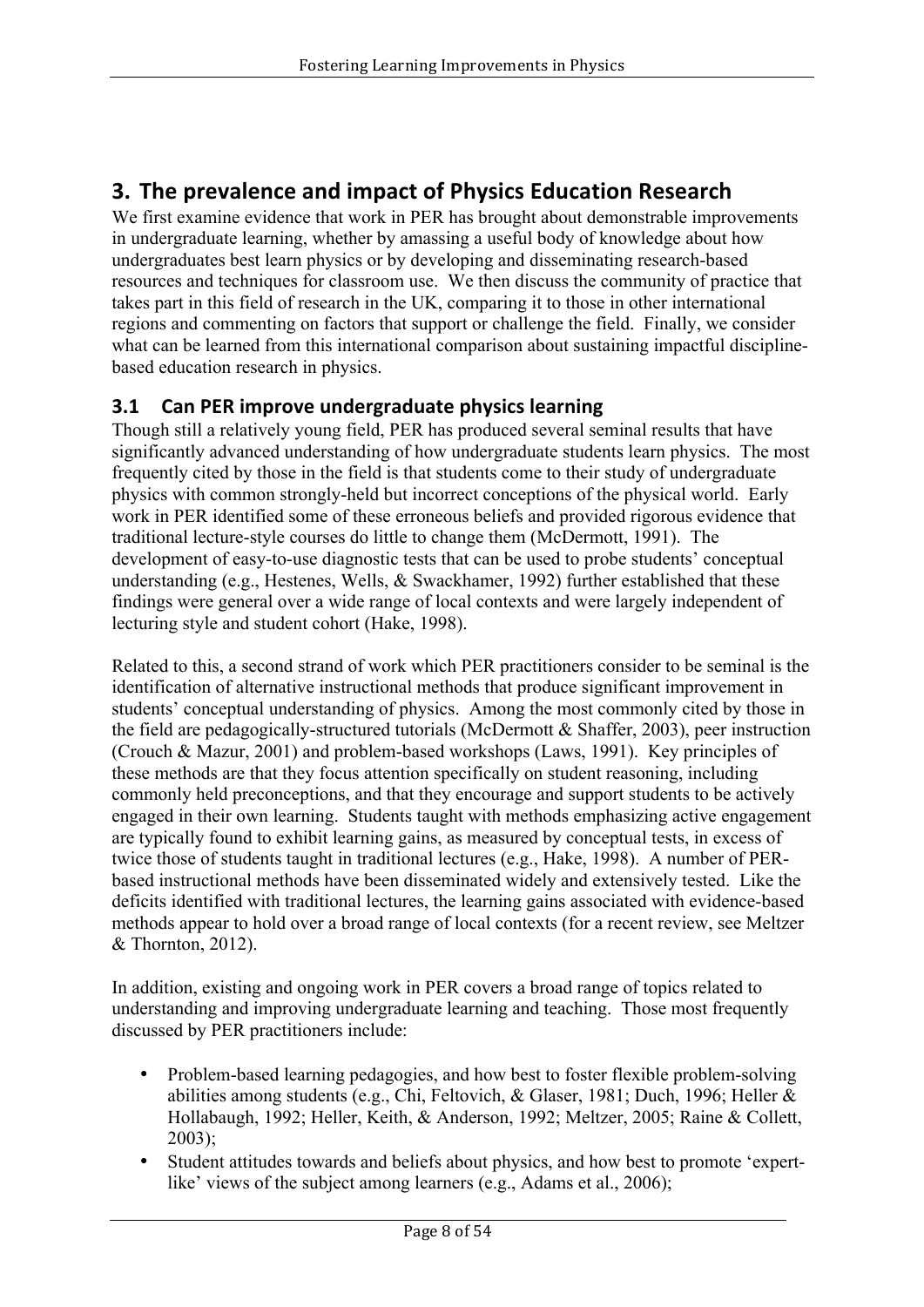- Environments for learning, including optimizing physical, social and/or on-line spaces to meet students' needs (e.g., Beichner et al., 2007; Belcher, 2003; Breslow, 2010; Brewe, Kramer, & O'Brien, 2009; Brewe, Kramer, & Sawtelle, 2012; Gaffney, Richards, Kustusch, Ding, & Beichner, 2008);
- Technology-assisted and distance learning, e.g., simulations, interactive screen environments, etc. (e.g., Perkins et al., 2006);
- Under-represented demographics in physics, and how best to attract and retain women and minority students (e.g., Lorenzo, Crouch, & Mazur, 2006; Madsen, McKagan, & Sayre, 2013); and
- Assessment strategies to effectively demonstrate student learning and appraise teaching and innovations in teaching (e.g., Ding, Chabay, Sherwood, & Beichner, 2006; Hake, 1998; Hestenes et al., 1992).

However, while PER appears to offer a compelling body of knowledge about how students learn physics, this does not, in itself, demonstrate that the field is capable of making a significant impact on the experience of undergraduate learners. To effect learning improvements for large numbers of students, PER findings and PER-based innovations must be broadly disseminated and crucially, physics instructors must choose to make use of them in their teaching.

Nevertheless, there are examples of widely disseminated, evidence-based innovations in undergraduate physics teaching. In the US, commercially distributed materials range from resources to be used flexibly within traditional lectures (e.g., Interactive Lecture Demonstrations; Sokoloff & Thornton, 1997), to tutorials designed to supplement existing course elements (e.g., Tutorials in Undergraduate Physics; McDermott & Shaffer, 2003), to full course curricula (e.g., Workshop Physics; Laws, 1996). Evidence-based teaching innovations commonly used in the UK include peer instruction utilising interactive audience response systems ('clickers'; e.g., Crouch & Mazur, 2001) and problem-based learning strategies (e.g., Raine & Collett, 2003; Sahin, 2009).

Both in the UK and internationally, there seems to be a high level of awareness of PER innovations among physics instructors. In the UK, 95% of respondents to the teaching survey were aware that PER existed and 64% were familiar with at least one evidence-based technique (see Table 3.1). By comparison, in a survey of over 700 physics instructors in the US, Henderson & Dancy (2009) found the majority (87%) were aware of at least one research-based instructional strategy.

| <b>Aware that</b><br><b>PER</b> exists? |                                              | <b>Aware of specific PER-</b><br>informed teaching<br>techniques? |     | Applied these in own<br>teaching practice? |     |
|-----------------------------------------|----------------------------------------------|-------------------------------------------------------------------|-----|--------------------------------------------|-----|
| Yes                                     | 95%                                          | Yes, at least one                                                 | 64% | Regularly /<br>occasionally                | 60% |
| No                                      | Yes, but don't know<br>5%<br>much about them |                                                                   | 30% | Tried but stopped                          | 6%  |
|                                         |                                              | No                                                                | 6%  | Never tried                                | 34% |

### **Table 3.1 Awareness and use of PER-informed enhancements by UK physics teaching staff**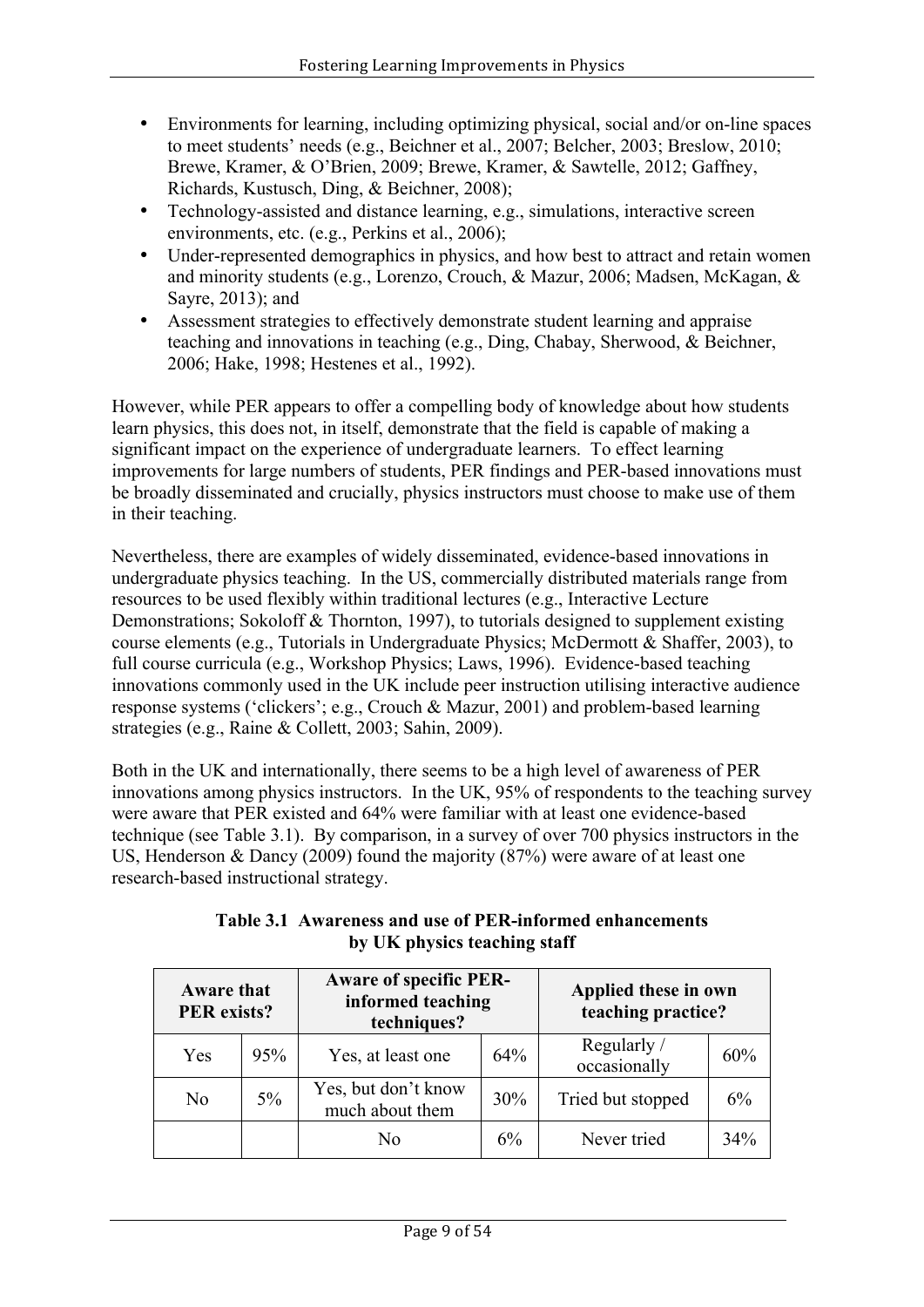Most of the UK respondents had learned about these techniques through word-of-mouth from other instructors.

Rates of adoption of research-based innovations also appear reasonably high, with roughly half the teaching staff in the US sample and over 60% of the UK sample having tried at least one evidence-based approach in the classroom (see Table 3.1). However, Henderson & Dancy (2009) report that US teaching staff rarely adopt teaching innovations wholesale, commonly making significant adaptations to better suit their local situation. In doing so, they may modify elements of the innovation that researchers would consider to be key to their efficacy.

There are quite high rates of discontinuance among the US staff who have tried researchbased strategies, ranging from 30-55% depending on the specific innovation tried. Commonly cited reasons for discontinuing a PER-based method are that it took too much class time and/or 'didn't work'. Henderson & Dancy (2009) suggest that this high rate of discontinuance of teaching reforms may reflect a lack of knowledge among teaching staff about how to appropriately customise them to their local situation. Henderson, Turpen, Dancy, & Chapman (2014) further highlight that a lack of consensus over assessment of teaching quality may influence determinations of whether teaching innovations have been successful. Writing of the US situation, Henderson & Dancy (2008) note that:

*'Most physics instructors continue to use traditional teaching practices and … dissemination of reforms is an important unsolved problem'*

## **3.2 UK PER: Who, what and how**

One major aim of the FLIP project was to compare the status and impact of PER across international regions, both to note the factors which support the development of the field and to comment upon its potential to impact undergraduate physics education within the UK. PER is most fully developed in the US, where it is possible to gain considerable insight into the community of PER researchers through published literature. To our knowledge, there is little available literature describing communities of PER practitioners outside of the US. Our impressions of the landscape for PER in other regions are therefore based mainly on responses to the online surveys developed for this study (described in Section 2.2). We focus here on the community of PER practitioners within the UK, with reference to findings from other regions where relevant. Summaries of our findings related to the US, the wider EU and Australia are included as appendices to this report.

### *3.2.1 Profile of UK PER practitioners*

UK respondents to the PER survey are overwhelmingly based in and trained by physics departments; 92% work in physics departments (see Figure 3.1) and 84% hold PhDs in traditional areas of physics. Internationally, PER is a more diverse field and the extent to which it finds an intellectual home within physics departments varies by region. In the wider EU, for example, 33% of the self-identified PER practitioners we surveyed are based in education departments and only 25% hold PhDs in traditional areas of physics.

Within the UK many practitioners felt strongly that PER must be based within physics departments. As one senior teaching fellow explained:

*'Links with schools of education are very useful but there needs to be the direct link to physics. [PER] requires an in-depth knowledge of the subject. It would be*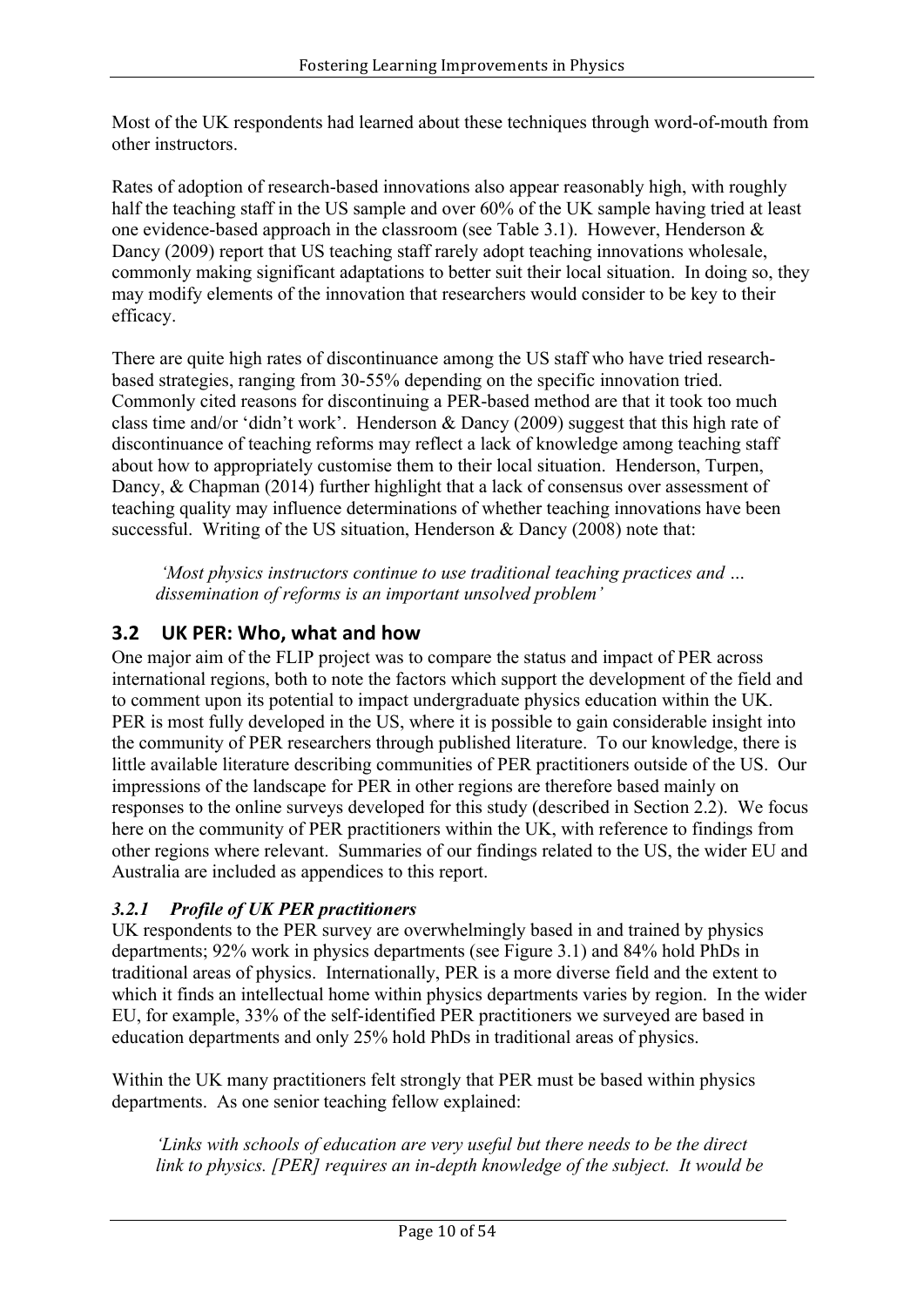*impossible if you didn't have a physics background. The scientific approach to conducting [PER] strikes me as being very natural if you're a physicist. Also, in the terms of convincing our physics colleagues that this is relevant I think we have a much better stance. There is quite a wide gap with schools of education… it's sometimes very difficult to find a common terminology.'*



**Figure 3.1 Departmental affiliations of PER practitioners**

Although there is a large degree of overlap between the sample of UK PER practitioners and the larger sample of respondents to our survey of UK teaching staff, there are some conspicuous demographic differences between them, in particular:

- PER practitioners and physics teaching staff have similar age distributions, however PER practitioners are underrepresented at senior level (13% are Professors, compared to 30% of the physics teaching staff survey, see Table 2.2).
- A significant number of PER practitioners are employed in teaching-focused jobs (30% are Teaching Fellows, see Table 2.2, and 38% described their primary professional activity as teaching or mostly teaching compared to 17% of the physics teaching staff survey).
- PER practitioners are more likely to be female (38% compared to 19% of the physics teaching staff survey, see Table 2.4 and accompanying discussion). Women also appear to be over-represented in PER relative to the wider physics community in the US, where it has been suggested that an exploration of the attributes of PER which attract women may help to shed light on the overall gender gap in physics programmes (Barthelemy et al., 2013).

Strikingly, it also appears that most PER in the UK is done by staff who are primarily employed to do other things. Over half the respondents, a larger fraction than in any other region, reported that they conducted research in a traditional area of physics. This sense that PER is an activity done 'on the side' is not confined to the UK, where the field is still emerging. It also seems to be a common model in Australia, where over 75% of physics departments contain staff conducting PER.

It is telling that UK respondents report that PER is often allowed rather than expected, and that it is often done outside standard working hours. One Teaching Fellow explained: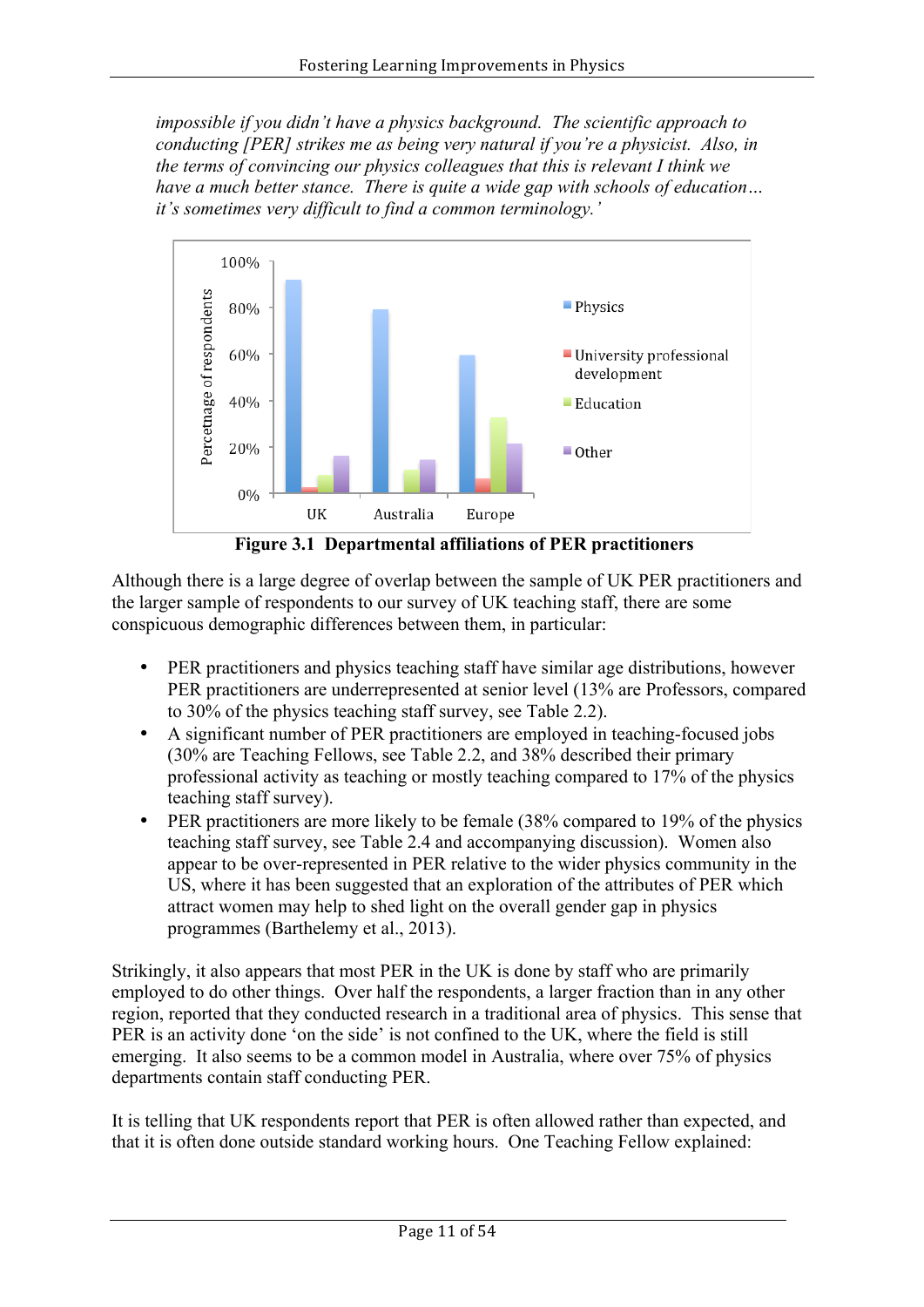*'My responsibilities here are to teach as much as possible to lighten the load of everyone else doing discipline research. No one has ever complained that I'm doing [PER] - as long as I'm willing to put in 80-hour weeks, it's fine. The first 50 hours are for delivering all the courses, marking the tutorial work [and] dealing with administrative stuff.'*

In addition to PER not being central to job roles, many respondents felt it is an undervalued component of their work. UK PER practitioners are less likely than their international counterparts to believe that their work in PER is a factor in reward and recognition. Nearly 30% of survey respondents felt it was *never* taken into account in promotion decisions, while one in five stated that they did not know whether it was a factor (for UK data, see Table 3.2). In contrast, a minority felt that *only* teaching contributions that have a broad impact on the community should be rewarded.

|                                                                                   | Yes | <b>Mixed</b> | No         | Don't<br>know |
|-----------------------------------------------------------------------------------|-----|--------------|------------|---------------|
| Do you feel your PER activities are well-<br>supported by the physics department? | 37% | 27%          | 30%        | 7%            |
| Do you think PER is well-regarded by<br>physics staff who know about it?          | 17% | 67%          | 13%        | 3%            |
| Does your work on PER factor into reward<br>and recognition?                      | 6%  | 45%          | <b>29%</b> | 19%           |

**Table 3.2 Perceived support for PER practitioners (UK only)**

Thus work in PER appears to be an optional extra for many UK practitioners, to the extent that PER in the UK could reasonably be thought of as a 'cottage industry'. As in Australia, there is little dedicated time for PER research in the UK, with just one in five respondents spending at least half their non-teaching time on PER. Indeed, one senior lecturer referred to PER as a 'hobby', while one professor detailed how his institution's PER group was formed through individual rather than departmental interest:

*'There are a couple of people with interests… a small group of people who occasionally discuss things… [but] there is little incentive to do it and that group probably [owes] more to the fact that some people wanted to do it rather than it is something the school really thinks is important.'*

Given this dynamic, it is perhaps not surprising that PER appears to be less established as an academic field in the UK than in other international regions, as judged by some common hallmarks of academic communities. For example, only 38% of UK respondents reported publishing in PER at least once a year, the lowest percentage of all regions we surveyed. While over half the UK respondents worked in an institution with a PER group and over  $40\%$ in one which offered PER PhD studentships, it should be cautioned that these responses arise from just a few institutions which produce very few PER PhDs in absolute terms. UK respondents were also overwhelmingly negative about career prospects in PER. Just one UK respondent believed that there were well-defined career paths for PER practitioners within the country, compared to a quarter of respondents in Australia and almost a third in the wider EU (see Table 3.3).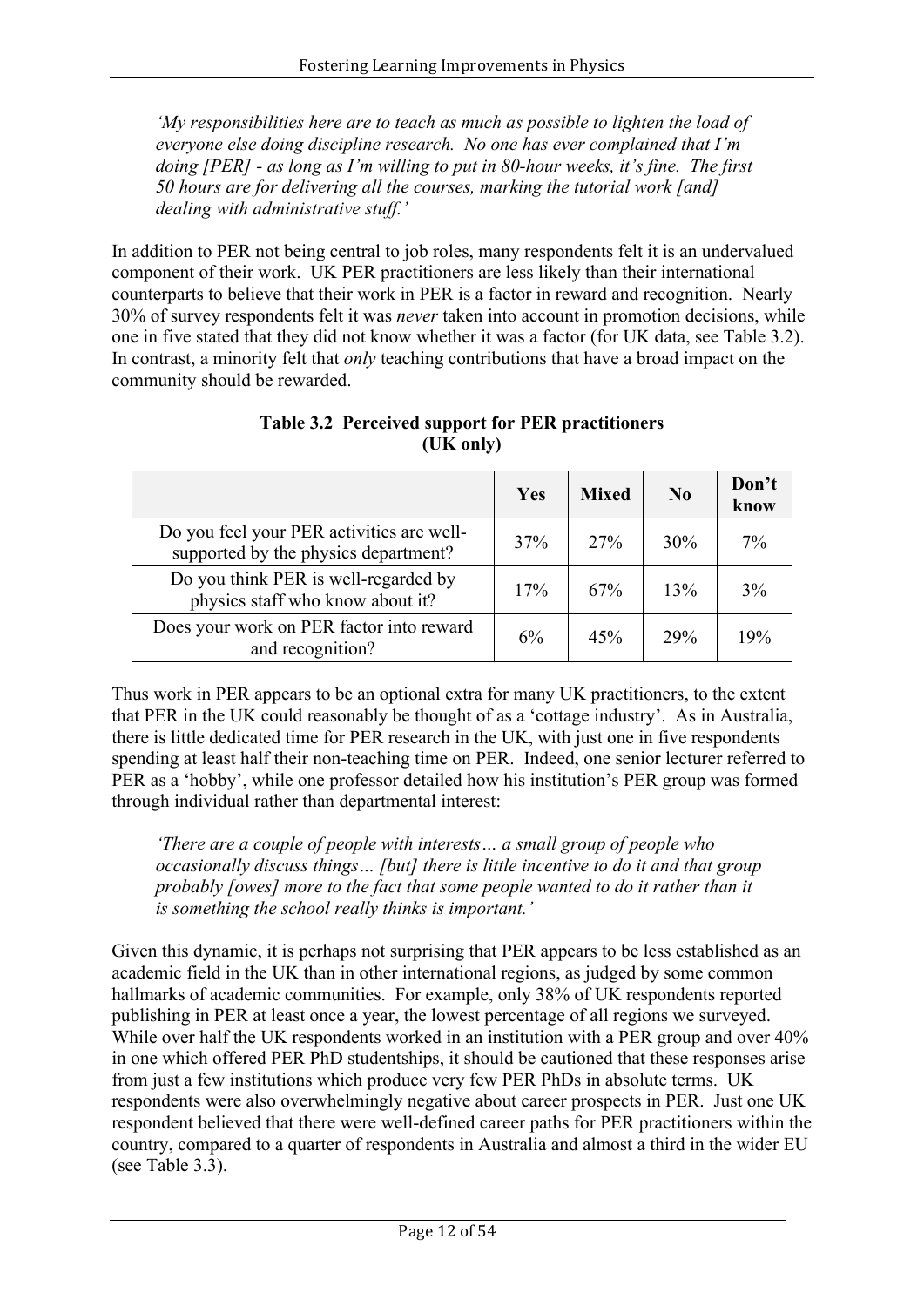| TK    | Wider EU | Australia |
|-------|----------|-----------|
| $4\%$ | 28%      | 24%       |

### **Table 3.3 Percentage of PER practitioners who think there are well-defined PER career paths**

More positively, levels of community cohesion appeared to be higher in the UK than in other international regions outside the US. There was reasonable consensus over preferred dissemination routes for UK PER. The most frequently attended conferences were at national level – the ViCE/PHEC (69%) and HEA STEM (62%) meetings – but significant minorities also attended the European GIREP-EPEC conference (46%) and the American AAPT conference (38%). Respondents commonly published in *The European Journal of Physics* (50%) or the national-level journal *New Directions* (50%). One in five respondents had also published in American journals such as *Physical Review Special Topics: Physics Education Research*.

Perceptions of a supportive community for PER were also somewhat more favourable in the UK than in other regions outside the US. 89% of respondents felt there were both national and international communities of PER researchers (see Table 3.4), and the same fraction reported taking part in collaborations relating to PER. 79% reported membership of formal or informal PER networks.

| Table 9.4 Telechtage of TER practitioners who think a<br><b>PER</b> research community exists |
|-----------------------------------------------------------------------------------------------|
|                                                                                               |

**Table 3.4 Percentage of PER practitioners who think a** 

|                 | UK. | Wider EU | Australia |
|-----------------|-----|----------|-----------|
| Nationally      | 89% | 64%      | 82%       |
| Internationally | 89% | 89%      | 84%       |

### *3.2.2 Research topics in PER*

Physics education researchers in the UK shared a more uniform research focus than those in other regions, at least with respect to the educational level they studied. All the UK respondents studied physics education at undergraduate level and fewer than 1 in 5 did research focused on any other level. While HE studies were prominent in all international regions, PER researchers in other regions often reported researching pre-university level teaching and learning. In the wider EU, in particular, PER was most commonly reported at secondary school level and researchers were frequently involved in training school teachers.

UK PER researchers described a wide variety of 'hot topics', among them:

- Technology-assisted learning;
- Problem-based learning;
- Laboratory instruction:
- Flipped classroom pedagogies / peer instruction; and
- Employability.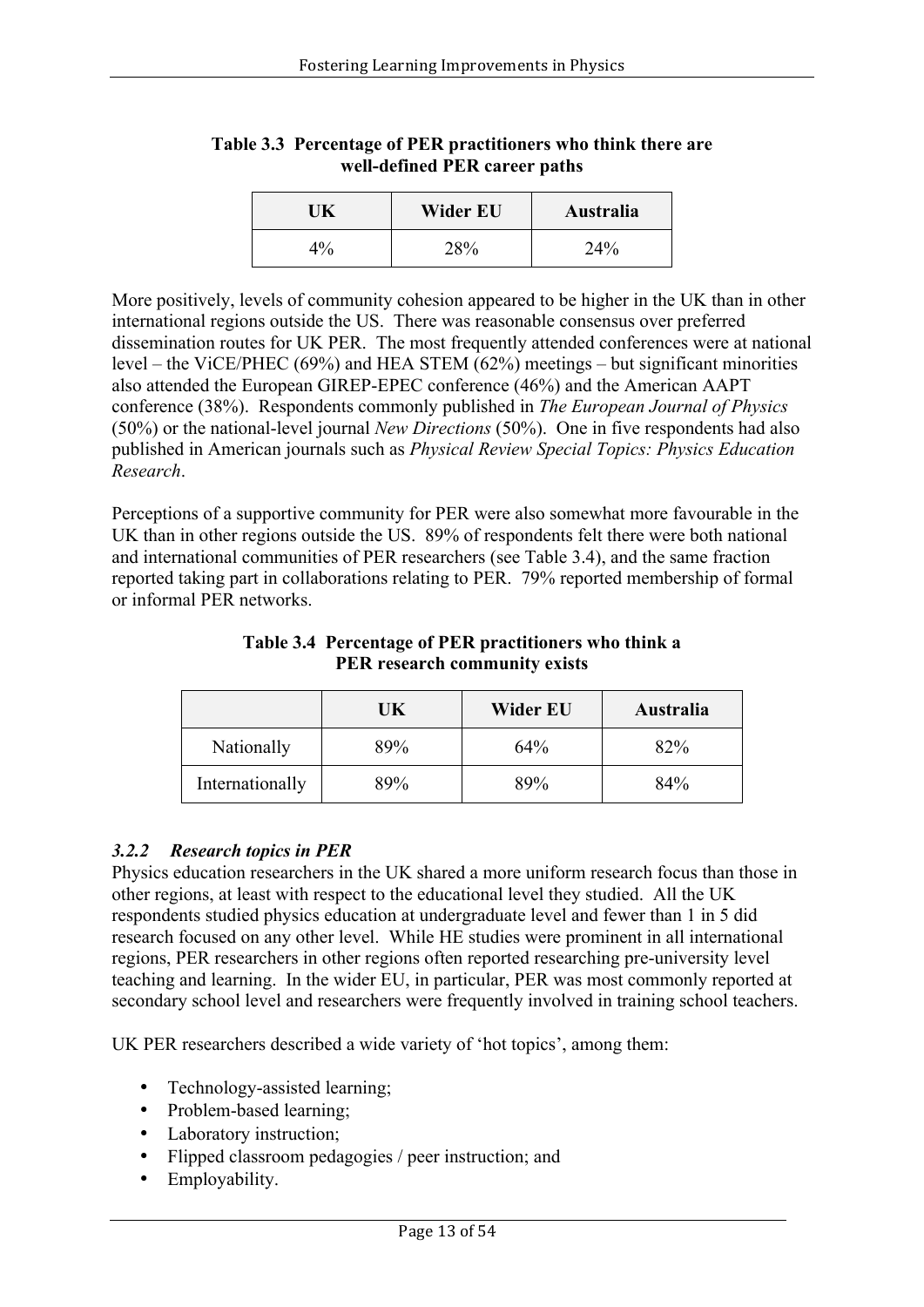The most commonly cited areas of study by UK researchers – technology assisted learning and problem-based learning – were also among the most commonly reported by researchers in the wider EU and Australia, suggesting some degree of international consensus about priorities for the field. Most UK respondents (73%) felt these issues had risen to prominence because of the interests of PER practitioners themselves, though half also believed problems identified by teaching staff played a role in setting the PER research agenda. Both these factors were reported to influence topics of study for PER in the wider EU and Australia as well. However, the perceived influence of funding patterns and national and international priorities was more widespread in these regions than in the UK.

## *3.2.3 Grant funding for PER*

UK respondents identified 43 grants related to PER over the ten years to 2013, worth a total of £3.8m. As shown in **Error! Reference source not found.**, just under half of the survey respondents reported having secured funding to conduct PER and the average number of grants was three. These reported grants were diverse, however, and included several projects which were only partially or tangentially associated with PER.

Financial support for PER, and particularly funding from national sources, is much more scarce in the UK than elsewhere:

- The median grant value for PER in the UK is £7k. This is indicative of the level of most practitioners' research funding and is only a quarter to a tenth of that in other international regions (US data from Henderson et al., 2012).
- The average grant value for PER is £102k. This is lowest of all regions except Australia. However, this value is significantly affected by a small number of very large grants for projects in which PER played only a small role – e.g., funding for the establishment of a Centre for Excellence in Teaching and Learning.
- The estimated annual funding per UK PER respondent is  $\pounds 13k$ .<sup>1</sup> This is roughly equivalent to that in Australia, 80% of that in the wider EU, and half that in the US. This value is also strongly influenced by a small number of large grants only tangentially aimed at PER.

UK respondents are also unique in reporting no funding whatsoever from national research councils and a very low fraction of grants from any publicly funded body. Projects funded through government for which details were provided were all funded through the Higher Education Funding Council for England (HEFCE) and included the £1.6m grant for the Centre for Excellence described above and two additional enterprise awards of £6k.

Roughly a third of the reported grants, providing 41% of all reported funding, were awarded by professional bodies run as charities, including the HEA, the IOP, Jisc and the Wolfson Foundation. The average and median award sizes in this category were £105k and £7k, respectively. The largest share (49%) of grants by number was provided in small awards at institutional level. These grants provided less than 10% of the total funding for PER by value, with average grant sizes of £13k. Only one EU-funded grant was reported in the UK survey, a £250k award for researcher development.

 <sup>1</sup> Estimated from survey data by dividing the total funding reported by the time period covered by the survey and the number of PER practitioners in the full survey samples.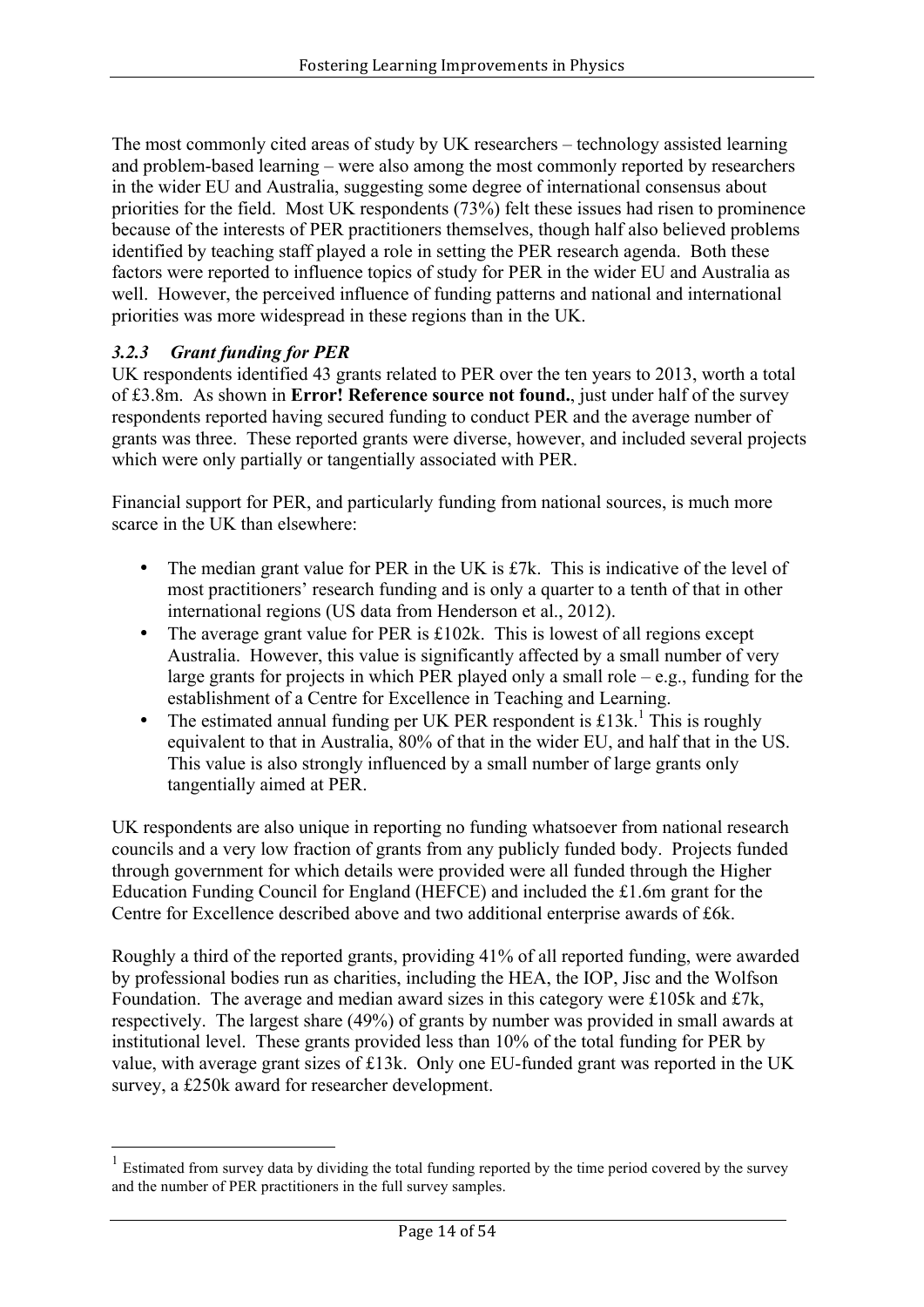In summary, the majority of all funded PER projects within the UK appear to focus on development of resources or teaching practice, often funded by small 'one-off' institutional teaching development grants, with very few clearly focused on basic research into the teaching and learning of physics.

## **3.3 Sustaining PER capable of improving undergraduate learning**

Our review of the achievements of PER and of the international landscape for work in this area suggest several key factors which impact the capacity of the field to become an established research area which effectively improves undergraduate learning. We discuss these below and comment on the implications for PER in the UK.

## *3.3.1 Financial support*

Significant progress toward fundamental discoveries and/or useful applications of new knowledge in any field requires investment. While we cannot illustrate from our data that there is a straightforward relationship between higher levels of PER funding and a greater positive impact on undergraduate physics education, it is clear that the establishment of PER as a sustainable research field in the US would not have been achieved without significant levels of investment over the last three decades. Likewise, where researchers have been able to access higher levels of funding in the wider EU and Australia, PER appears to be better established as an academic field and/or more widespread among physics departments.

When asked which single change could do most to enhance the status and impact of PER, additional research funding was suggested by sizeable minorities of respondents in all international regions. In addition, they stressed the need for particular kinds of funding. In both surveys and interviews, PER practitioners emphasized that, in their view the key priorities were funding for basic research, longer-term funding, and funding which would allow the development of researchers through PhDs and postdoctoral positions.

The history of the growth of PER in other international regions provides some specific examples of effective funding routes. Three approaches are:

- In the US, the National Science Foundation (NSF) funded 62 postdoctoral positions for discipline-based education research in STEM disciplines between 1997 and 1999 (the Postdoctoral Fellowships in Science, Mathematics, Engineering, and Technology Education (PFSMETE) scheme). These fellowships were intended to build bridges between science disciplines and education researchers (National Research Council, 2012). Although the scheme was cancelled after three funding rounds, it is significant as it provided an infusion of staff just as the field was expanding and conferred legitimacy to the field through association with a national funding body (Libarkin & Finkelstein, 2001; National Research Council, 2012). In this case, even short-term funding from a national source played an important role in establishing the field.
- The NSF continues to provide significant support for PER in the US. Between 2006 and 2010 it funded an estimated 167 grants worth a total of \$66.4M (average grant size \$398k), corresponding to about 75% of all funding for PER in the US (Henderson et al., 2012). It is widely recognised that this support has been a crucial factor in the promotion and acceptance of PER as a discipline in the US (National Research Council, 2013).
- In Australia, national-level public bodies have provided over 90% of the reported funding for PER over the last ten years. Australian respondents were most likely to believe the PER research agenda was set by national priorities, and they exhibited the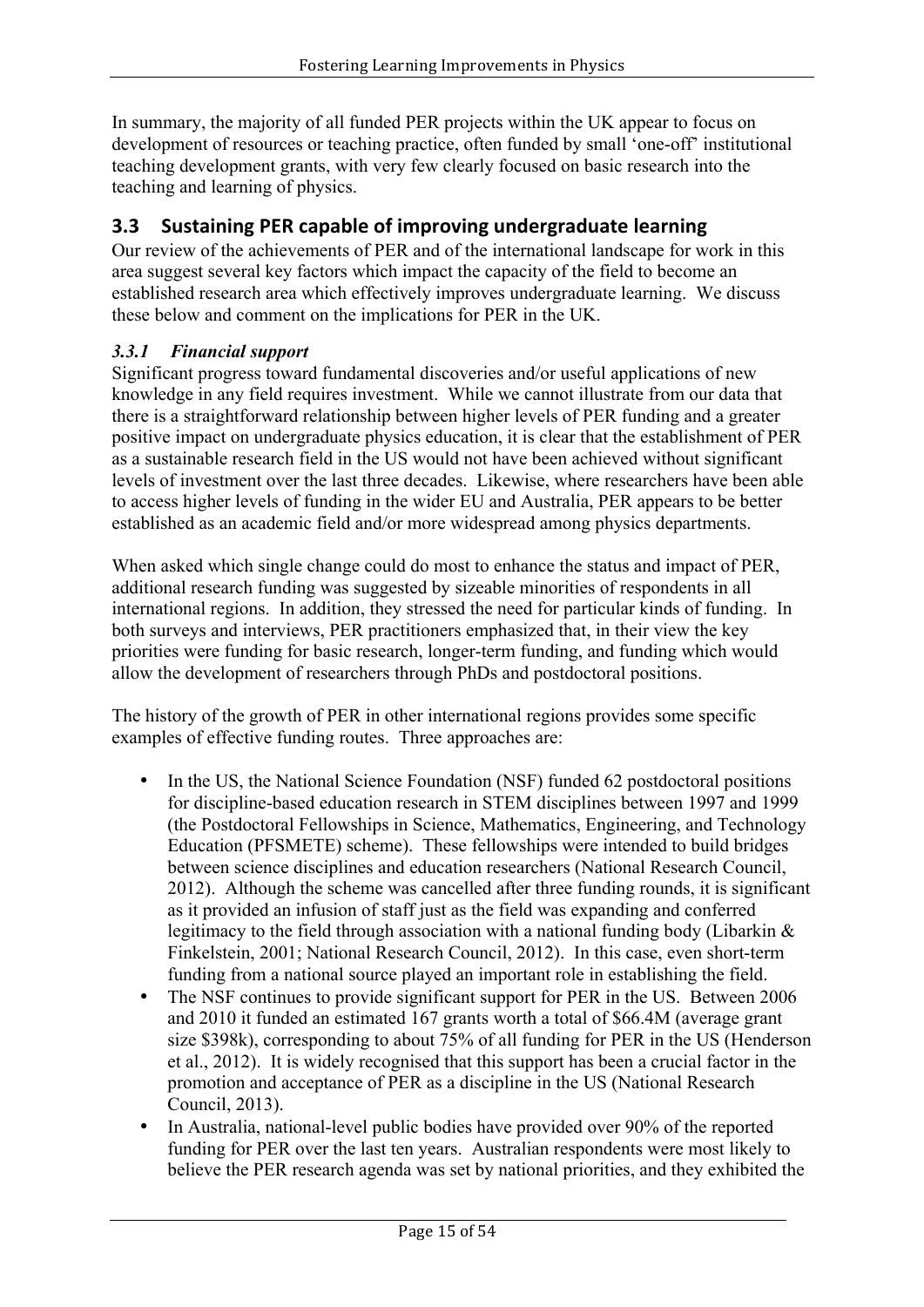highest levels of consensus over key research topics for PER. Here, a prolonged national funding strategy has clearly defined research areas of national importance.

While funding was a concern in all regions we studied, the funding environment in the UK appears to be particularly challenging. Specifically:

- Median grant sizes for all funding types are markedly smaller in the UK than in other regions.
- There is no evidence of support through research councils and other governmental sources as is seen in other regions.
- The most common form of funding for UK PER is through low-value, short-term institutional teaching development awards, which cannot be used to develop longterm research projects or research teams.
- The most common funding schemes reported in the survey through the HEA Physical Sciences Centre and HEFCE's Centres for Excellence in Teaching and Learning – are now no longer available.

Over a third of UK survey respondents – the largest percentage of any international region – identified increasing funding for PER as the single change which could best support the field. Addressing this issue is a key priority for the growth of PER within the UK.

### *3.3.2 Developing a research community*

Academic fields are often defined by common research interests and their success is often dependent on effective articulation of the value of these interests within broader research agendas. In reviewing the growth of PER in the US, several authors have noted that the development of a cohesive academic community and targeted advocacy for the goals of that community were pivotal (Beichner, 2009; Cummings, 2011; National Research Council, 2012). Though these topics were not often discussed directly by survey and interview respondents in our study, the data taken as a whole suggest that these are important areas to consider in developing the field across the UK and more broadly.

As was noted earlier, the vast majority of respondents in all international regions agree that communities of practice in PER exist both nationally and internationally (see Table 3.4). Nonetheless, there are differences of opinion as to how these communities are comprised and what the fundamental aims of the field should be. For example, while many self-identified PER practitioners report undertaking studies at school level, other practitioners describe these activities as 'not PER'. Likewise, many respondents were engaged in locally focused studies which aimed to improve the student experience within their departments, but some researchers felt strongly that such teaching development work should be viewed as distinct from PER. In addition, there was considerable diversity in respondents' perceptions of current priorities for studies in PER. A wide variety of 'hot topics' were suggested and no topic was mentioned by a clear majority of respondents in any region. There was a degree of international consensus, such that *technology-assisted learnin*g and *problem-based learning* were the most commonly cited topics in all regions. However, the extent to which practitioners working in these areas are able build upon and influence each other's work is unclear.

There was limited agreement among and between international regions as to preferred publications and conferences for disseminating PER results. Our respondents submitted work to a very large and quite diverse range of publications and conferences that spanned both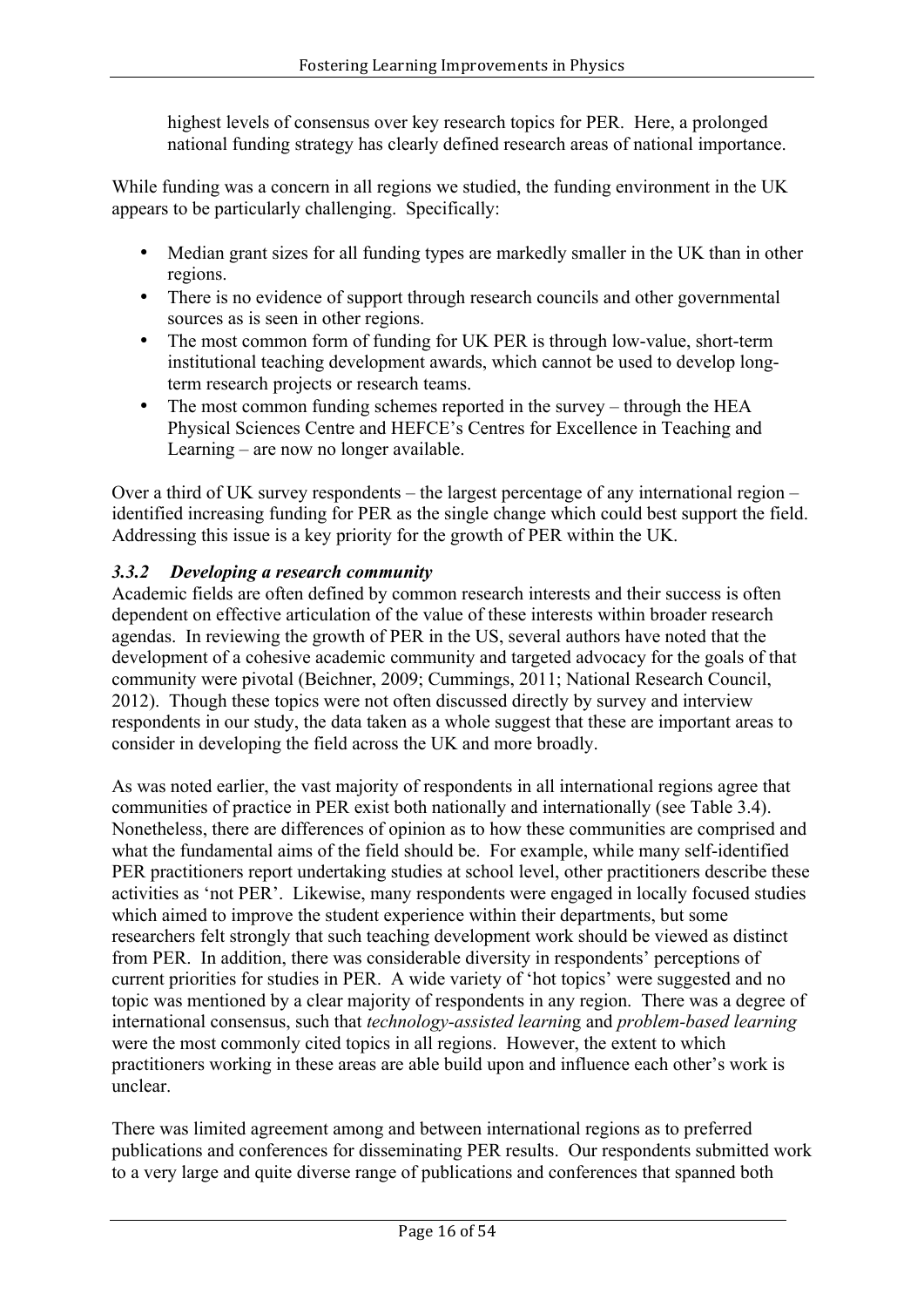physics and education. This relative lack of common dissemination routes for research may significantly limit the ability of PER researchers to develop a coherent body of knowledge that can be accessed easily by other researchers. It may also limit the extent to which those outside of PER are able to view the field as an established research activity and fairly judge the quality of PER studies for purposes of hiring and promoting staff.

The history of PER in the US underscores the importance of commonly agreed and wellrespected publication routes. When a *Physical Review* journal specifically for PER, *Physical Review Special Topics - Physics Education Research*, was established in 2005, it provided researchers in the field access to a rigorously peer-reviewed publication which, crucially, was recognized as such by the wider physics community (Cummings, 2011). However, publication choices for PER remain problematic. For researchers hoping to impact teaching and learning in the classroom, there is a recognized tension between targeting more prestigious research journals which are less likely to be read by physics instructors or more widely-read publications focused on instructional development which may be less rigorously peer-reviewed and less valued professionally (National Research Council, 2012). This is an especially pressing issue for early-career researchers not yet in permanent positions.

### *3.3.3 Role of advocacy*

Organized advocacy by PER research leaders is another important driver of acceptance of the field. In the US, meetings held in the mid-1990s defined goals for the PER community and convened committees to draft papers for funders and professional bodies which lobbied for support of the field (Beichner, Hake, Redish, & Risley, 1995; Meltzer, McDermott, Heron, Redish, & Beichner, 2004). For example, the white paper by Beichner et al. (1995) to the National Science Foundation is credited with promoting a generally positive view of PER by this funder and obtaining support for regular PER conferences. In addition, personal advocacy by individual researchers is viewed as significant. Cummings (2011) quotes one practitioner's view that a push by physics departments to hire faculty who could improve local teaching was '*fuelled in large part*' by widely respected PER researchers who '*would give talks anywhere that would have them, presenting the scientific basis of the field*'. The development of methods, e.g. conceptual tests, to produce easily understood and reproducible quantitative evidence to illustrate the deficits and benefits of different instruction methods in the instructors' local contexts is also seen as significant in overcoming physicists' misgivings about PER (Cummings, 2011).

Endorsement and promotion by a professional body has also been seen to play an important role in the development of PER. For example, the American Physical Society issued a policy statement in 1999 that recognized PER as a sub-discipline of physics and it has since been active in promoting the field as a means to improve physics education in practice. This activity is thought to have been significant in paving the way toward the hiring of additional PER staff and the establishment of high-quality publication routes for PER (National Research Council, 2012).

As discussed above, UK respondents to our PER survey exhibited higher levels of consensus around publication routes, conference attendance and topics of study than those in the wider EU and Australia. They were also most likely to collaborate on PER, to belong to PER networks and to agree that there was a national community of PER researchers. In this regard, the UK community may be particularly well suited to pursue the sort of organized advocacy that helped to develop PER in the US. Existing avenues for discussion, such as the ViCE/PHEC conference, might be usefully used to consolidate the goals of the community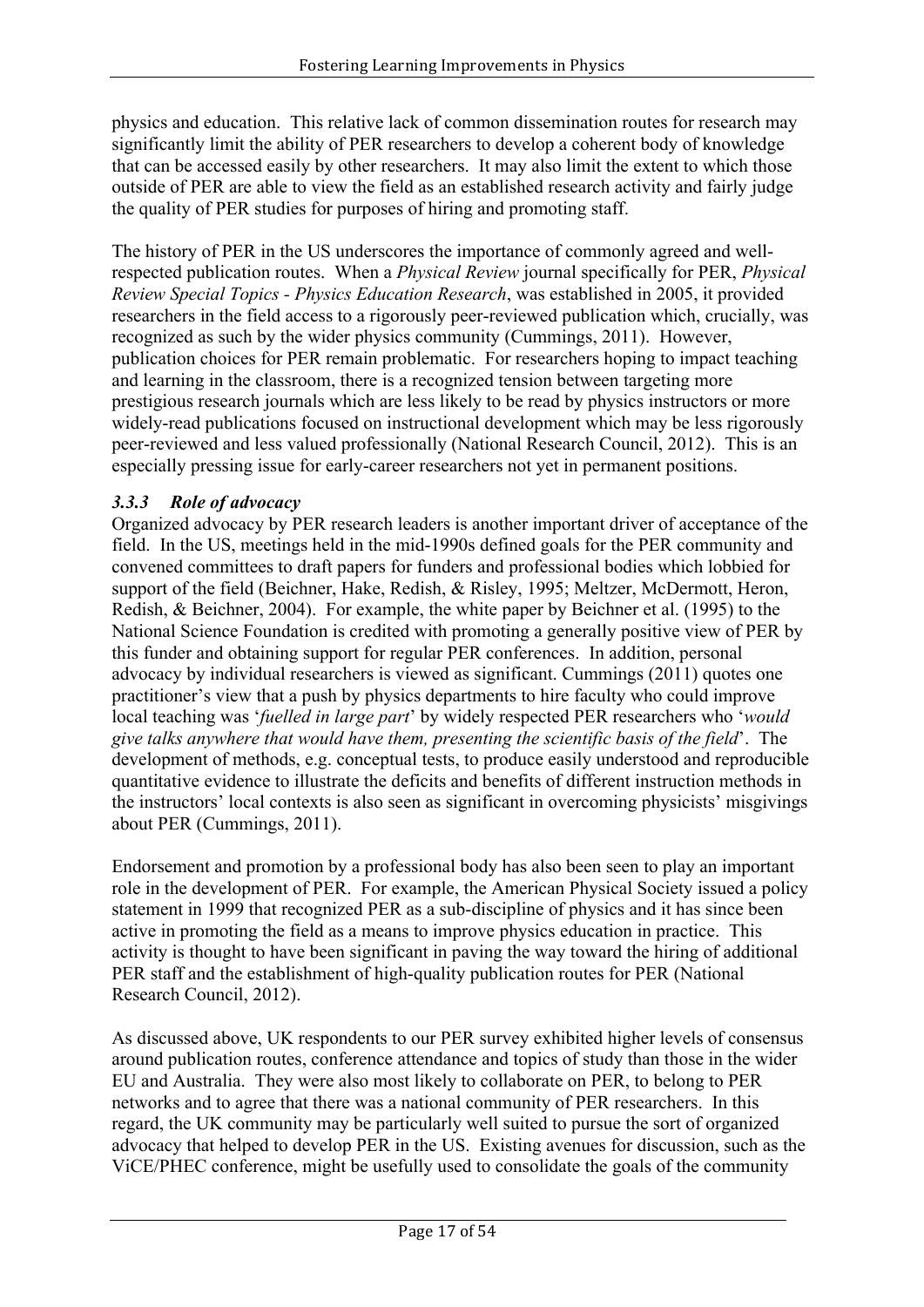and spearhead appropriate lobbying efforts. As a professional body deeply engaged with physics education, the IOP could play a valuable role in this process. Other stakeholders whose support has been and could be particularly vital include the HEA and relevant research councils.

### *3.3.4 Relationship with the physics community*

While some respondents, most commonly in the wider EU, appear to conduct studies in PER as a specialization within an education department, most view PER as a subfield of physics. Indeed, for many, the fact that PER takes place within physics departments is a defining characteristic of the field. The extent to which PER is regarded and supported as a physics discipline by the broader physics community – including funding bodies, institutional and departmental management, and other physics colleagues – is therefore of key importance to many PER practitioners. Furthermore, the ability of the field to successfully influence student learning is strongly dependent on physicists' attitudes toward PER and their willingness to adopt PER-based innovations in their classrooms. Concern about these issues was ubiquitous across all regions we surveyed, and was more frequently expressed than concern about funding in both the wider EU and Australia. When asked what single change would most improve the status and impact of PER, 45-50% of respondents in all regions suggested either increasing respect for PER among physics colleagues or promoting recognition of PER as a valid academic career route equal to other areas of physics.

Our surveys suggest that many PER practitioners face difficulties in terms of integration with and support from physics colleagues. Significant fractions of respondents based in physics departments stated that only a minority of their colleagues were aware of their work (for UK data see Table 3.5). Furthermore, the vast majority of respondents across all regions said their research was disseminated within their institution only occasionally. While the majority of PER practitioners based within physics departments reported contributing directly to improvement of teaching and learning within their departments, over half stated that their work was not well-supported by their departments or well-regarded by their colleagues.

|                                                                     | <b>Yes</b>        | <b>Partially</b>   | N <sub>0</sub> | Don't<br>know |
|---------------------------------------------------------------------|-------------------|--------------------|----------------|---------------|
| Has your PER improved teaching<br>and learning at your institution? | 53%               | 37%                | $0\%$          | 10%           |
| Are your physics colleagues aware<br>of your PER?                   | 56%<br>(majority) | 35%<br>(minority)  | $0\%$          | 9%            |
| Is your PER disseminated within<br>your institution?                | 10%<br>(often)    | 76%<br>(sometimes) | 10%            | $4\%$         |

### **Table 3.5 Integration of PER into physics community (UK only)**

Most respondents based outside physics departments reported working with colleagues in physics regularly, but even fewer of these staff, in general, agreed that their work was wellregarded and well-supported. Notably, none of the (few) UK PER researchers based outside of physics departments felt well supported by those departments. Across the full sample, less than half the respondents in all regions felt their work was well-supported by their **institutions**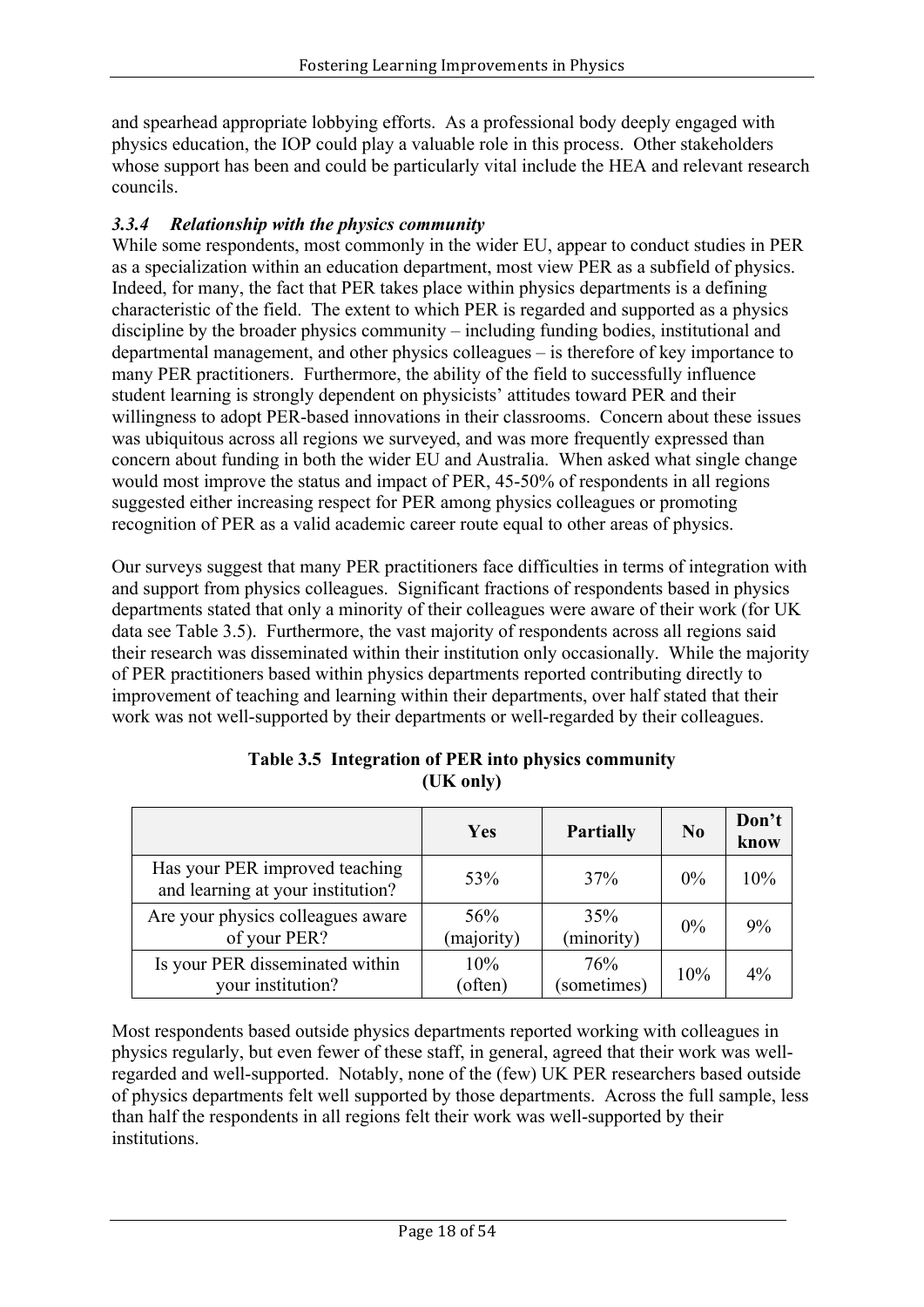Thus, overcoming issues surrounding the perceived legitimacy of PER and associated resistance to adopting PER-based techniques is a significant concern in the UK context and one discussed at length by UK survey respondents and interviewees. One UK professor believed that securing respect for PER entailed granting *'full status… the same as disciplinary physicists [to] people whose job is teaching and physics education research*'.

Others mentioned research council recognition and the inclusion of PER in the UK Research Excellence Framework as necessary steps towards legitimizing the field (Research Excellence Framework, 2012). One teaching fellow opined that any measures employed to enhance the standing of PER must '*be long term… to nurture [PER] practitioners, year on year*'.

However, our survey of the UK PER community indicates that many PER researchers have effectively stepped off the research career ladder in assuming teaching-focused roles. One Professor at a research-intensive university explains that, by doing so, they risk being viewed less favourably by their peers and their employer:

*'There is a huge snobbery about teaching fellows... even though they are on the same pay grade, they are not treated in the same way. Universities think they have career paths... but that they're actually much more difficult to access. I'm not sure you can actually get to professorship if you start off as a teaching fellow.'*

In light of the over-representation of women in our PER sample relative to our physics teaching sample, it is interesting that this choice appears to be gendered.

Not continuing in a traditional area of physics may, in and of itself, be interpreted as evidence of the inferiority of PER researchers by staff who remain in those areas. One senior lecturer at a research-intensive university spoke of feeling like a '*second-class citizen… not doing proper research*'. Likewise, some respondents who have continued in traditional physics research feel that choosing to spend some time on PER, or focusing on teaching generally, serves to make them less valuable to their department, for example in terms of attracting funding or providing high-impact publications for the REF. The fact that PER is secondary to other job roles for most UK practitioners, with no dedicated time or funding and little motivation within the institution for publication and dissemination, may serve to further delegitimize the field in the eyes of many physics teaching staff.

Negative perceptions extend from the individuals involved in PER to the quality and utility of the research itself. A Professor engaged in PER spoke of his wish for the field to become '*well-known and well-regarded in UK universities*' but conceded that, at present, '*most university physicists are still very dismissive of even the published and refereed literature in PER*.' The words '*scepticism*' and '*indifference*' were frequently used by UK PER interviewees summarising responses of physics teaching staff to their work. One teaching fellow found that staff reactions vary depending on the message shared:

*'I've noticed, if you were talking about things that they're already doing, then they're really receptive. If…you go out on a limb the vast majority [say] "this can't possibly work."'*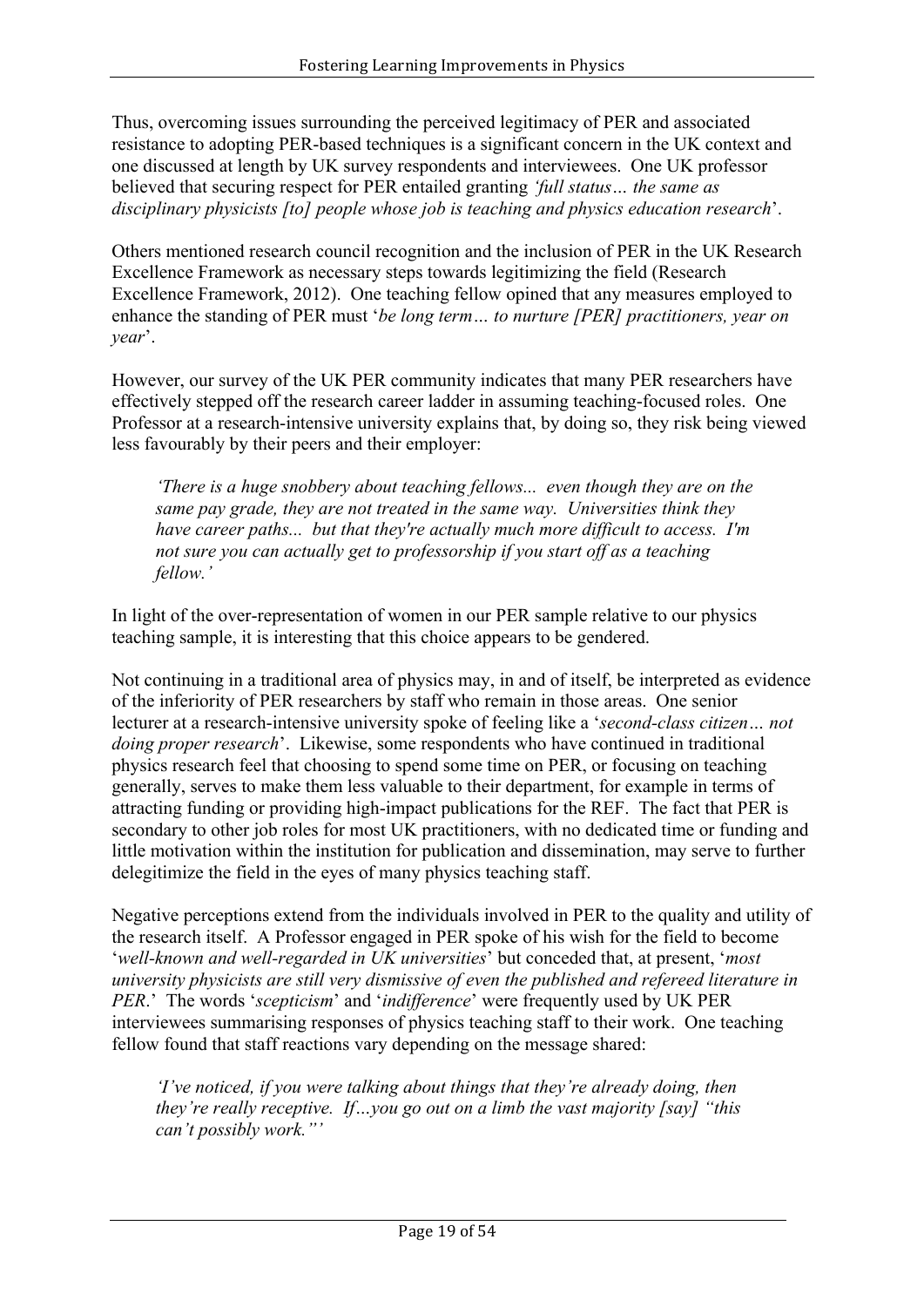These problems appear to persist even where PER is relatively well established. Despite the substantial growth of PER in the US and its frequent incorporation into physics departments there, issues remain around acceptance of and professional respect for PER practitioners and their work by other physicists. For example, half the subjects in the Barthelemy et al. (2013) study of postgraduate and postdoctoral PER researchers stated that they had encountered problems being seen as 'real' physicists by colleagues. Similarly, Cummings (2011) states that in her opinion '*the field is still not widely accepted in [research intensive] physics departments as an appropriate form of physics research.*'

### *3.3.5 Embedding PER-informed teaching innovations*

In addition to negatively impacting the career prospects and work experience of those engaged in PER, negative perceptions of PER among physicists may act as a significant barrier to dissemination of evidence-based techniques in undergraduate teaching. In a study of the use of PER by US physics teaching staff, Henderson & Dancy (2008) detailed specific negative views of educational research and/or educational researchers held by physics instructors which hindered engagement with evidence-based teaching reforms. In that study, PER practitioners were seen by some to be dogmatic; to imply that teaching staff are bad teachers; and to discount their teaching expertise. Some instructors were also found to be sceptical of the methods and results of educational research in general. Some respondents to our UK physics teaching survey expressed very similar views.

Even where teaching staff have no pre-existing opinions about PER, achieving widespread adoption and 'roll-out' of evidence-based innovations is problematic. We note above that authors studying PER in the US feel that dissemination and adoption of evidence-based techniques remains a significant challenge (Henderson & Dancy, 2008). These authors propose that teaching staff and educational researchers often hold divergent expectations about how reform happens. Specifically, while educational researchers often expect instructors to adopt new teaching techniques and materials wholesale, instructors may expect to collaborate with researchers around adaptable elements which can be used in ways which best suit their teaching preferences and local context. PER practitioners responding to our surveys echoed this view when they stressed the value of collaborative and, where possible, longer-term strategies in promoting research findings and new instructional techniques to teaching staff. When queried on effective dissemination routes, respondents favoured collaborations with teaching staff and workshops including interactive sessions and ample discussion time.

One example of best practice in dissemination from the US is the multi-day, residential New Faculty Workshop<sup>2</sup> created by the American Association for Physics Teachers to '*improve the quality of [undergraduate] physics teaching on a national scale.*' Run by PER research leaders, workshop sessions provide reviews of research findings and their implications for practice together with opportunities for discussion of and hands-on experience with researchbased teaching methods. Now co-sponsored by the American Physical Society and the American Astronomical Society and funded by the National Science Foundation, these workshops are attended by 20-25% of all newly hired physics and astronomy teaching staff in the US (Beichner, 2009).

### *3.3.6 Implications for PER in the UK*

Effecting cultural shift within physics departments such that PER and PER-based teaching innovations are more uniformly well-regarded will likely require change in many areas.

 <sup>2</sup> See http://www.aapt.org/Conferences/newfaculty/nfw.cfm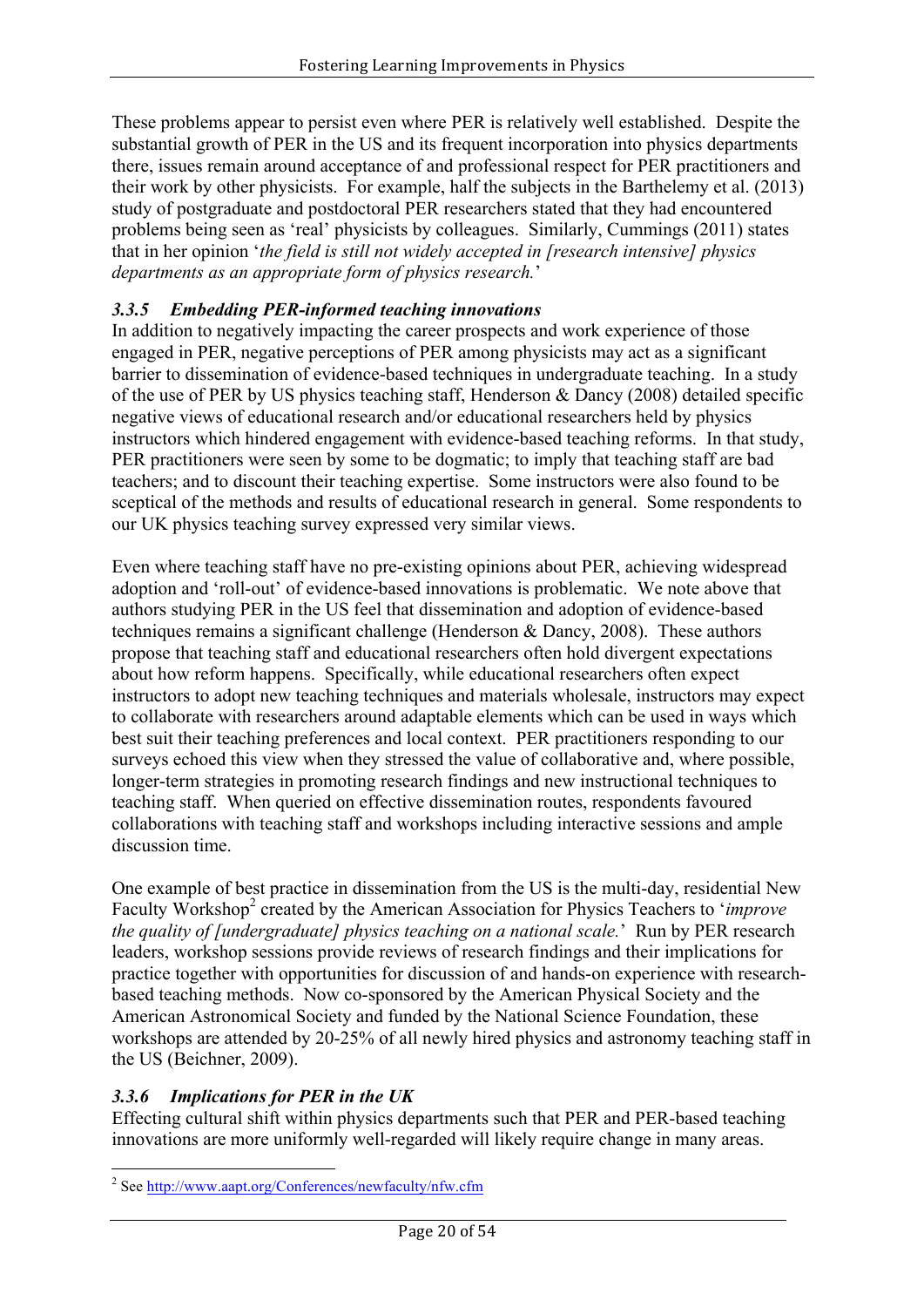Examples of successful advocacy, funding and dissemination strategies from regions in which the field is already better established may provide useful guides in this respect. For example, work in the US by high profile and well-respected advocates and publication in a high-profile journal have been shown to play a pivotal role in combating negative perceptions and raising the profile of the field amongst the physics community by dispelling the sense that PER is less valuable research done by less able physicists (Cummings, 2011).

Many authors comment on the particular value of support from a national funding body with respect to dispelling the perception that PER is not legitimate research (Cummings, 2011; National Research Council, 2012). As noted earlier (Section 3.3.1), the NSF funded 62 twoyear 'pump priming' postdoctoral fellowships across STEM disciplines in the US. Pro-rata,<sup>3</sup> a similar scheme in the UK would need to support about 8 two-year postdoctoral fellowships.

In terms of overall funding, Henderson et al. (2012) estimated the total funding for PER in the US to be approximately \$72.5M (£43.1M) between 2006 and 2010. Pro-rata this is equivalent to approximately £1.7M funding per annum for UK PER.

Encouragingly, as discussed below (Section 4.4), our survey of UK teaching staff suggests that many are receptive to learning more about PER and to exploring how it could help them to address challenges in their teaching.

<sup>&</sup>lt;sup>3</sup> We used a ratio of 5:1 based on the relative sizes of the undergraduate physics population; 21.7k in the US compared to 4.4k in the UK in 2011/12 (Higher Education Statistics Agency, 2012; US Department of Education National Center for Education Statistics, 2013). A similar ratio (4:1) is obtained based on the number of physics departments; 187 in the US (including only departments which offer degrees from BSc to PhD level) compared to 46 in the UK (Higher Education Statistics Agency, 2012; Nicholson & Mulvey, 2013).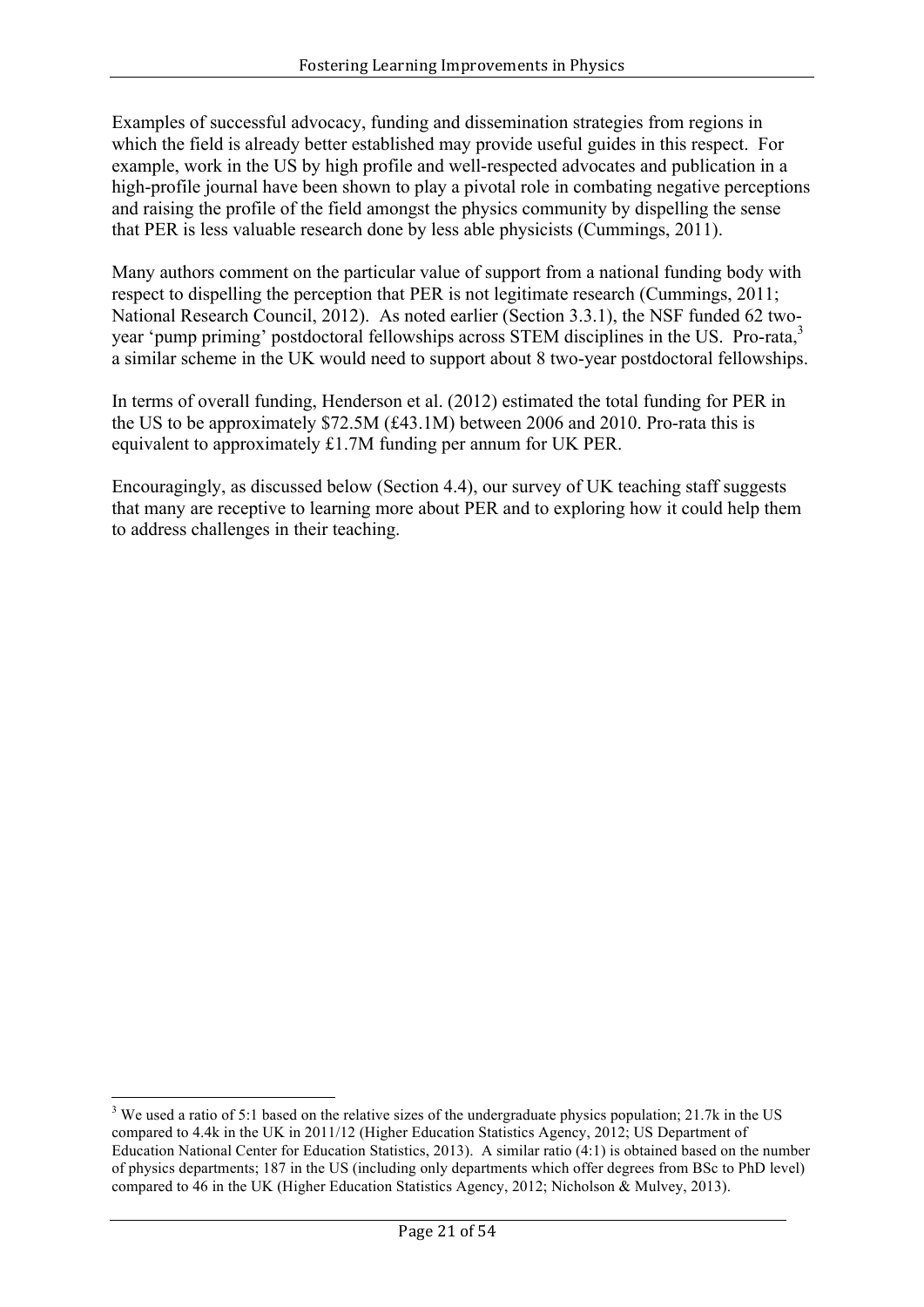# **4. The development of UK undergraduate physics teaching**

In this section, we examine the reported attitudes and experiences of UK physics teaching staff. We first discuss the overarching demographic trends of the teaching staff sample, and their general attitudes toward teaching, before considering staff conceptions of teaching excellence. Following this, we discuss staff views on factors perceived to support and challenge high-quality teaching. We then explore staff experiences of change and development in teaching and of training and professional development. Finally, we consider teaching staff recommendations for improving UK undergraduate physics education.

## **4.1 Demographics, attitudes and experiences of UK physics teaching staff**

As noted earlier (see Section 2), staff at over 80% of UK physics departments were represented in the PT survey. Senior academics were particularly well represented, and the majority of individuals had worked at their institution for over 10 years. Teaching staff were broadly experienced in their teaching. The majority taught first to final year undergraduates, and many instructed postgraduates. The vast majority of staff delivered lectures, small group tutorials, and individual supervision. Many staff had experience of designing undergraduate courses.

On the whole, staff reported a positive approach to teaching (see Figure 4.1). The vast majority find teaching enjoyable and rewarding, intellectually stimulating and a source of professional pride at comparable levels to their research. Indeed, when asked to think about job satisfaction alone, most staff would choose to either maintain or increase the level of teaching they do.



**Figure 4.1 Attitudes to teaching among UK physics staff**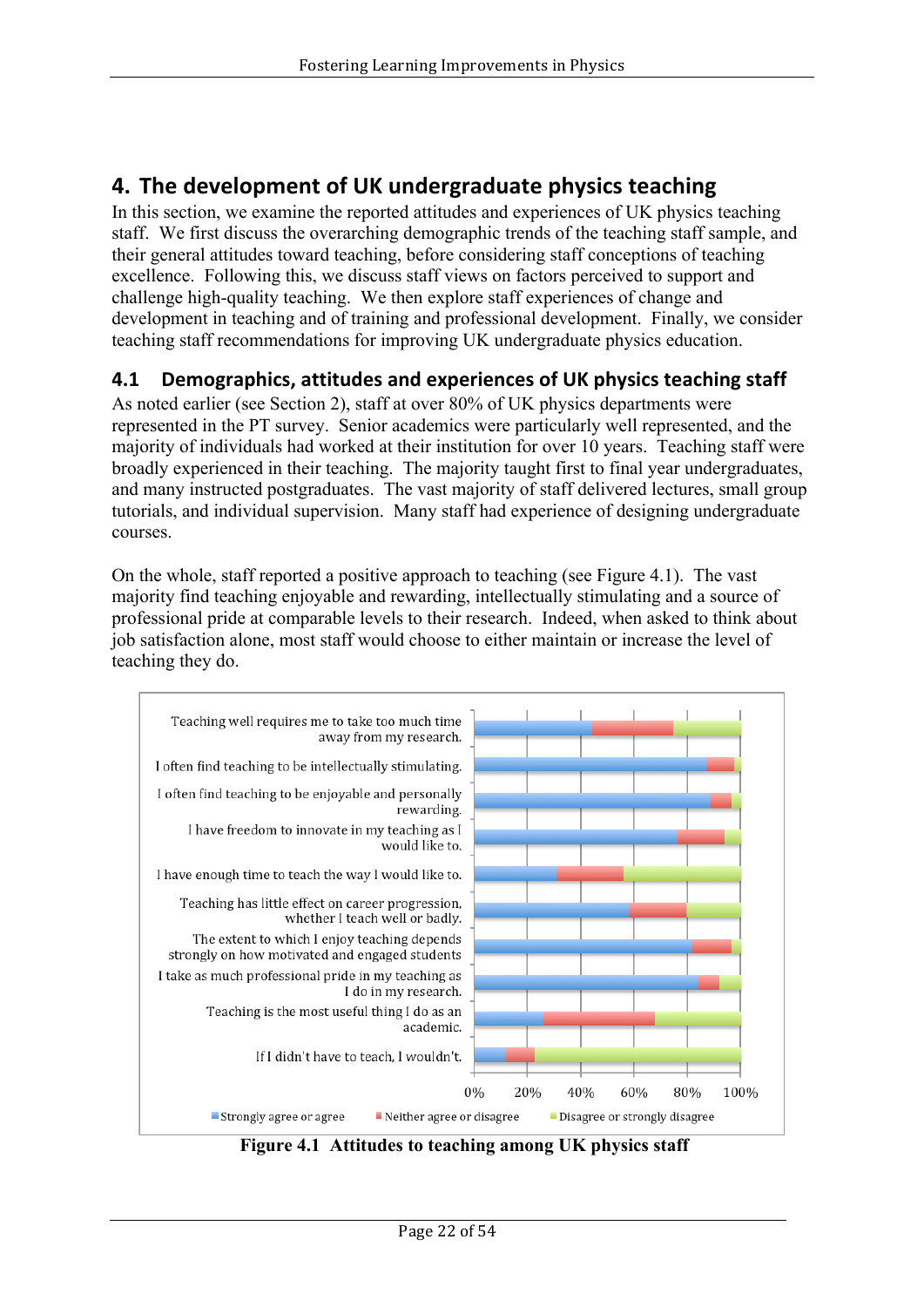Only 11% of teaching staff would choose not to teach if they could, with many staff expressing the view that the combination of teaching and research is integral to academic life. Indeed, nearly half our respondents characterised their job as a roughly even split between teaching and research. As one Senior Lecturer reflected:

*'I think that the traditional role of a university lecturer, implicit in that is this combination of research and teaching and to try and deconstruct those is against the university principle.'*

This is not to say that balancing teaching with research is an easy task, and staff mentioned multiple other secondary activities, such as committee work or grant panel responsibilities, that make demands on their time. Teaching staff are strongly influenced by considerations of reward and recognition when making decisions about time allocation, as we will explore later (Section 4.3.4). Thus, while many staff would choose to spend more time on teaching for reasons of personal satisfaction, they would spend less time on it when thinking only of career progression. Indeed, when thinking of both career advancement and personal satisfaction, the only task staff would choose to spend more time on is research.

## **4.2** Defining teaching excellence

Given the diversity of teaching experience and responsibilities, it is perhaps unsurprising that we uncovered a wide range of opinions about what constitutes teaching excellence. Physics teaching staff are not uniquely positioned on this matter, however. Teaching excellence is a contested concept, and there is presently no agreed working definition in the context of UK higher education (Gunn & Fisk, 2013). Through our data, we see that subjective experience and individual professional values complicate the issue.

While we received a variety of definitions of teaching excellence, five overarching trends arose across the responses of teaching staff.

### *4.2.1 Process versus results*

First, in constructing their definitions, teaching staff tended to focus either on the process of teaching, or on specific objectives. 'Process-focused' definitions of teaching excellence frequently referred to the provision of regular feedback, and to ensuring the sustained engagement of students – which may be evidenced by increased attendance rates or greater interaction between students and lecturer during a class. This Senior Lecturer explained how he recognises excellence during the process of teaching:

*'A lot of my teaching is focused on demonstrating in labs in the physics department, also running workshops in the university. So it is an active buzz from students - that they're talking to each other; they're learning from each other and with each other. They are actively working; I think would be my main signal.'*

A further popular process-focused definition centred upon facilitating students' successful transition to becoming independent learners. Many teaching staff prioritised the cultivation of independent thought over the acquisition of curriculum knowledge. As this Teaching Fellow explained:

*'The excellence idea of it would be more that if I give a lecture and the students left wanting to go back over their notes and look in to it a bit further, that's how I*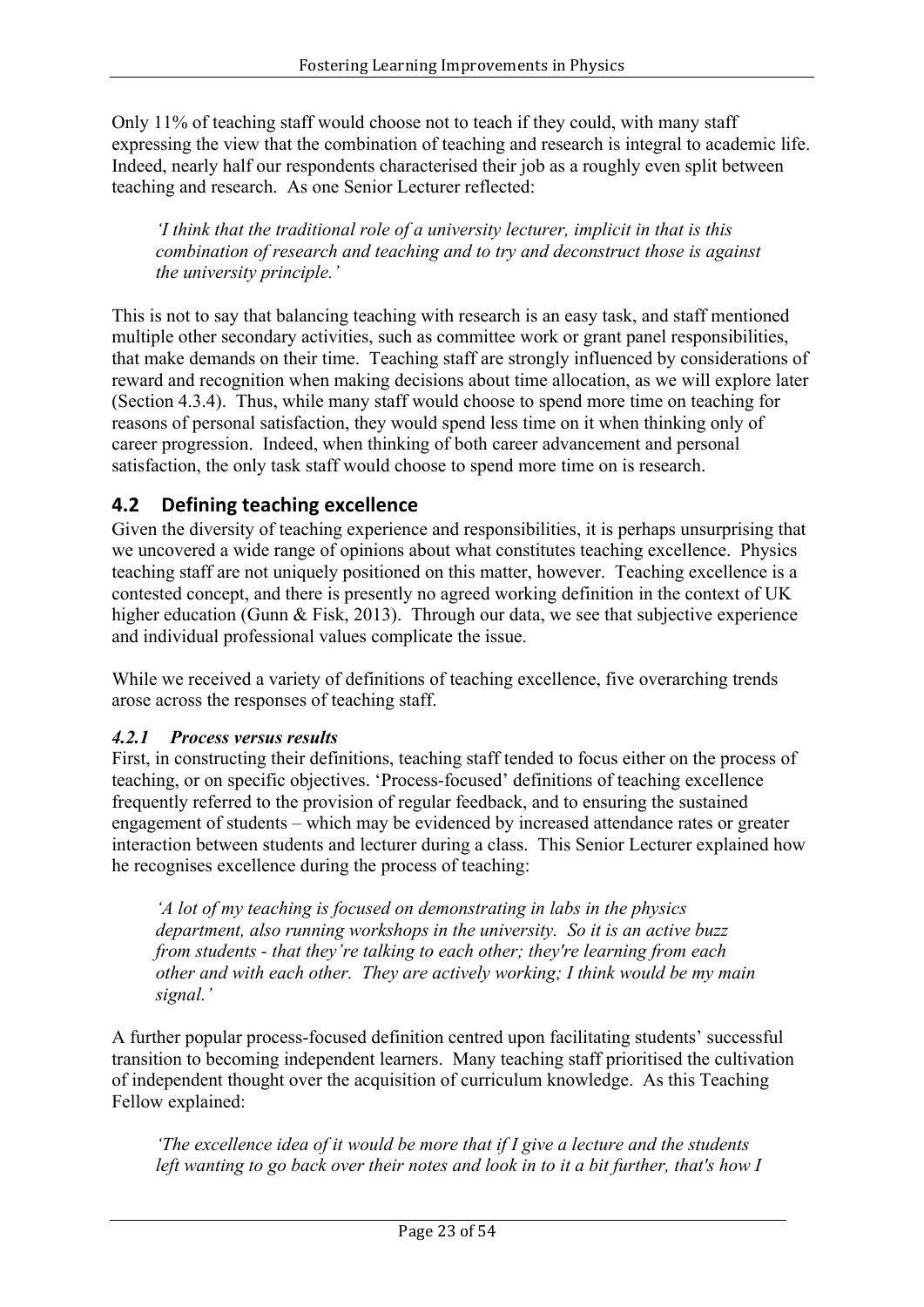*would describe excellence in teaching… because I can't teach them everything, if I can make them want to go and learn the rest of it, then I consider that excellence.'*

Conversely, a typical example of an 'objective-focused' definition referred to the demonstration of learning gains. Although many teaching staff expressed scepticism over whether exam marks necessarily convey students' conceptual understanding, indicators such as the ability to answer questions in a tutorial setting, or to '*make a well-reasoned argument*' in an essay were suggested.

### *4.2.2 The basic principles of teaching*

Second, most teaching staff agreed that satisfactory teaching rests upon certain basic principles. Examples of such basic principles included: the clear communication and delivery of course components; an awareness of student understanding and pre-conceptions; and pitching teaching material appropriately to students' abilities. These principles illustrate the importance teaching staff attach to preparation as a cornerstone of good teaching. Nevertheless, it was seldom suggested that basic principles secure teaching excellence.

### *4.2.3 The role of the individual*

Since the achievement of teaching excellence was considered to require more than adherence to certain basic principles, the abilities and efforts of the individual teacher emerge as the third significant theme. The vast majority of teaching staff posited personal enthusiasm as '*very important to good teaching and learning*'. While enthusiasm is clearly linked to preparation efforts, there was a sense that enthusiasm was also necessary to engage students in the moment of teaching:

*'If the lecturer is bored with the subject, how is he or her actually going to deliver an exciting lecture? How are they really going to do that? And I think we are sort of cheating the students when we allow that. If we have a lecture we're really bored with then we shouldn't teach it - we should get rid of it, find someone else who is enthusiastic about it.'*

The emphasis on the individual therefore takes us beyond preparation to the teaching experience itself. Many staff expressed the view that certain personalities are naturally predisposed to being better teachers. As this Senior Lecturer reasoned:

*'I think it's like any walk of life: you get some people who are naturally very gifted… if you're going to be one of those outstanding people then that's probably a natural talent that you have and that's down to your personality and your individual character… I think there's no substitute for natural talent. I think that's true in any walk of life.'*

However, we must also note that few respondents believed personality alone could lead to teaching excellence – for example: '*it's more than charisma; it's having direction as well*'. Furthermore, as we will see next, many believed that all teaching staff could enhance their practice with experience.

### *4.2.4 Improvement with experience*

Fourth, teaching staff accepted that, regardless of initial aptitude, all individuals could improve their teaching over time. Moving on from considerations of personality and charisma, this Senior Lecturer explained: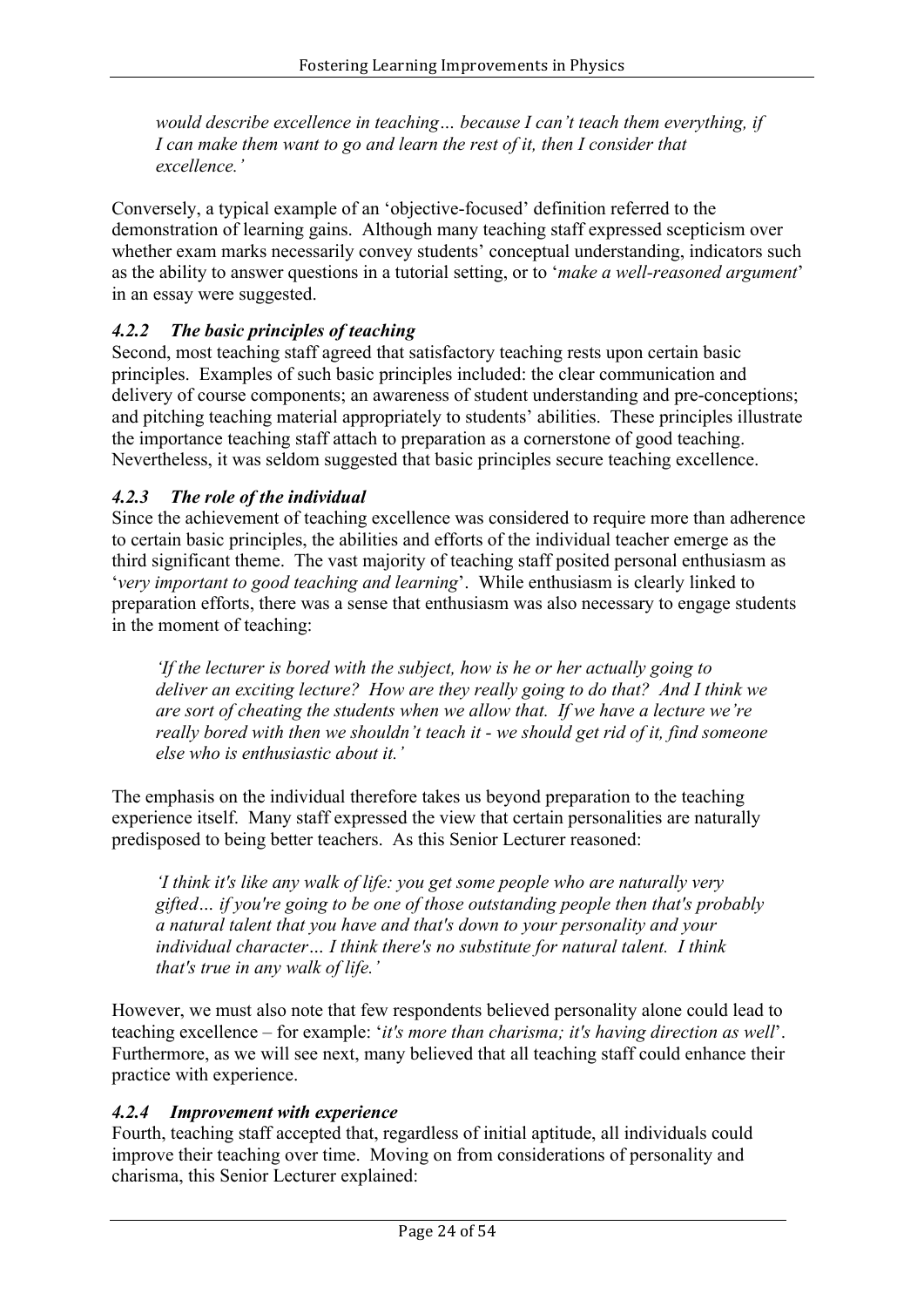*'I think that there are some individuals who… as with being in front of a camera or something, just seem to have a natural authority and are able to hold the attention of an audience maybe better than others. But I don't really agree that it's natural in the sense that it's an innate ability which can't be learnt or practiced or developed in someone who, let's say, it's not so immediately easy - [for].'*

Accordingly, most teaching staff believed that their own approach to teaching had evolved with experience. Many staff noted how early on in their teaching career, personal memories of being an undergraduate student – both positive and negative – informed their teaching approach. One Professor explained the contribution of his formative experiences as a student:

*'All teachers [influenced my approach to teaching]… you learn from the bad ones not to do it that way! And from the good ones you take whatever ideas you can. I…came out of my undergraduate years with… a desire to do equally good to any students that I came across in my career.'* 

In terms of improving teaching, experience and peer observation of senior teaching staff were cited among the most effective means. Many lecturers we spoke to viewed university teaching as an apprenticeship, in the sense that progression from novice to expert can only occur through sustained participation. This conception of university teaching is similar to the model of situated learning described by Lave & Wenger (1991). This is not to imply that all staff were content with this de facto method of 'situated learning'. As one Professor reflected, '*it's maybe not ideal… we're not particularly aware of when new things happen*'.

Student feedback and technological advances were also considered influential in the development of teaching. Formal training delivered by university educational development units was widely criticised for being of little perceived value for physics teaching staff. We will later examine the particular critiques levelled against formal training (Section 4.4).

### *4.2.5 A broad range of local excellence*

Fifth, and consistent with the diverse conceptualisations of teaching excellence suggested by respondents, staff provided a wide range of examples of local teaching excellence. This variance likely reflects, in part, actual pedagogic differences between institutions with different approaches to teaching in response to different student expectations and needs. It is not surprising that staff from different institutions offer contrasting examples of local excellence.

One notable disparity related to whether staff referred to traditional teaching approaches or reformed, PER-based methods. The following two quotes are instructive. This Reader, from a research-intensive Russell Group institution, took especial pride in his department's traditional lecture courses, which were closely linked to cutting-edge research:

*'I think some of the lecture courses here are very good; well, excellent, in that they really give our students a very good view close to research, and the excitement of that, and I think it's borne out by some of the feedback the students give on that.'*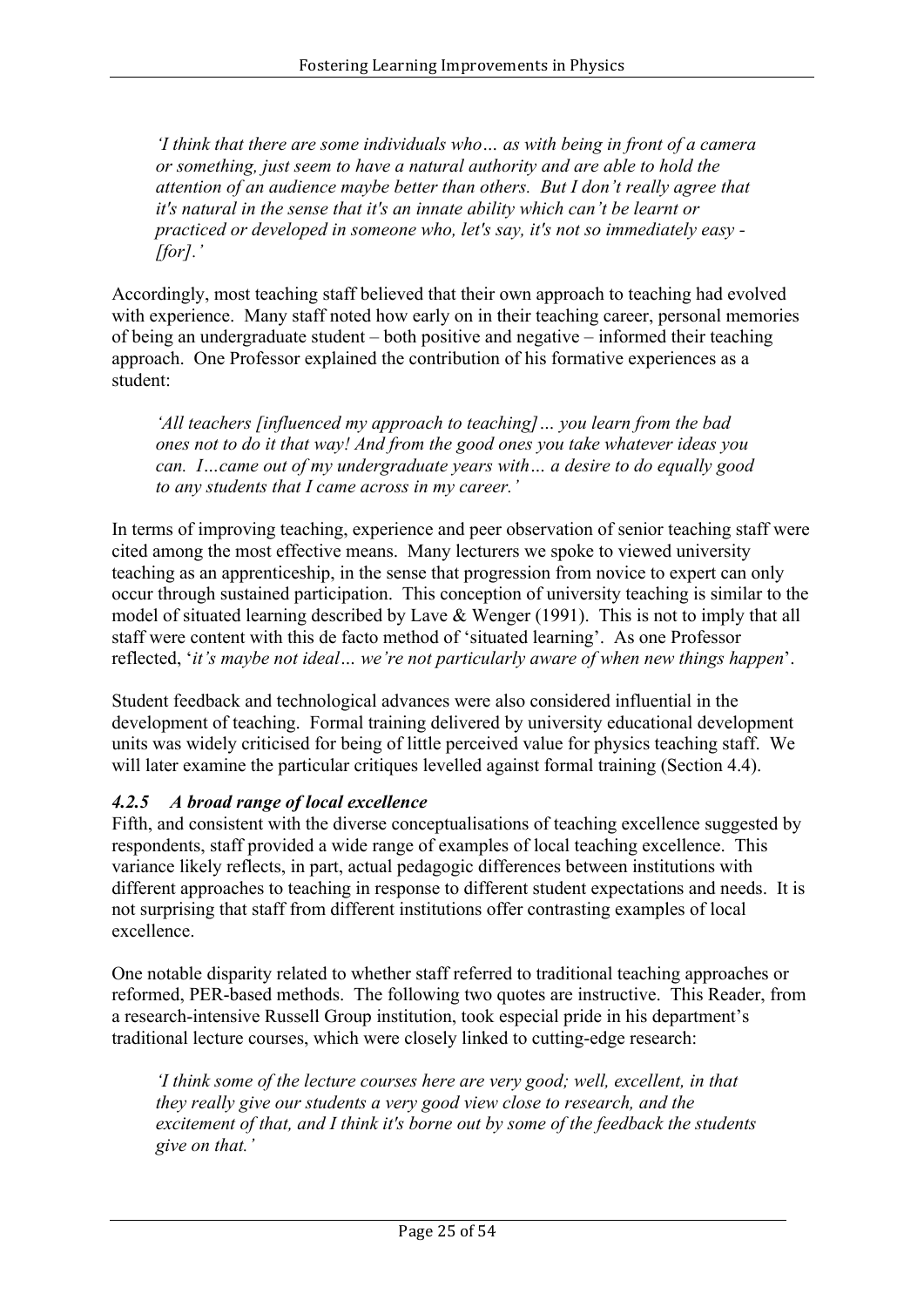It is interesting that our interviewee revealed little about pedagogy, choosing instead to highlight course content. Many staff explicitly mentioned the lecture in their example, with several stating that the 'chalk and talk' model was popular with students and underpinned successful learning. Fewer staff referred to PER in their example of teaching excellence. One senior teaching fellow at a research-intensive institution described how PER informed their conception of teaching excellence:

*'Student-centred environments seem to me critical in the sense that there are so many studies that show that interactive engagement can lead to more learning. The other thing is research-informed teaching - that, if you're teaching a course on, [for example] special relativity, you've read the papers describing common student difficulties: how to overcome them, resources that are available, how to implement [methods], and to use that in your teaching. Not to just come up with some great original idea and throw it at your students, but to be informed by careful studies.'*

Other examples of reformed approaches included the development of virtual learning environments and the inclusion of active pedagogies, such as the flipped classroom, or the use of clickers and other methods to sustain student-lecturer interaction during the lecture. Standout examples of innovative practice included a final year module, during which students create a 'journal' of their peer-reviewed work, and, at a different institution, the opportunity for final year project students to co-develop learning technologies for undergraduate physics teaching, instead of devising a project in a traditional area of physics.

Frequently, teaching staff from the same institution subscribed to different ideas of teaching excellence, and offered contrasting local examples. There is, therefore, a strong sense that the wide range of definitions and examples reflect rather subjective notions of teaching excellence and not just local specialties.

### *4.2.6 Reflections on teaching excellence*

We have seen that there is no real consensus from physics teaching staff in relation to defining or evidencing teaching excellence. Some staff explicitly rejected the notion of teaching excellence; nearly half of the survey sample took issue with the concept of 'best practice' because they were wary of its 'one size fits all' connotations. It is clear that the local context in which teaching takes place is significant in creating expectations: the abilities and resources of teaching staff, as well as the unique abilities and needs of students vary from institution to institution, and with it, so do conceptions of teaching quality. The individual values of teaching staff are also important in determining views on teaching excellence. However, as we discuss later (Section 4.3.4), many interviewees felt that the development of robust measures of teaching quality was a necessary step to ensure that teaching contributions were properly rewarded.

The challenge for departments and institutions is to develop an understanding of teaching excellence that is suitably inclusive and flexible, in response to the multifaceted ideas and practices of physics teaching staff reported here.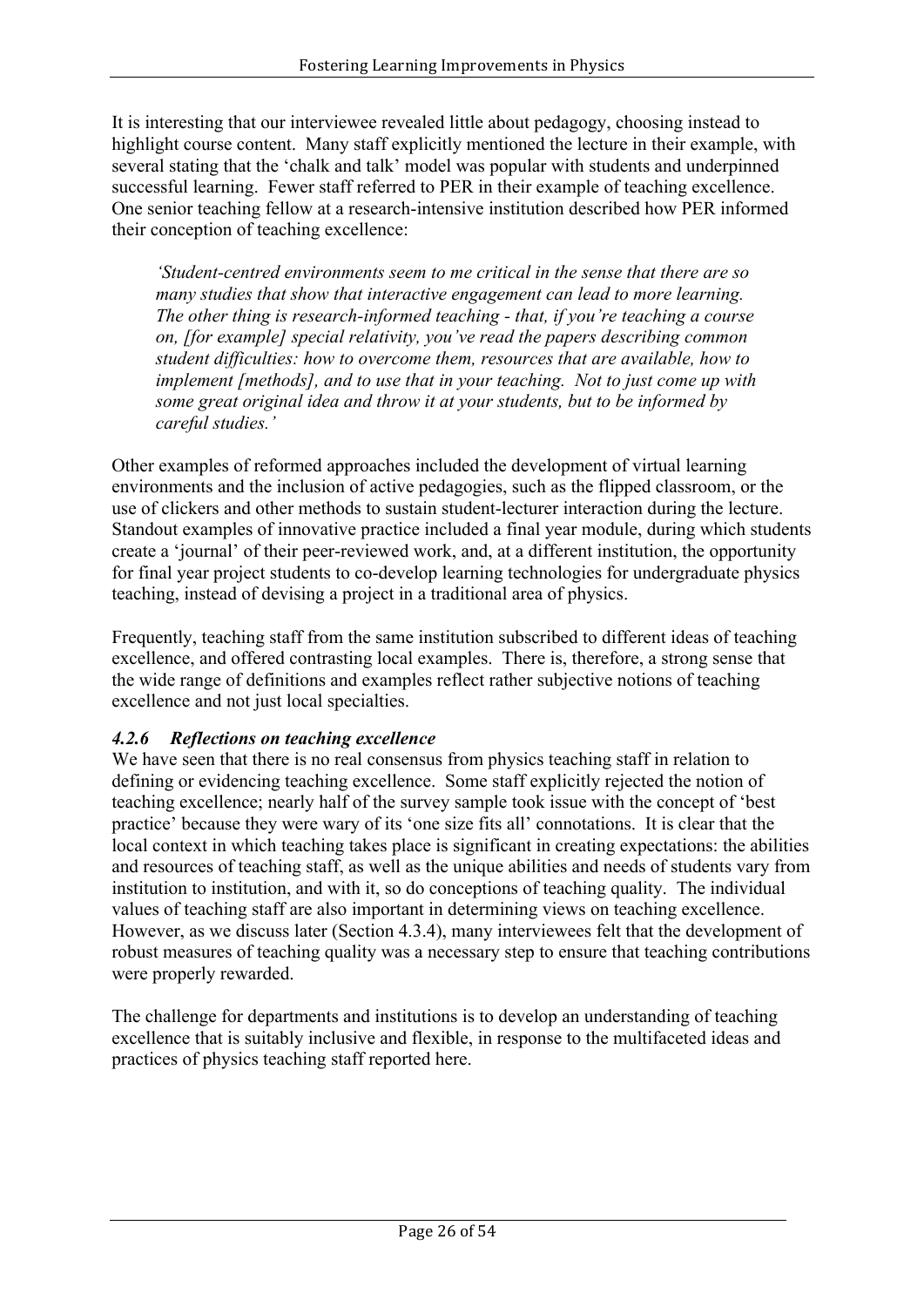## **4.3 Supporting and challenging high-quality teaching**

### *4.3.1 Factors supporting high-quality teaching*

Most physics teaching staff agreed that their department and institution value high-quality teaching (see Table 4.1). Most commonly, staff associated the achievement of high-quality teaching with factors at the individual or departmental level.

|                                                            |                     | Agree /<br>strongly<br>agree | <b>Neither</b><br>agree nor<br>disagree | Disagree /<br>strongly<br>disagree |
|------------------------------------------------------------|---------------------|------------------------------|-----------------------------------------|------------------------------------|
| High quality<br>teaching is valued                         | Bv<br>department    | 70%                          | 19%                                     | 11%                                |
|                                                            | Bv<br>institution   | 67%                          | 20%                                     | 13%                                |
| There is sufficient<br>support to promote<br>good teaching | From<br>department  | 57%                          | 28%                                     | 15%                                |
|                                                            | From<br>institution | 48%                          | 32%                                     | 20%                                |
| Good teaching is appropriately<br>recognised & rewarded    |                     | 27%                          | 45%                                     | 45%                                |

**Table 4.1 Recognition and support for high quality teaching**

Nearly half of the answers provided by teaching staff suggested that the motivation and qualities of individual teaching staff underpin good teaching. Individuals with a professional responsibility for ensuring high teaching quality were also praised for their contribution: teaching fellows, Heads of School, Directors of Teaching, and Teaching Committee members. Several teaching staff highlighted the significance of a supportive departmental culture, mentioning the importance of colleagues who were committed to high-quality teaching, effective teamwork and a sense of shared responsibility.

Teaching staff noted the importance of having access to appropriate resources and facilities. Teaching assistants and suitable classrooms were each mentioned by 8% of teaching staff, particularly for the way they enable staff to work closely with smaller numbers of students. Relevant to our consideration of PER, only a few respondents specified access to, and use of, evidence-based methods as being teaching supports.

Institutions were perceived to impact mostly over formal matters relating to teaching. Policies on feedback and assessment, employability curricula and key information sets, which tend to be formulated at the level of senior university management, were the main ways in which institutions were understood to shape teaching practice. On the whole, physics teaching staff indicated a high degree of individual autonomy on pedagogical issues and believed that departments exercise devolved authority over most aspects of teaching. The following comments from a Senior Lecturer at a red brick university, is fairly typical:

*'It's very autonomous really… people [have] a great deal of autonomy over the way they teach and what they teach… There is some departmental scrutiny and it may well be that it's going to be a little bit tighter in the future but senior management aren't that prescriptive.'*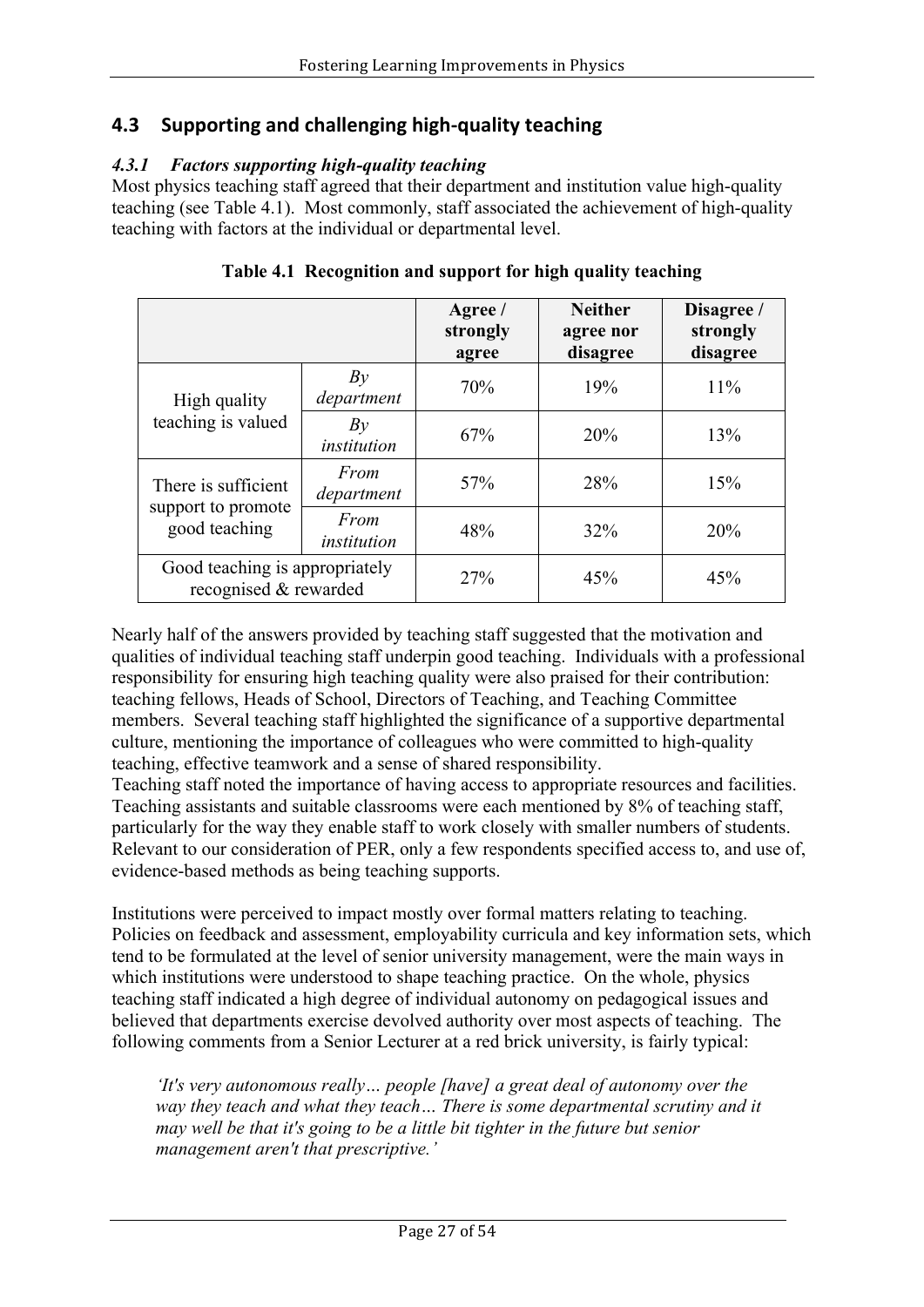Staff report that teaching committees commonly focus on considering changes to courses, overseeing peer-review and student feedback schemes and monitoring course assessments. Most staff believe that the work of committees is disseminated effectively. While time constraints limit the extent to which teaching staff feel able to engage with material circulated by the teaching committee, the activities of the committee are, on the whole, viewed favourably by staff. Teaching committees were credited with allowing staff to feel reasonably aware of what their colleagues do in the classroom and, perhaps more critically, confident that poor teaching would not go unnoticed.

Teaching practice is also shared through informal means, such as coffee room chats. However, staff pointed out that informal channels of communication are often limited; such conversations are necessarily ad-hoc and may only reach staff who already possess a keen interest in teaching enhancement.

While teaching committees were viewed by most staff as having an important role in supporting high-quality teaching, many staff expressed concern that committees are primarily absorbed with challenges or problems relating to teaching, rather than the dissemination of good practice. As this Professor at a Russell Group university reflected:

*'It's only if something's really bad that you can actually get some feedback… sharing positives - I don't really know that there's that much of… There is a tendency [for committees] to concentrate on negative things.'*

A senior lecturer from a different Russell Group conveyed a similar image of their department:

*'Sharing good practice could be done much more carefully. I would love to know what everybody else is doing. I would love to know how they get the students engaged and why they get good reviews.'*

This is not to suggest that staff thought committees purposely focus on teaching challenges, but that addressing problems takes up most of the available time and resources.

### *4.3.2 Factors challenging high-quality teaching*

Similarly, our teaching staff sample were concerned foremost with challenges to teaching well. Questions encouraging reflection on individual, departmental and institutional teaching practices prompted answers that referred more often to difficulties than to enabling factors or exemplary practice. In contrast to the majority belief that departments and institutions value high-quality teaching, notably fewer staff stated that their department and institution supported them in achieving it. Only 57% thought that their department provided adequate support, while 48% believed that their institution did (see Table 4.1). We consider below the particular issues identified by teaching staff as prohibitive to the delivery of high-quality teaching.

While teaching practice was widely perceived to be heavily influenced by local factors, staff from a wide range of institutions produced strikingly similar examples of teaching challenges. In other words, physics teaching staff across the UK report facing similar problems, with little evidence of differences between institutions. We are therefore confident that our recommendations (see Section 5) will have resonance for higher education physics nationally.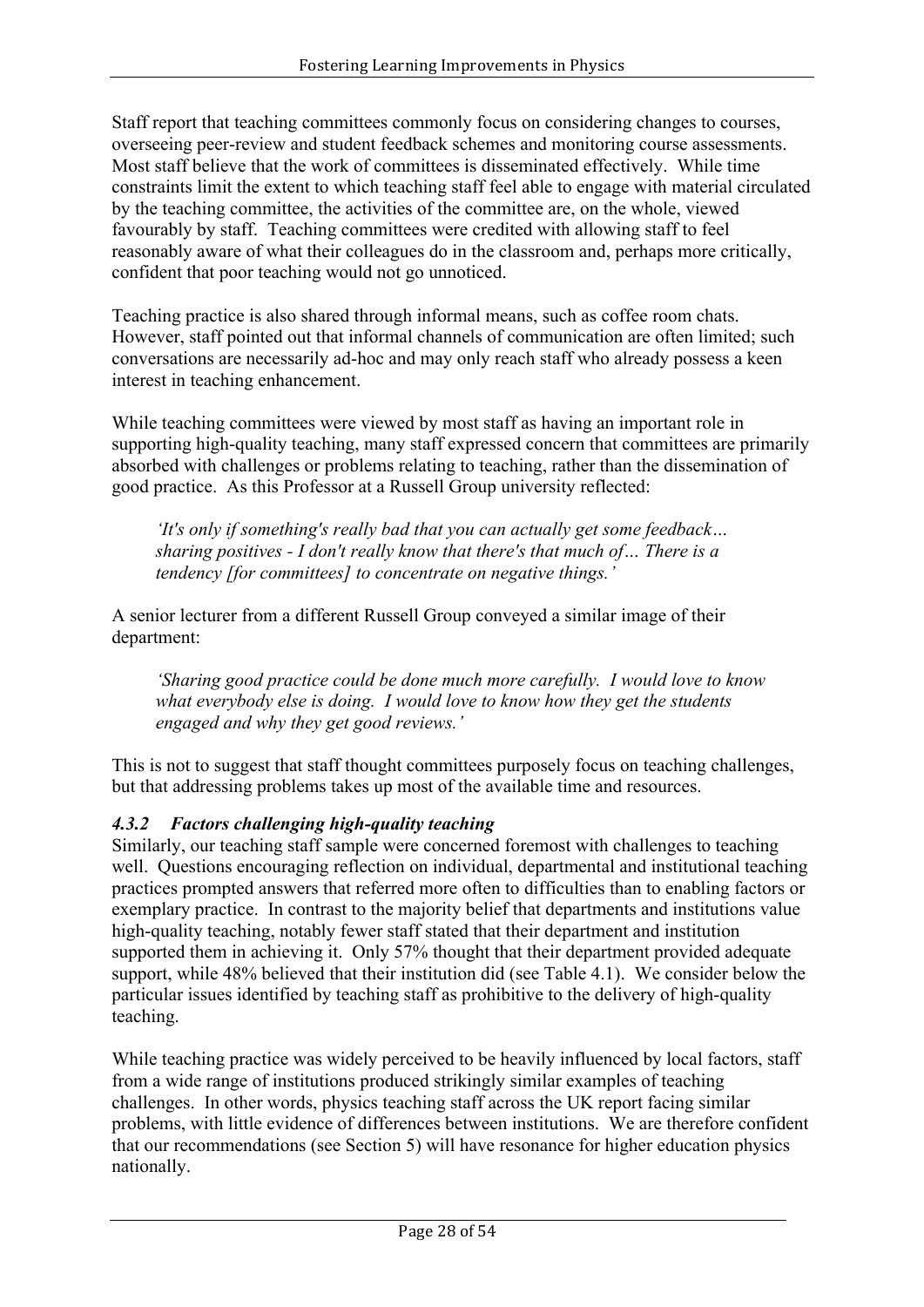### *4.3.3 Academic workload and time-pressures*

The most commonly cited challenges to teaching well were lack of time and the high workload of academic roles. These perceptions are clearly related and suggest that many teaching staff feel that the major factors affecting the quality of their teaching are outside their control. That the two most commonly cited challenges to teaching well arise from environmental rather than individual factors – such as a lecturer's teaching abilities or their level of commitment – is concerning. While most of the teaching staff we surveyed enjoyed and valued undergraduate teaching, this enthusiasm appears to be challenged in many cases by a discouraging environment. Indeed, this interpretation is supported by our earlier observation that many teaching staff believe their department and institution do not provide adequate support to facilitate high-quality teaching.

Nearly half of surveyed teaching staff stated they do not have enough time to teach the way they would like to (see Figure 4.1). Many staff believed that simply too much is asked of academics. This Reader at a research-intensive university described the extent of these pressures:

*'I think most people struggle with it… what's forced then is a compromise and I think in many cases the compromise is towards the teaching. [Teaching], administration and the research does not fit into a normal day. It doesn't fit into a normal day and actually most people probably don't take their full holidays.'*

A particularly troublesome issue for teaching staff concerned the balance of time struck between teaching and research. Many staff feel they are encouraged to prioritise research over teaching. Several respondents pointed out that this ethos begins at the point of recruitment, as academic staff are on the whole appointed on the basis of research performance. Once appointed, teaching staff overwhelmingly believed that university reward and recognition systems incentivised them to continue to strengthen their standing as a researchers. Many staff thought that individual performance in the Research Excellence Framework would have the greatest influence over the progression of their academic career. As a Professor at a research university explained:

*'Performance related reward gives reward related performance, [so] if your reward is based largely on your research that's what you're going to get.'* 

The majority of teaching staff believe research performance far outweighs teaching performance in relation to career progression. When time is limited, it is therefore considered risky to increase the amount of time spent on teaching or teaching development. Almost half of surveyed teaching staff stated that teaching well required them to take too much time away from their research. Often, it is staff who have established their status as leading researchers who then feel able to increase the amount of time spent on teaching, as noted by this lab technician at a Russell Group institution:

*'It's interesting to see actually as [academic staff] are [moving towards] retirement, when they already have established careers and they're winding down, they actually dedicate more time to teaching.'*

Indeed, many teaching staff believed that time pressures were felt most acutely by earlycareer academics, many of whom are both new to teaching and are expected to establish an international research profile.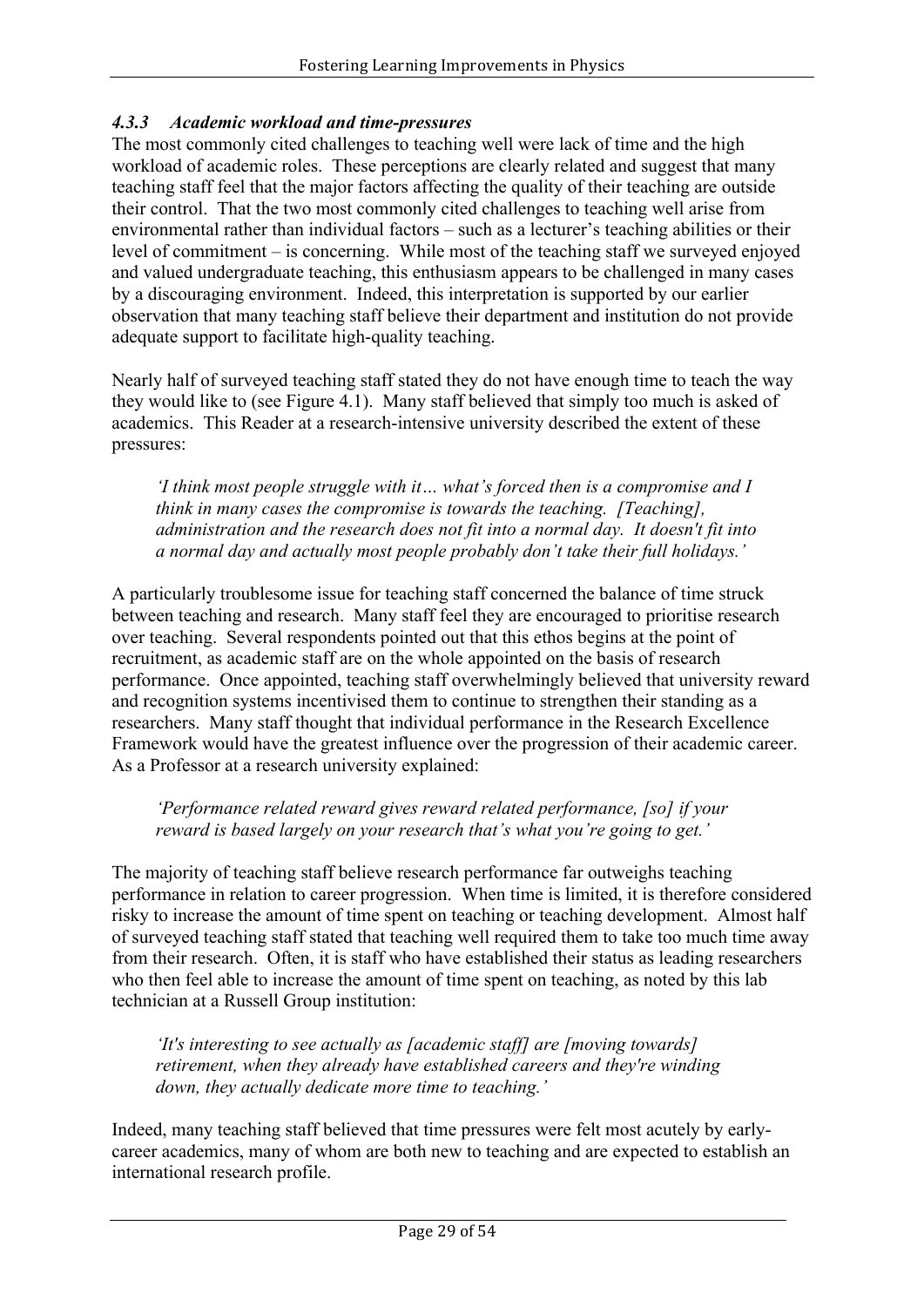Many staff were keen to point out that the preparation and administration associated with teaching – rather than teaching itself – placed the biggest demands on their time. Particular criticisms were made of perceived restrictive regulations and excessive bureaucracy, imposed by both institutions and external bodies. This Professor at a research-led university believed that the time-intensity of managing and developing teaching deterred teaching staff from engaging with these activities:

*'Teaching... that's not the thing that's takes the time, it's developing the teaching, managing the developments, changing things. [These] take so long to get anything done that staff are rightly dissuaded from changing anything.'*

In addition to teaching development, many staff believed that interactions with students and the quality of feedback and assessment directly suffered as a result of perceived time constraints. A minority of staff considered it their responsibility to achieve an '*acceptable minimum*' with regards to teaching. According to one Senior Lecturer at a post-1992 institution, to teach well meant '*to keep things ticking over*':

Some teaching staff stated that lack of time also hindered their ability to engage with research into physics teaching. As this Reader at a Russell Group institution explained, good intentions did not do enough to facilitate a sustained engagement with the field:

*'It would be nice to have the time to keep up with this kind of research but I can't even keep up with all the research on my own experiment let alone various other fields. I really should spend some time catching up on [PER], but without the incentive… it just falls by the wayside.'*

### *4.3.4 Reward and recognition*

For many teaching staff, decisions about time allocation are strongly influenced by consideration of reward and recognition. According to most respondents, reward and recognition policies tend to favour research performance over achievements in teaching. A slim majority (58%) of teaching staff agreed that teaching has little effect on career progression and that teaching neither well nor badly would affect them in terms of reward and recognition. A Reader at a Russell Group institution shared this view:

*'Those who frankly teach badly or are not willing to put any effort in [are] almost rewarded for it because they get taken off teaching courses - they don't have to do as much. They've got more time free for what they actually want to do - which is their research, and that does attain career recognition. So those who care about their teaching and want to do a good job are effectively penalised because they end up [with] a larger workload.'*

Another Senior Lecturer shared his thoughts on the professional value of developing or enhancing one's teaching:

*'It has no consequence to that person's career development whether or not they develop their module, none whatsoever.'*

Just over 10% of teaching staff commented on the negative influence that perceptions about reward and recognition yielded over individual attitudes and departmental culture. These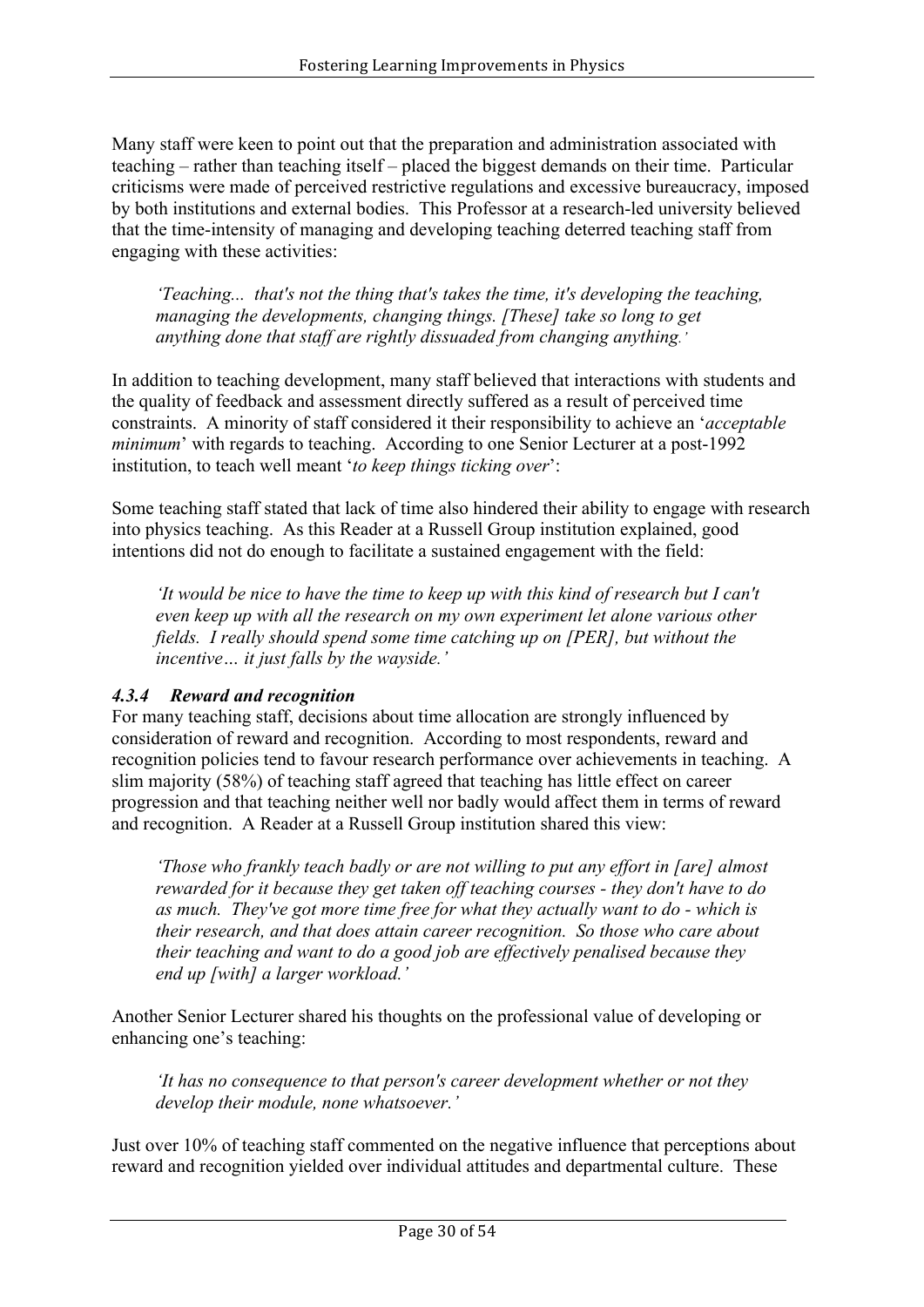staff typically mentioned a sense of apathy towards improving and developing teaching and a distrust of new methods. The reward system, they believed, encouraged staff to care and do little to evolve the teaching practices in their department.

Reward and recognition policies that value research over teaching were problematic not just for those staff seeking to balance the two activities, but also to those employed in teachingonly roles. Around a third of interviewees discussed how teaching fellows - who are in most cases neither expected nor afforded sufficient time to conduct research - seldom reach equivalent levels of seniority as research active staff. The impression created is of two distinct career trajectories, of unequal prestige and standing.

This teaching fellow at a Russell Group university believed the apparent lower status of teaching-only staff resulted from both historic understandings of academia as a profession and contemporary recruitment practices. Both, she believed, conveyed the assumption that research is the favoured and primary concern of any aspiring academic:

*'There is still an attitude around that if you concentrate on teaching that must mean you're doing it because you're failing in research. I think that's still a quite prevalent attitude. It's not my attitude. I made an active decision to go along the teaching route rather than the research route.'*

Nevertheless, many research-active staff considered the relative position of teaching-only staff to be a clear signal that, in terms of professional gain, their finite time would be best directed at strengthening research performance. Despite deriving a high degree of personal satisfaction from teaching, one Russell Group Senior Lecturer explained that increasingly, his '*squeezed time*' was focused on research '*because it's valued much more, really.*'

Only a small minority of interviewees disputed the common perception that teaching is not duly rewarded, but their comments are important to note. Two Professors explained how teaching had contributed to their promotion. Their perspectives are worth quoting at length:

*'I have been rewarded for teaching. I used it in part as a case for promotion which was successful. It can be done, and it is there in the documents. If you've got the nerve to produce evidence in those particular areas, this institution does take it seriously. There is a culture, a belief that teaching is never rewarded so therefore people don't have the nerve to go for, but it's there if you go for it. I've been round telling people, 'Go for it.' And I managed to get someone else promoted'.*

*'If by concentrating on teaching you simply mean that you spend a lot of time making nicer power point slides and worrying about precisely what the material is, then I think quite right that should not detract from your research which is of far greater benefit to mankind. Your research is not local; your research is only valuable if it is acknowledged by the community. Parallel to that is a teaching development that is acknowledged by the community, not just internally, within your own classroom. The Vice Chancellor said to me that I wouldn't have got my professorship had I not had a profile on the teaching side.'*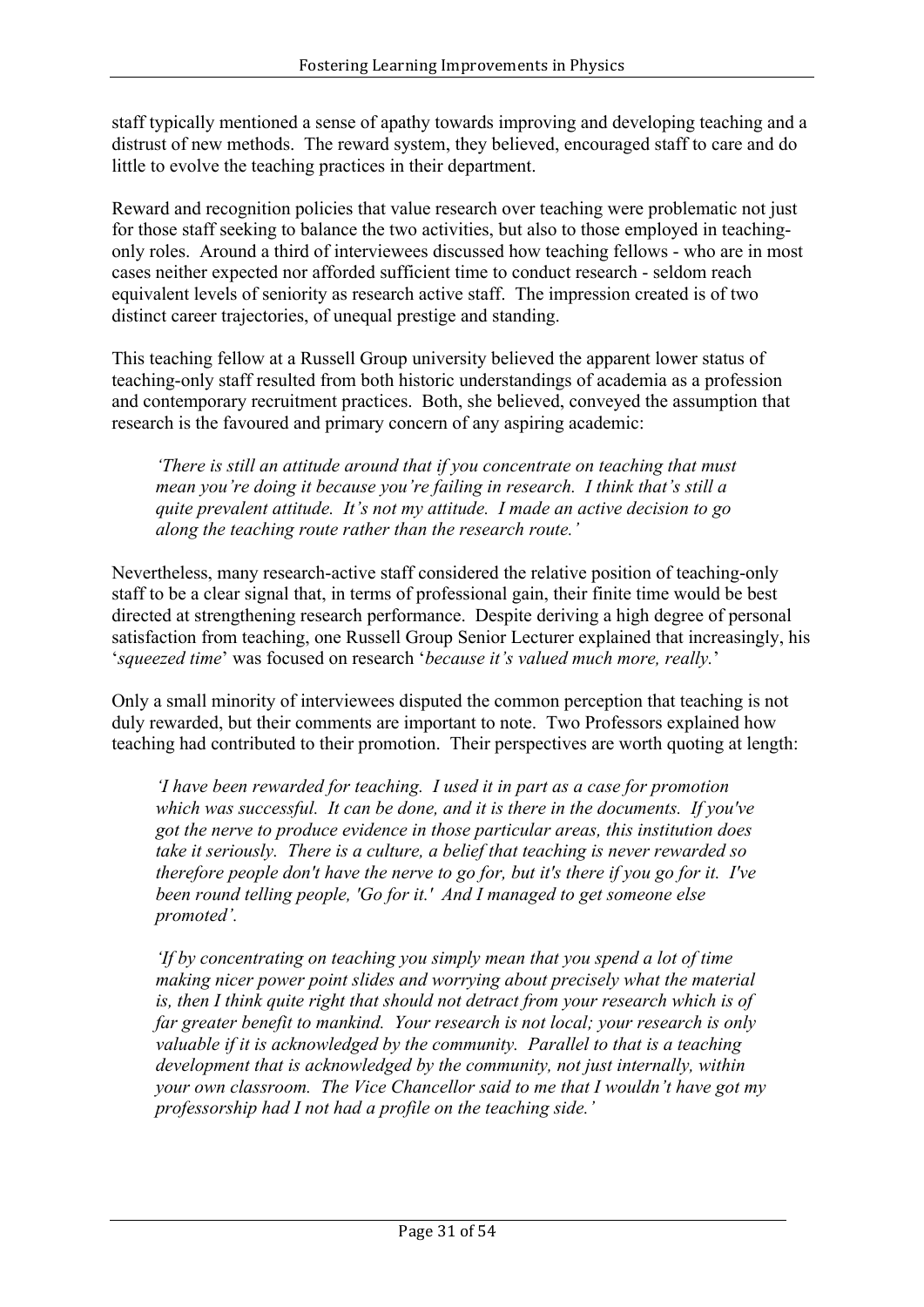A technician at a different institution also provided evidence that their department rewarded teaching. However, in describing her position as '*very, very lucky*', she implied agreement with the majority view that most institutions do not adequately reward teaching contribution.

Related to these views on reward and recognition however, was the finding that teaching staff held no clear consensus view on how best to judge successful teaching, as is evident from Table 4.2. This lack of clarity is starkly juxtaposed with the well-defined and long accepted criteria for assessing research performance (for example publications, research income, research impact and knowledge transfer).

|                                                                     | Agree /<br>strongly<br>agree | <b>Neither</b><br>agree nor<br>disagree | Disagree /<br>strongly<br>disagree |
|---------------------------------------------------------------------|------------------------------|-----------------------------------------|------------------------------------|
| <b>Examination results</b>                                          | 28%                          | 36%                                     | 36%                                |
| Level of interaction with $\&$<br>among students                    | 41%                          | 38%                                     | <b>22%</b>                         |
| No 'best practice' - depends on<br>instructor, student &/or context | 51%                          | 23%                                     | 26%                                |

**Table 4.2 Potential measures of teaching quality**

Many staff advocated that, in the absence of robust measures of teaching quality, institutions could do little to progress the way they reward teaching contributions and successes. More negatively still, some suggested that the introduction of workable and accepted measures of teaching quality would make little difference if institutions continued to privilege research performance in its reward policies. This teaching fellow likened the situation to an individual struggle, that she could not foresee ending any time soon:

*'You're going to have to fight tooth and nail to get [promotion for teaching] and the vast majority [of staff] are going to say 'this is just not worth it". There are no clear goals. This is a losing game.'*

The interviews enabled us to further probe the issue of measuring teaching quality. Just over half of interviewees believed that teaching quality ought to be measured. Nevertheless, they concurred with the wider survey sample that this would be a difficult task. 45% believed that metrics focused upon capturing quantitative measures of teaching quality were largely inappropriate for the qualitative nature of teaching. Around a third of interviewees thought that no current indicator sufficiently measured teaching quality.

Just under half of interviewees were however willing to speculate about the sorts of characteristics that robust quality indicators would feature. Emphasis was placed on the recording and consideration of several distinct measurements in order to enable a multitudinal, or holistic, approach and the view that measurements ought to be longitudinal, i.e. taken over several years. Over a third of interviewees were willing to offer more precise suggestions of future teaching quality measures. PER featured several times in this list, which included: conceptual testing; graduate surveys; a standardised exam of core physics knowledge; an external review; peer review of teaching; and contributions to PER, evidenced in conference participation and publications in education journals. It is noteworthy that only a fifth of interviewees regarded student feedback as a valid measure of teaching quality.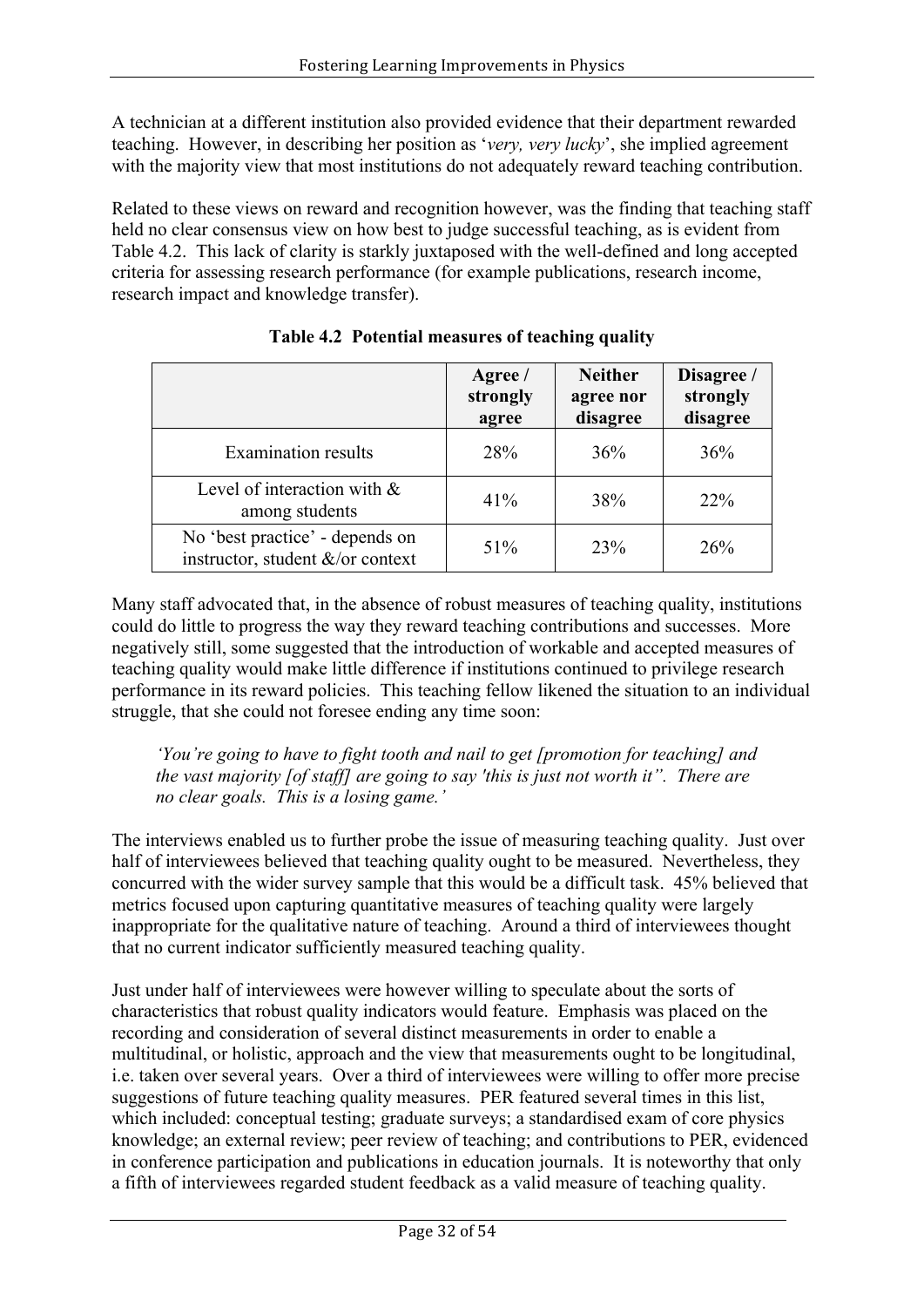Commonly, we heard that it served as an indicator of popularity rather than teaching quality, or, that students with the most extreme views were disproportionately represented.

Interviewees tended to be more optimistic about reward and recognition than the wider survey sample. Just under half expressed the view that the reward and recognition of teaching is improving in their local situation, with some citing examples of recent promotions, including appointments at the professorial level, which had been informed by teaching contribution. However, a similar fraction of interviewees maintained the view that the reward and recognition of teaching had not improved. Some explicitly linked poor indicators of teaching quality to the perception of improper rewards while others stated that even when teaching-focused promotion criteria existed on paper - as in the case of teaching fellow appointments – they rarely corresponded to lived experience.

Most interviewees agreed that the current system of reward and recognition, and the indicators employed to judge teaching performance, are in need of reform. Interviewees stressed that any new indicators of teaching quality must carry the confidence of teaching staff and should be linked transparently to decisions relating to promotion. Around 40% of interviewees believed that staff would dedicate more time to teaching and development activities if they were assured they would be rewarded for it.

### *4.3.5 Addressing students' abilities and expectations*

A final prominent challenge to teaching well identified by a third of the PT survey respondents related to the abilities and expectations of undergraduate physics students. Most commonly, staff referred to deficits in incoming students' knowledge and skills levels and, in particular, their poor mathematical abilities.

In addition, the attitudes and expectations of incoming students troubled many staff. In essence, many teaching staff believed that new undergraduates were not prepared for independent study and deep learning. Staff complained that students expected to be 'spoonfed' knowledge, were overly fixated on exams and assessments, and favoured superficial rote learning to deeper conceptual engagement.

A Lecturer based at a highly selective Russell Group institution explained how good grades seem to belie deep-rooted subject knowledge:

*'They seem to work much harder at sixth form than in my day but they arrive at university not knowing as much and in some cases not as motivated to study. The students that we get here tend to have very good A-Level grades… usually three A's. It feels as though they've been trained to pass the exam rather than actually understand physics and maths.'*

A Senior Lecturer at a leading Scottish university noted that the problem of superficial learning was particularly damaging in the context of university-level physics:

*'At school… it's a very modular approach - once you've done it, you've ticked something off, that's it, forget about it! We know that doesn't work in physics, particularly at university. We need the mentality of students to change; they have to retain some knowledge.'*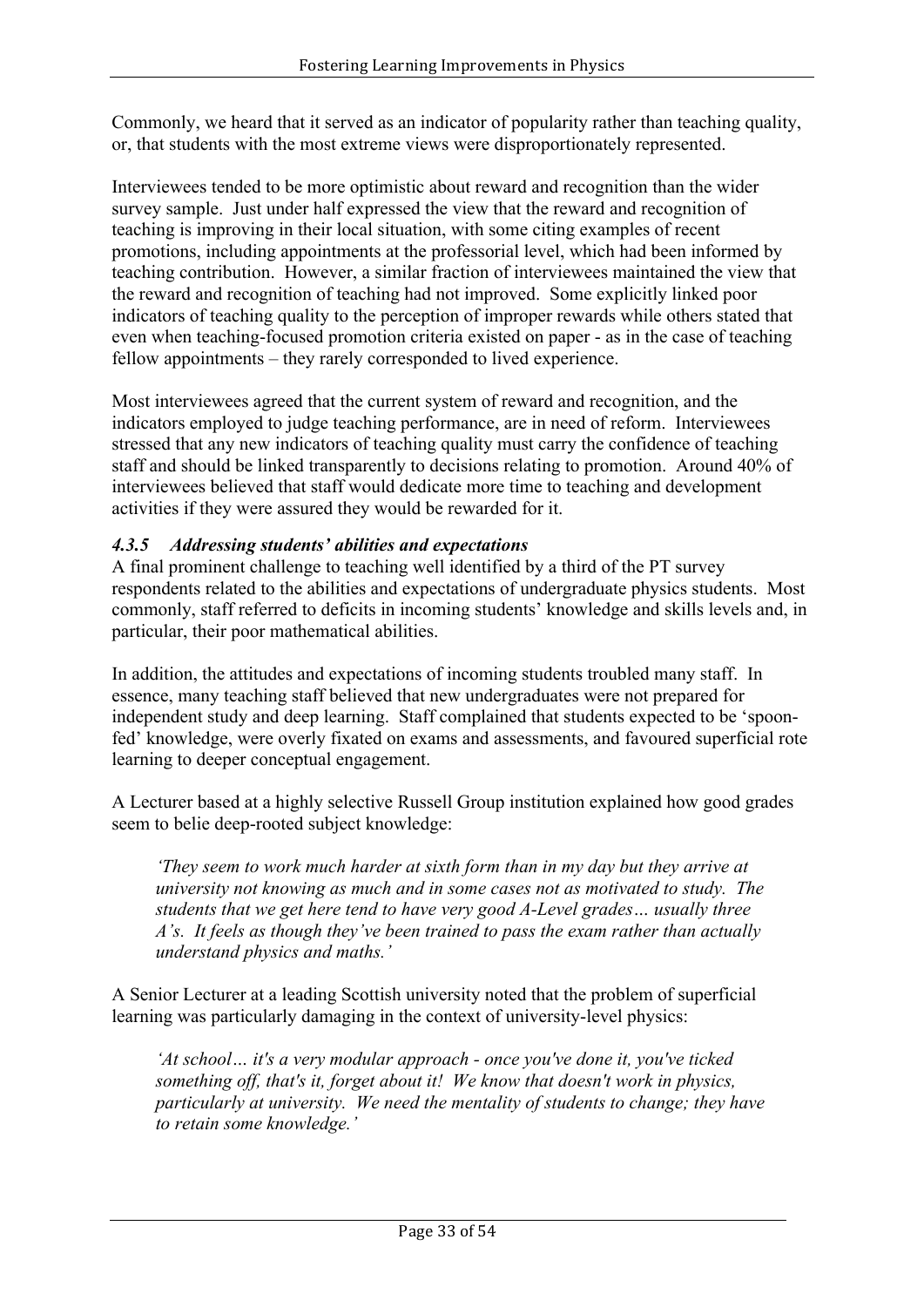Many teaching staff associated the content and format of the physics A-Level with perceived deficits of incoming students. Others lamented the 'unhealthy' target culture of UK schools. One Professor based at a leading university with high entrance requirements linked the emphasis on memorisation and exams with a deficit in students' '*critical reasoning and intellectual stamina*'.

A fifth of teaching staff identified large, mixed ability classes as a significant teaching challenge. Many staff suggested that this challenge was a relatively new phenomenon resulting from mass participation in UK higher education (David et al., 2008). Staff noted, with concern, how expanding student cohorts have not prompted a corresponding rise in the number of teaching staff. As a direct result of high student: staff ratios, 16% of teaching staff believed they were unable to provide individual or targeted attention to students' needs. For many, the sheer numbers of students act to exacerbate all other identified challenges to teaching well.

Reflecting on their undergraduate classes, many staff believed that while the quality of top students had remained consistent over the years, the abilities and attitudes of the lowestachieving students had declined. Furthermore, staff reported that lower-achieving students now comprised a higher proportion of their classes. The result is larger classes that accommodate a hierarchy of mixed abilities, with a significant gap between the few students at the top of the pyramid and the many students at its base. Many staff found ensuring courses were stimulating and inclusive for all students to be extremely difficult and, in some cases, unrealistic. The following quotes from a selection of teaching staff survey respondents provide exemplars:

*'First year students are very challenging. They come from a variety of backgrounds, even though they may have similar entry qualifications.'* 

*'[It's] difficult in a large class to gauge how well students are learning. Some are clearly bored because I am going too slow for them, whilst others are struggling to keep up.'*

*'Finding a level that is right for a group of students with different backgrounds and very varied knowledge of maths and physics is the most challenging aspect for me.'*

Concerns about incoming students were explored further in the follow-up interviews. Interviewees reiterated the view of the wider survey sample – that they face challenges relating to incoming students' knowledge, skills and attitudes – however, they provided examples of how instructors and departments sought to overcome these problems. A Russell Group Professor explains the approach of one department:

*'We do all sorts of things to solve the maths problem. These kids haven't had the practical experience of just working through loads of problems. That's what they are lacking. [We apply] diagnostic tests for different aspects of mathematics, to check which ones are struggling. We give [struggling students] more work and try to get them up to speed quickly. There's tons of stuff like that in place. It will get them sufficiently mathematically able that they can then have a go at a physics degree and that's fine.'*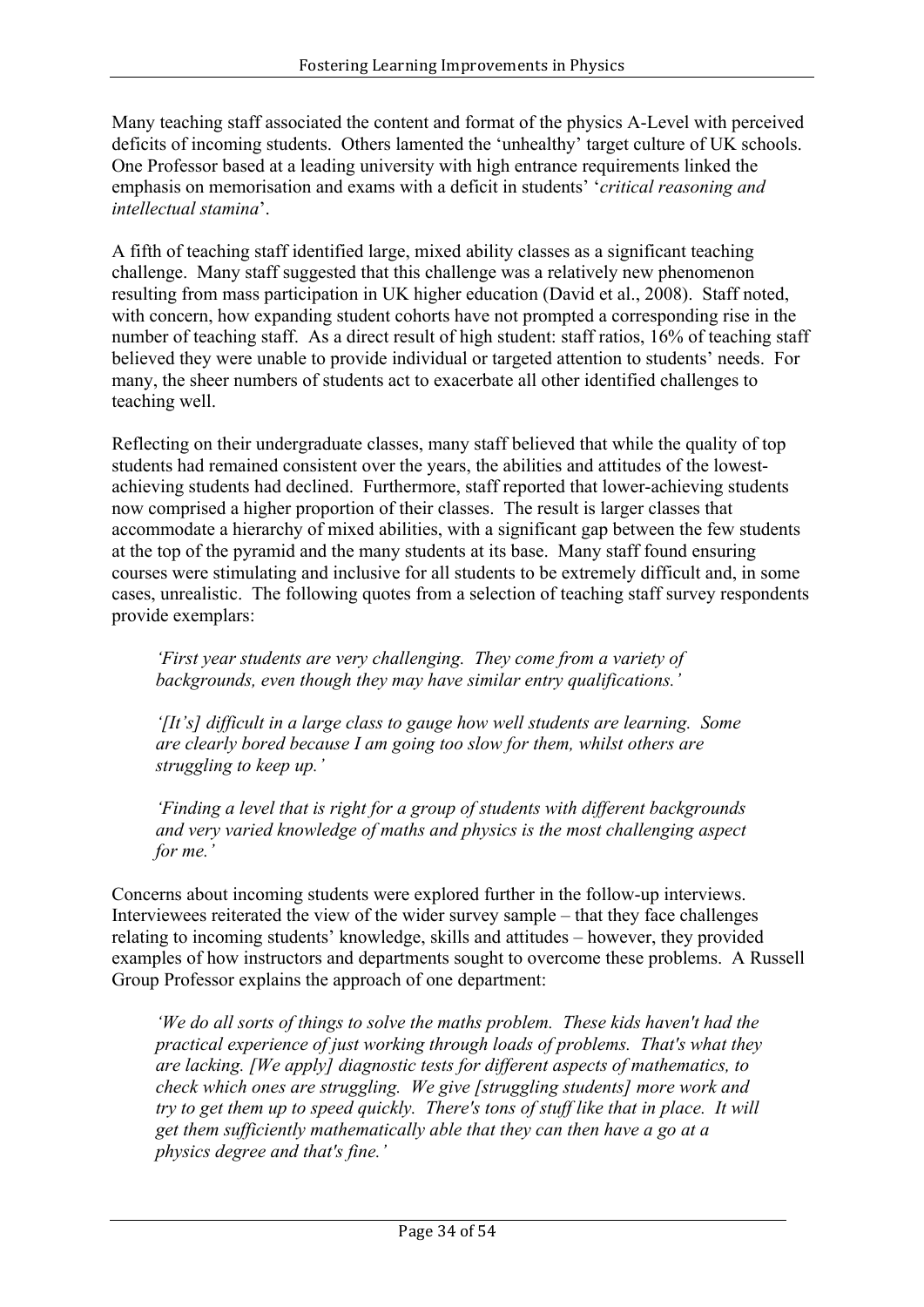Elsewhere, this Professor at a post-1992 university explained that course content had been trimmed:

*'Oh yes. A lot of materials, a lot of possibly harder material, have been dropped. And a lot has been moved into the fourth year.'*

Interviewees were less likely than the survey sample as a whole to view issues with incoming students as wholly problematic. Since just under half spoke of remedial courses at their institution, it is not the case the interviewees were less likely to have encountered challenges. However, many believed it to be unfair and unhelpful to blame the A Level or schools for capabilities of new undergraduates. They felt it was their job to teach all students in receipt of an offer from the university, and to focus on the development of proactive strategies to ensure that individual weaknesses were addressed:

*'[Because of] the general perception that the quality of students, in terms of mathematical ability, had been going down, we had more mathematics courses in year one. Now, the mathematical ability of many of our students, certainly after year one, is much better than it used to be. I don't think [maths ability] is our biggest problem now.'*

The positive outlook of these staff led them to point out that, while maths was a commonly perceived weak-point for today's students, they excelled in other areas compared to their historic counterparts. One Professor suggested that these skills were most desired by contemporary employers:

*'Yes, [our students] are not as mathematically strong as they were 15 years [ago]. On the other hand they have far better presentational skills; they can work in teams much more effectively. They have much better computing and IT skills.'*

Moreover, many interviewees shared anecdotal evidence that less able students regularly catch up to an acceptable level during the course of their degree. This was the experience of this Reader at a research-intensive institution:

*'There are exceptional students that come through and their mathematical ability is perfectly sound…. As for other students… [in] third year they do a mathematical methods course, which is a pretty heavy course, and coming out of that their mathematical ability is okay.'*

### *4.3.6 Other challenges*

Additional, less prominent challenges to teaching well included inadequate facilities (9%), issues with assessment (9%), and insufficient resources (6%). An example response of 'inadequate facilities' described large lecture theatres deemed unsuitable for teaching physics. Responses in the 'issues with assessment' category included: problems designing useful assessment tools; high workloads associated with assessment requirements; and uncertainty about how to provide useful feedback and encourage students to focus on deep learning rather than exam preparation. Staff who raised concerns about 'insufficient resources' typically referred to limited funding and poor teaching supplies.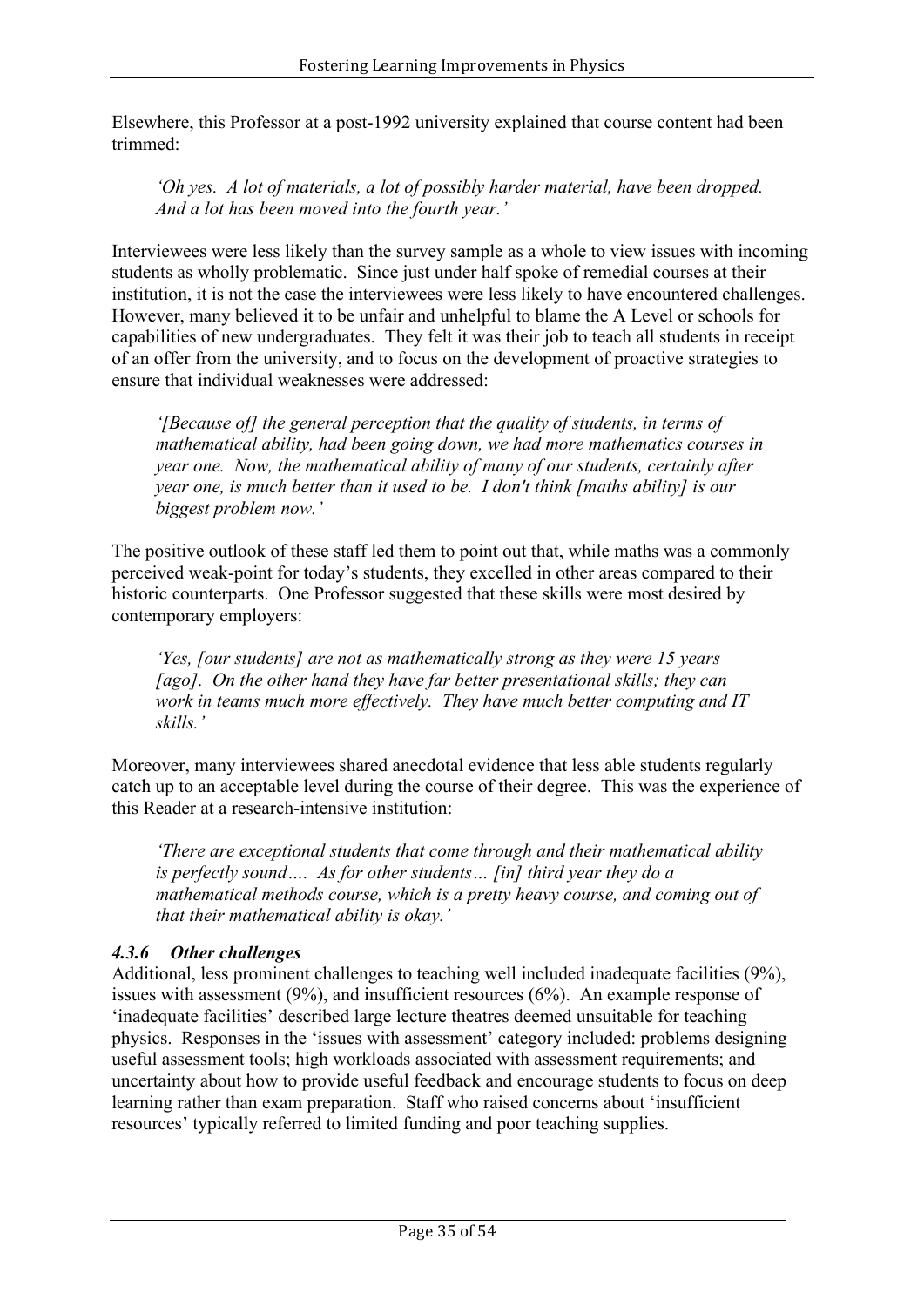## **4.4 Development of teaching practice**

### *4.4.1 Experiences of change and development in teaching*

The vast majority of teaching staff are involved with module or course development, typically in the form of content updates; changes to structure or assessment; or the introduction of new technology. The majority of staff feel they have freedom to innovate in their teaching, and developments are frequently instigated by individuals; institutional directives and external pressures appear to have far less impact on decisions about teaching development than individual instructors or departments.

Survey respondents were asked to reflect on the benefits of and challenges to development of undergraduate physics teaching. Strikingly, one in four of the teaching staff who expressed a view stated that there was no benefit to changing or developing teaching. However, one in five reported deriving personal enjoyment and satisfaction from their engagement with development activities.

Just 12% of respondents suggested that assisting with teaching developments was beneficial for career advancement. As might be expected, the most commonly cited challenges to teaching development were time and workload, mentioned by nearly half the respondents. Teaching development is a time-intensive task, and many staff lack confidence that reform will ease time pressure in the future or lead to due recognition and career progression. Other challenges mentioned by smaller minorities of respondents were tensions with colleagues or management and prohibitive or unhelpful bureaucracy. Only two members of staff stated that the quality of physics teaching at their institution was already of such a high standard that no development was needed.

### *4.4.2 Drivers of change and development in teaching*

Most of the changes discussed by survey respondents were prompted by perceived problems or evidence of poor performance and, as such, reforms tended to be highly practical and remedial in nature. We described earlier some of the changes that had occurred as a result of the perceived shortcomings of incoming undergraduates. Routinely low pass rates were also cited by several teaching staff as the type of 'evidence' of poor performance that would likely lead to reformed practice. A senior teaching fellow at a Russell Group university mentioned how his department's 'relatively poor performance' in the National Student Survey had instigated change.

Indeed, many of the 'negative issues' identified as driving change related directly to the student experience. Examples included: poor student feedback; changing levels of student preparation and skills; the introduction of fees; and, an emphasis on employability issues. The items on this list may seem obvious, but it is nonetheless striking that seldom does a staff-centred issue appear to inspire change. Many teaching staff feel overworked and underrewarded but we saw no evidence that these concerns presupposed changes in teaching practice.

Mirroring respondent comments on the priorities of teaching committees, the discussion of factors driving teaching development suggested that the strong emphasis on responding to problems left little time or resource for considering enhancements in their own right. Teaching staff very rarely reported that exemplary practice or simply a desire to try something new led to change. However, examples were given of innovative practice that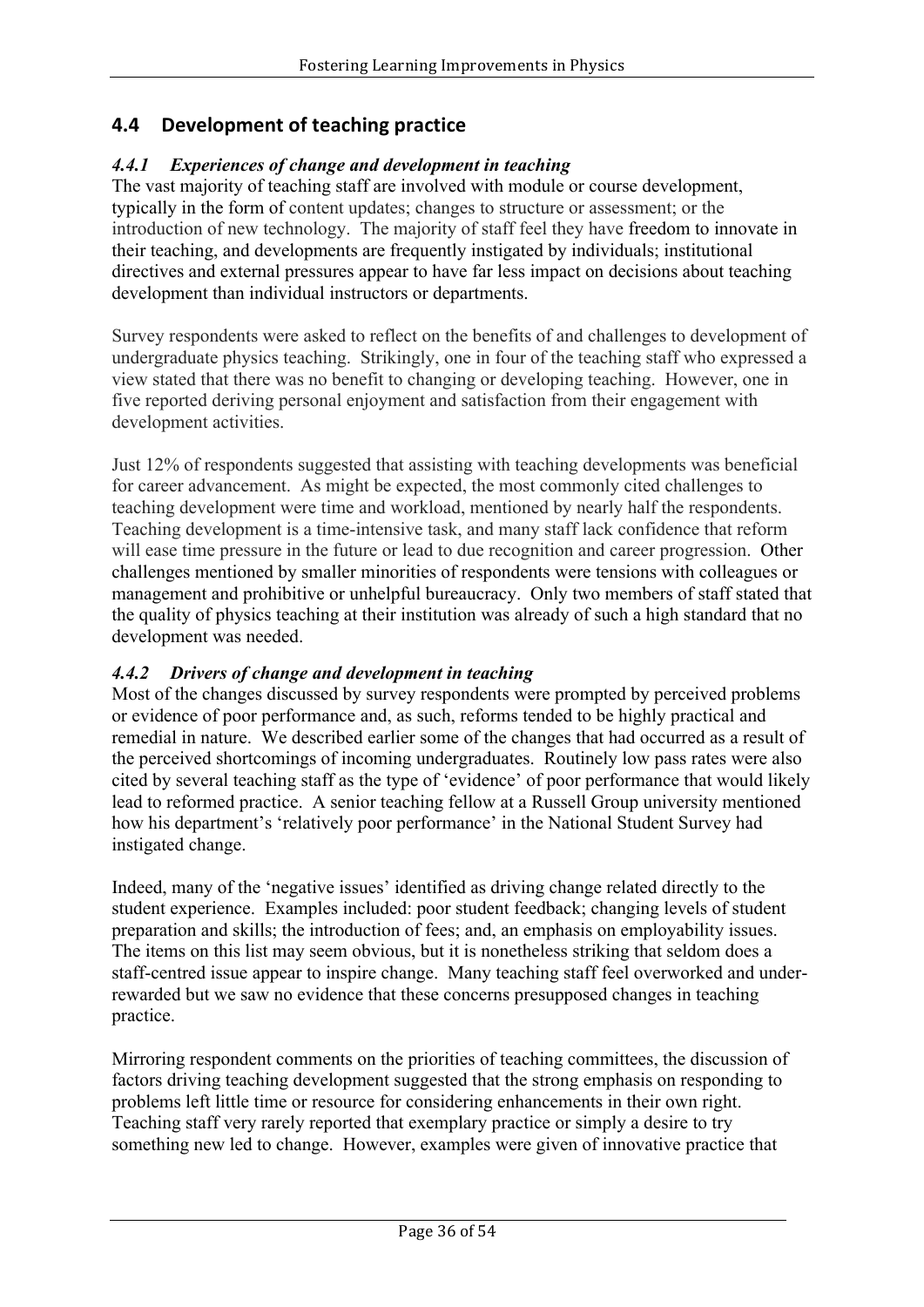yielded benefits for both students and instructors. One Senior Lecturer reflected on the results of his department's move towards 'student-centred laboratories', informed by PER:

*'When we first ran the new laboratory, we discovered second year students standing outside looking in. We wondered what was going on, went out to talk to them and said, they said that looked like fun, they wished it had been like that when they did first year labs. The other indicator was that previously we'd had a lot of absenteeism: typically 25 per cent of the students wouldn't turn up for scheduled lab. The first year we ran the revised lab – 97/98 per cent attendance. Students who did genuinely miss a lab asked the technicians, can we come in Wednesday afternoon to do what we missed? It was a complete transformation'.*

### *4.4.3 The role of PER in change and development*

A surprisingly high number of the survey sample – 47% – stated that enacted changes were partly informed by ideas or evidence-based innovations from PER. This figure is somewhat incongruent with staff awareness of, and engagement with, PER reported in other parts of the survey.

In light of this apparent inconsistency, we further investigated teaching staff attitudes towards and engagement with PER over the course of the follow-up interviews. It is important to be mindful that the interviewees tended to hold more positive views toward teaching and PER than the survey sample, which demonstrated more wide-ranging attitudes towards teaching and PER. Three interviewees stated they had consulted PER literature on peer instruction, and a further three had explored research on active engagement strategies. The vast majority of interviewees, however, admitted that they personally had not consulted any education literature, typically citing time limitations.

Moreover, the level at which PER is engaged with might be relatively casual – a few interviewees mentioned a brief coffee room discussion of PER as an example of its role in the reform process. A further point arising in the interviews was of an apparent confusion over definitions of 'physics education research'. Many interviewees clarified that they had been referring, in their survey responses, to generic education research. They were openly unsure whether the literature drawn upon in reforms included PER.

Interviewees complained that lack of time and discouraging reward and recognition policies often prevented them from engaging with PER, but they were less likely than the survey sample to criticise PER as a research activity in itself. Interviewees deemed current university teaching practices to be 'unscientific'. This Reader at a research-led university explained why the evidence-based approach of PER appealed:

*'I'm a physicist and I like to look at data and draw conclusions. I'm perfectly happy to try [PER-based teaching methods] because there's evidence. A lot of the stuff is done at very well respected institutions, [with] large cohorts of students. I'm reasonably convinced by the evidence [which] seems to be that these types of approaches result in a better understanding, and improve the outcomes for the students.'*

Other interviewees approved of the fact that PER was subject-specific and typically developed by physicists. This Russell Group Professor justified the significance of PER being developed and promoted by physicists: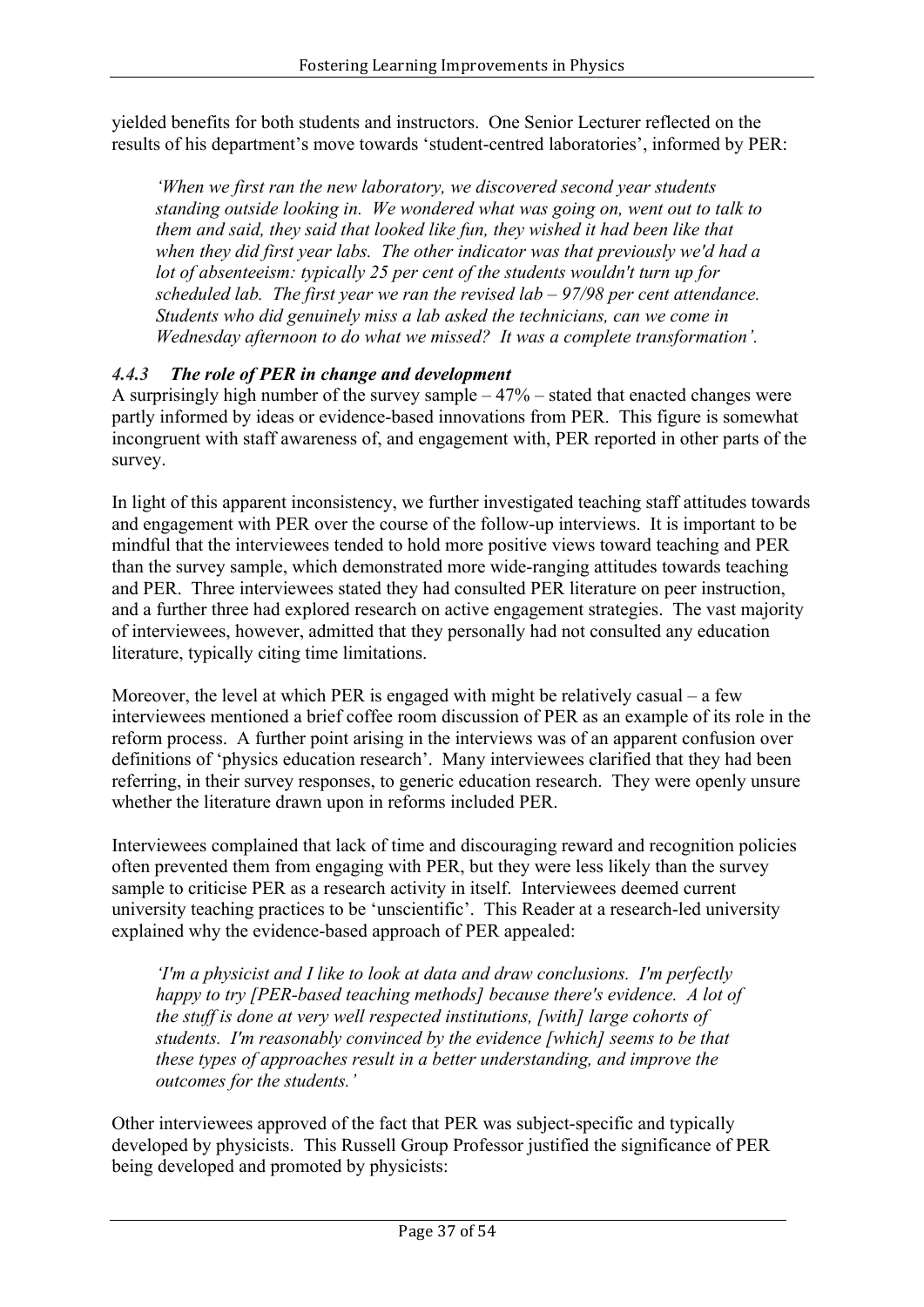*'I think it's an important distinction because there's the "what are these educationalists telling us about teaching physics, they know nothing" attitude.'*

PER researchers may be buoyed by these findings, but our discovery that the majority of teaching staff believe they will not be rewarded for taking the time to enhance practice, and explore PER as part of this process, is concerning. The potential for this widespread perception to hinder the development of a progressive culture for enhanced practice is plain. However, is it difficult to envision such beliefs abating without policy change in areas such as workload and reward and recognition at the departmental and institutional level.

### *4.4.4 Evaluating change and development in teaching*

Methods for evaluating the impact of change and developments in teaching are very similar to those currently employed to assess teaching quality. Two-thirds of survey respondents stated that developments were judged on the basis of student feedback, and a third cited student performance. Given our earlier discussion of how unsatisfactory teaching staff consider these tools to be as indicators of teaching quality, it is plausible to assume that they are considered equally ineffective in the context of evaluating teaching reforms.

Despite the low confidence teaching staff place in student feedback and exam performance, these indicators appear to be the main ways in which the impact of change is monitored. The absence of accepted and robust measures for assessing teaching quality and reform is significant. Research in the US suggests that the absence of valid assessment tools implies that teaching developments are not valued, and subsequently demotivates teaching staff to invest time and effort into reform (Henderson et al., 2014). Most staff in our sample believed that teaching enhancements are extremely difficult to evidence, and that, consequently, teaching metrics carry little weight when making a case for promotion. This Professor at a research-intensive institution outlined his perception of some of the difficulties involved:

*'To measure in a quantitative way the quality of teaching is very difficult. Student evaluations don't really tell you what is going on. Counting the number of students you've taught doesn't help... Exams don't tell the full story either because if [exam marks are] particularly bad, it doesn't reflect and may not have anything to do with your teaching. So, measuring [teaching] quality hasn't been tried really and hence basing promotion on it is going to be very difficult.'*

It is, therefore, once again easy to appreciate why many staff state that the less risky strategy for career advancement rests with high performance on the well established and universally accepted markers of research achievement.

For the moment, it would seem that, in the UK, insights from PER impact little on approaches of evaluating change and development in teaching. This situation is echoed in the US, where researchers have called for greater alignment in how instructors and institutions assess teaching practice and reform, and for both parties to make greater use of PER informed tools of assessment (Henderson et al., 2014). The result, Henderson et al. argue, would be a more standardised and holistic method of assessing and rewarding effective teaching practice (Ibid.).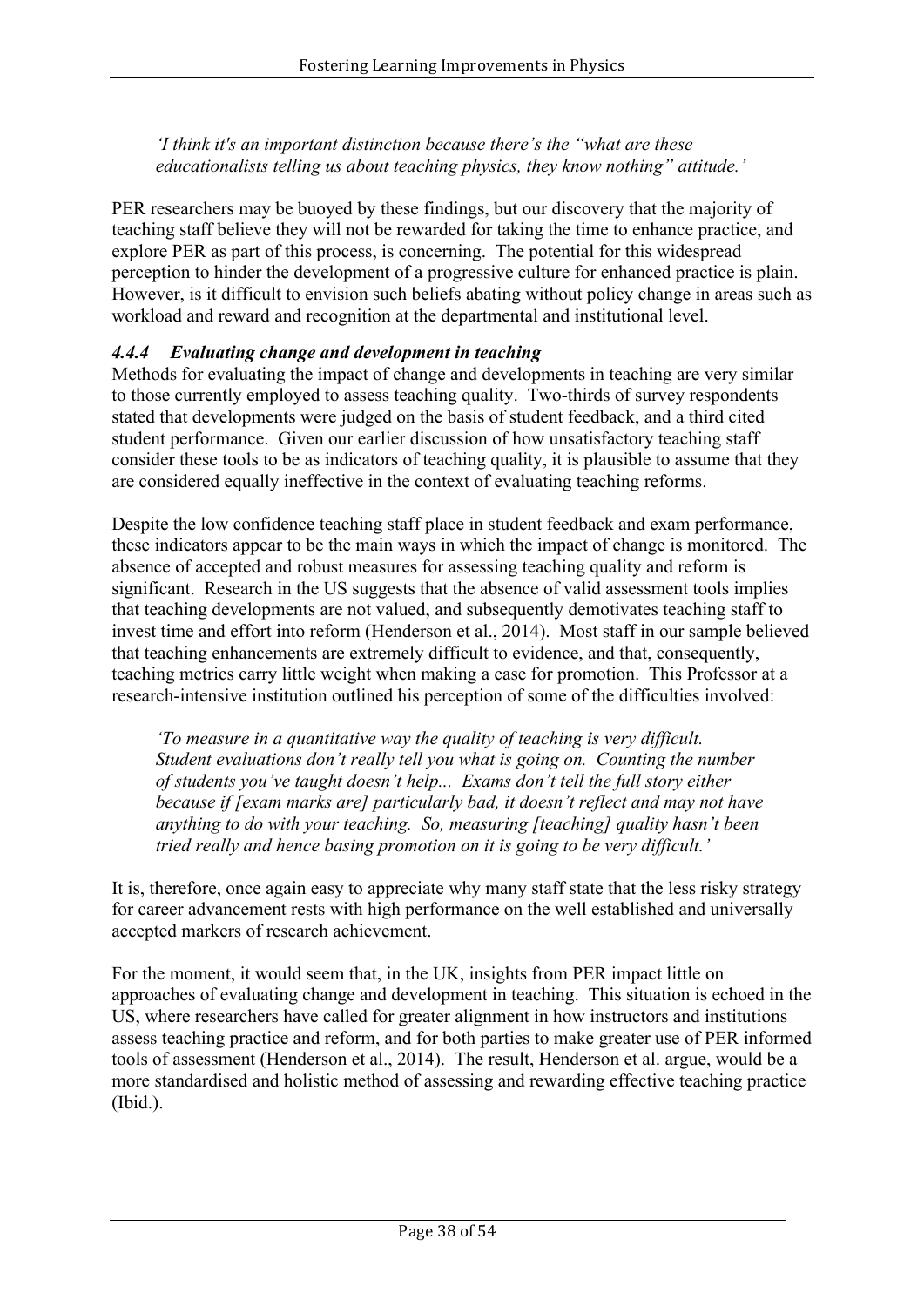## **4.5 Training and professional development of teaching staff**

We noted earlier that teaching staff believe experience plays a significant role in refining their teaching practice. The majority of UK universities offering training for newer lecturers clearly believe that there is an important role for formal as well as 'on the job' learning. Often, successful participation in formal training courses leads to a qualification demonstrating the lecturer's proficiency in teaching.

The majority of physics teaching staff reported having participated in such formal training to prepare them for teaching. About 70% of respondents had attended university-based professional development courses and roughly 20% had received training based in an education department. Most commonly, non-physics specialists deliver training of this kind to newer lecturers from a wide range of disciplines. There is therefore little opportunity to address teaching issues that are subject-specific or to discuss particular course material in any depth.

Despite the widespread prominence of university-based professional development courses, physics staff were, on the whole, negative in their reflections about the value of formal training. The generic content of training attracted frequent and strong criticism. Many staff believed that for training to be useful, it must be subject-specific or at least designed with cognate disciplines in mind. The following remarks, from two survey respondents, exemplify this viewpoint:

*'The idea that education research can help me in my teaching, particularly from academics who are not physicists in my area, is ridiculous and scary. The last thing I need is more activities, such as training courses, that do not help me to be a better teacher nor to progress in my career.'*

*'General principles of teaching undergraduate physics can be learned from more experienced staff. Not via training courses nor via general education research, unless that research is specifically targeted at physics education.'*

Formal training aimed specifically at physicists, however, is rarely undertaken by physics teaching staff. Only 10% of physics teaching staff had undertaken formal training within their department or with an external organisation.

Several physics teaching staff were apprehensive about language of 'best practice' – especially when interpreted in a didactic way. Just over half of the sample thought that there could be no universal definition of best practice in teaching, because appropriate teaching necessarily varies across distinct local contexts. This Reader at a research-intensive university shared his perspective:

*An individual lecturer should have the capability of examining bits of evidence, examining advice, taking suggestions, and I think that, taken in that spirit, educational research can be extremely useful. It's never going to be a blanket that covers everything. It is never going to be instantly and obviously applicable to everything.'*

It is important to clarify what is being said here. Earlier, we saw how staff believe their teaching does improve with experience and time. Thus, staff do not reject qualitative judgments of teaching per se. However, they are troubled by the suggestion that there might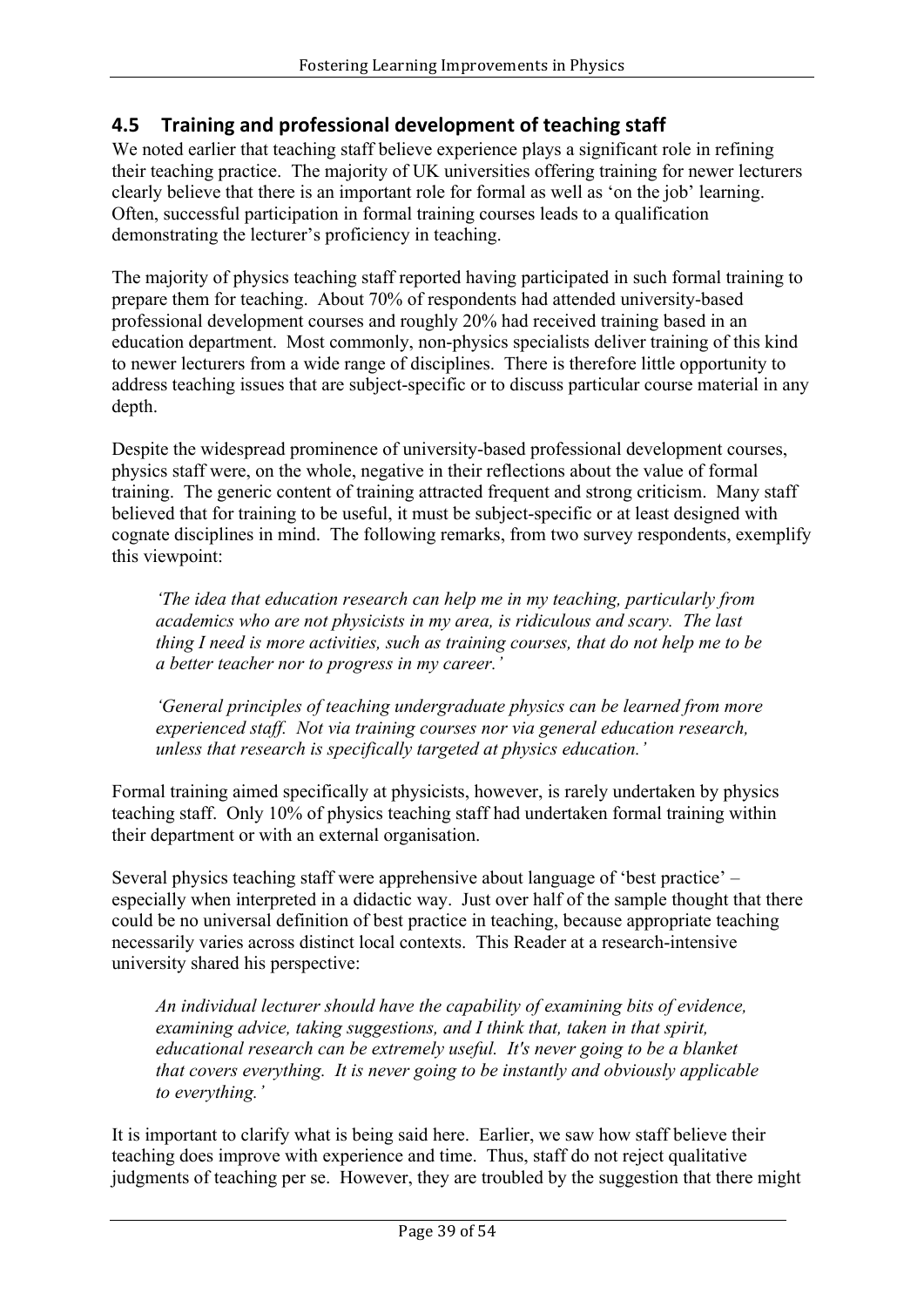be a universal, 'one size fits all', measure of 'best' teaching. While 'best practice' often does not imply one solution, teaching staff may interpret the concept in such a way, and consequently feel disengaged from training and professional development courses that promote such terminology. For many staff, the source of these concerns was a strongly held belief that teaching is a highly personal activity.

In the midst of this criticism, it is important to stress that staff believe that becoming a good teacher does involve an element of learning. Just under half of the survey sample thought that there are general basic principles that can be learnt – through peer observation, training, or consulting education research literature. Around two-thirds of teaching staff stated having learnt and developed their teaching through mentoring (both formally and informally arranged). Exploring this issue further in the interviews, we heard unanimously that there is a role for new lecturer training alongside experiential and peer learning. Suggestions for improving training courses included: the inclusion of evidence-based approaches; ensuring that training is practical; and, the introduction of more subject-specific training.

## **4.6** Looking to the future: Suggestions from physics teaching staff

Just under half of teaching staff responded to a final survey question seeking recommendations to improve the quality of undergraduate physics teaching in the UK.

- A quarter of recommendations related to improving student skills, an issue we have already discussed at length. Most respondents called for action at a national level to address the perceived problems with physics teaching and learning at school.
- Just under a quarter of teaching staff stressed the need to ensure professional reward for teaching. Individuals advocating for this suggested the creation of new career paths for specialised teaching staff and policies to overturn the priority status of research performance.
- A similar proportion of staff shared recommendations for what is taught and how. Proposals included: extending the length of degree programmes; raising the level of the material taught; and, increased use of active learning pedagogies.
- 16% of respondents offered recommendations regarding departmental or institutional staffing policies. Here, most argued for increasing the numbers of teaching staff and/or specialist teaching staff to reduce staff:student ratios and reduce academic workloads.
- 7% of respondents focused on training and continuing professional development; recommendations included the promotion of evidence-based techniques, the use of mentoring schemes and the effective dissemination of good practice.
- 6% of staff advised the need to develop effective teaching metrics and assessment methods that usefully and thoughtfully ascertain what is taught and learnt in the classroom.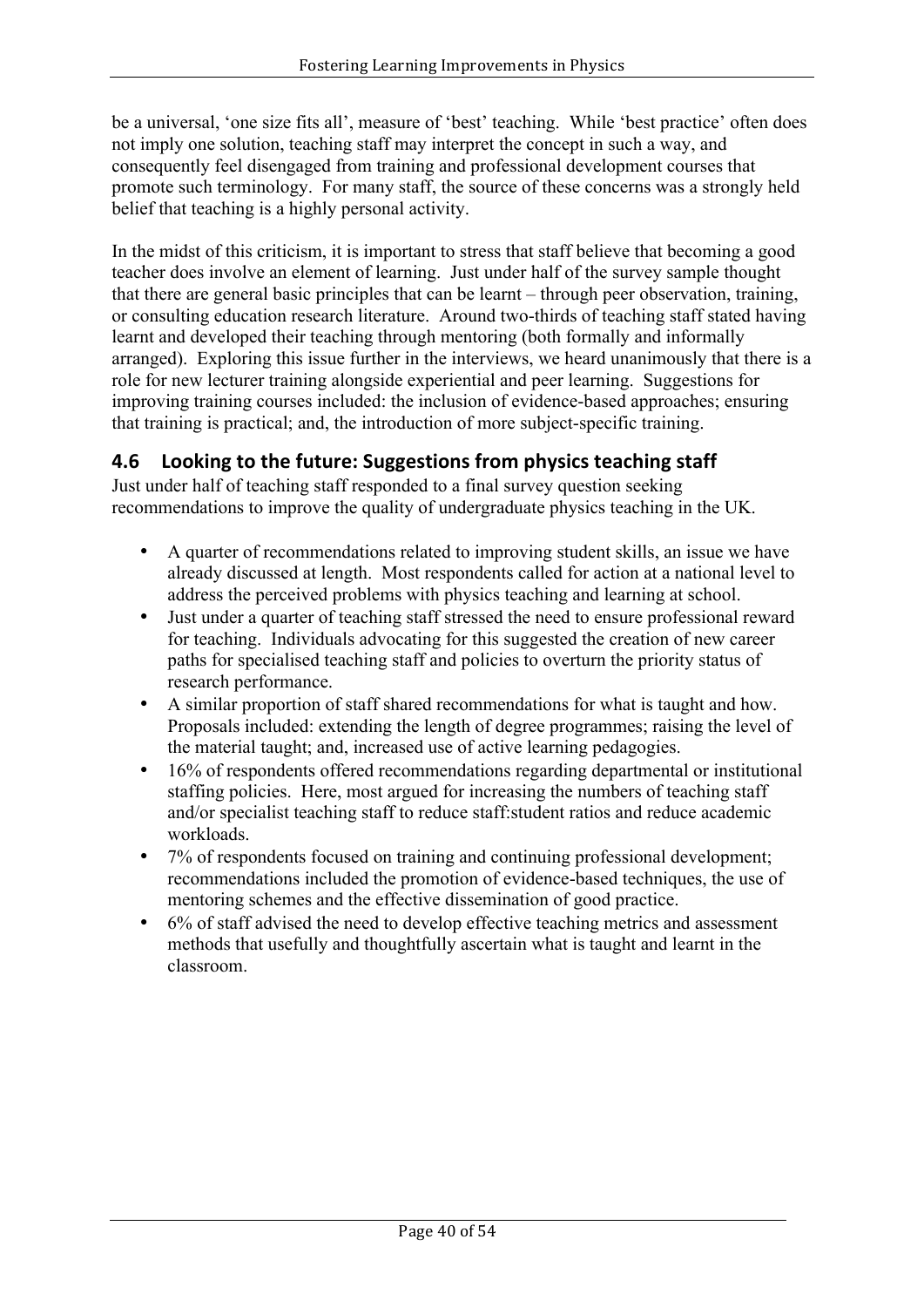## **5.** Recommendations: fostering learning improvements in physics

Here we outline the recommendations arising from the project. We first address PER in the UK, considering both the strategic development of the PER community and funding to support it. We then turn to common teaching challenges, developing teaching practice and, finally, valuing excellent teaching.

## **5.1 Strategic development of UK PER**

Our study of the international impact of PER suggests that the field is capable of fostering improvement in undergraduate physics education when adequately supported and strategically promoted. PER is already relatively widespread among UK physics departments and informal networks exist across the country which support it. However, most UK researchers conduct PER as an optional extra in jobs with other priorities and there is limited formal support for the field at departmental, institutional and national levels. This 'cottage industry' dynamic is damaging both to the career prospects of those working within the field and to the perceived value of discipline-based educational research among physics teaching staff. We note that the emergence of PER as an established academic field which could impact undergraduate teaching in the US followed strategic advocacy by the US PER community. We further note that professional bodies played a particularly important role in validating the field and promoting adoption of evidence-based teaching innovations among physicists.

*We recommend strengthening existing networks to develop a cohesive academic community for UK PER that has the ability to work toward common priorities and coordinate advocacy for the field within the country.*

*We suggest that both informal promotion through local and national networks and formal lobbying – e.g., seeking endorsement from national bodies – would be of benefit in raising the profile of the field.* 

### **5.2 Funding for UK PER**

We note that funding for PER is a necessary but not sufficient condition to ensure impact and emphasise that the scale of impact does not necessarily scale with the level of funding. For example, challenges around dissemination and adoption of evidence-based techniques remain even where levels of financial support for PER are high. However, a threshold level of funding is essential to allow PER to develop as an academic field. In addition, it is necessary to make funding available for longer durations, in order both to train individuals in PER, and to allow for the rigorous evaluation of PER-informed developments to teaching practice. This is not currently achieved in the UK, where most PER is funded through one-off, lowvalue, teaching development grants at institutional level.

*We recommend that stakeholders concerned with undergraduate physics education work to identify funding streams for PER which support basic research and allow for the development of researchers and research projects over time. Specifically, funding should be sought for PhD studentships and postdoctoral research positions in PER, and multi-year research projects.*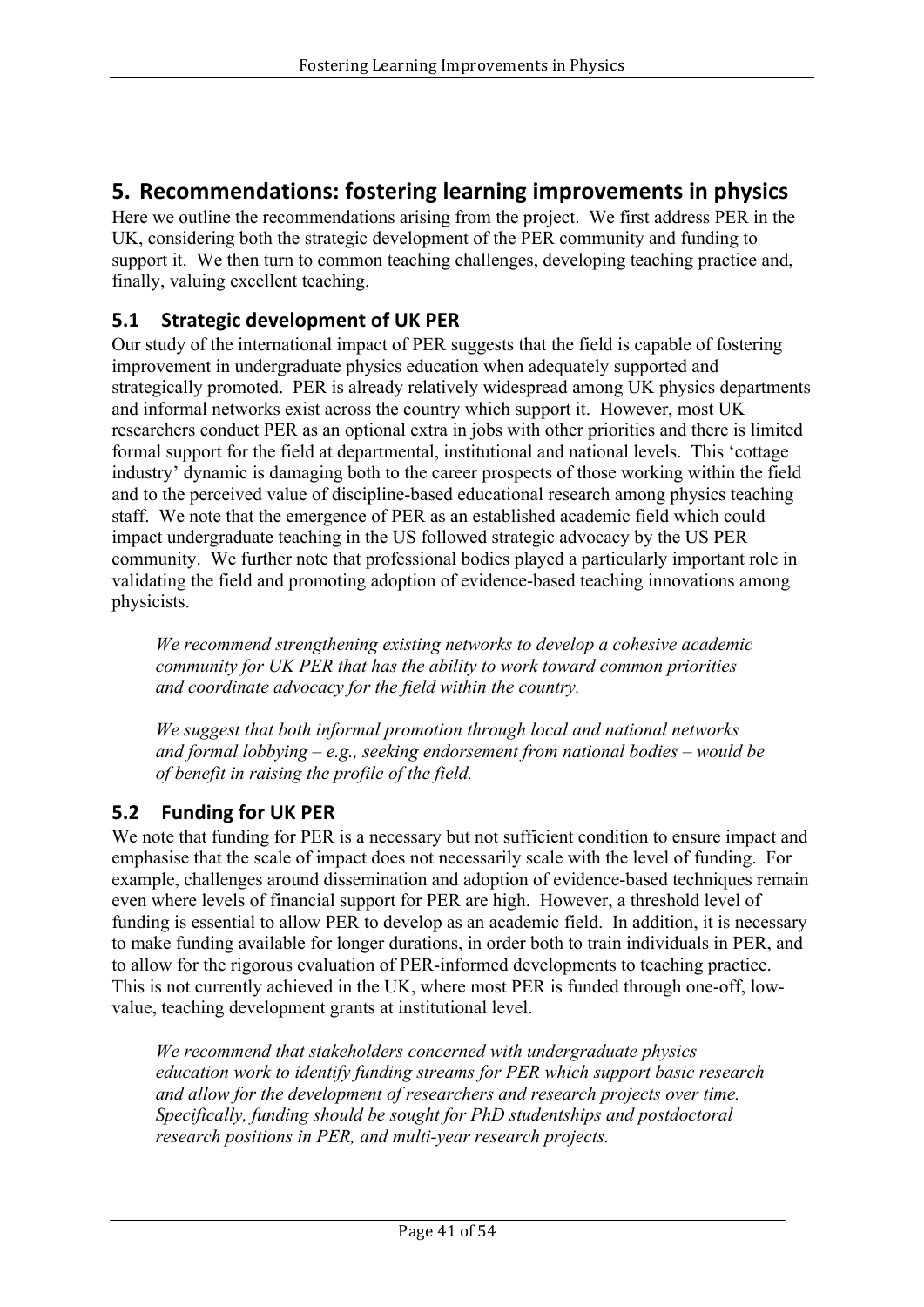*We note that funding from a well-respected national body may also serve to validate PER within the physics community and to promote research topics that address national priorities.*

## **5.3** Addressing common teaching challenges

While the factors supporting high-quality undergraduate physics teaching are perceived to be specific to individuals or departments, the factors challenging it appear to be strikingly similar across the UK. Some of these challenges – such as addressing perceived deficits in mathematics among incoming students, engaging students in large classes, and effective teaching of mixed-ability cohorts – could be usefully informed by PER which is focused on UK priorities. We note that at present many of the evidence-based innovations in undergraduate physics teaching are imported from the US and may not be optimised for UK students and teaching staff. PER leading to teaching enhancements that address the common challenges in UK physics education would have widespread usefulness and may be more clearly relevant to and more readily adopted by UK teaching staff. In other international regions, targeted funding at a national level has successfully defined national research priorities for PER. It is also evident that there are numerous challenges, both in the UK and internationally, that limit widespread adoption of PER-informed enhancements by the teaching community, both within individual departments and more broadly. Thus, more work is needed to develop effective ways of disseminating, embedding and maintaining teaching innovations in UK undergraduate physics curricula.

*We recommend that the PER community prioritises some of its research effort in areas that have the potential for widespread impact across UK undergraduate learning and teaching of physics. We note the value of cross-institutional collaborations in this area.*

*We further recommend that those developing funding strategies for PER take a portfolio approach which supports both fundamental research and 'roll-out' projects aimed at embedding sustainable teaching enhancements.*

### **5.4 Developing teaching practice**

While most physics teaching staff undergo training intended to develop their teaching, they report high levels of dissatisfaction with the generalised training which is most commonly provided. Generic training courses are, in the main, not felt to be relevant to the issues faced by physics teaching staff, who report learning more usefully from colleagues and from their own experiences as learners and teachers. In addition, some staff form a negative impression of the educational research 'jargon' they encounter in generic training courses which extends into scepticism about PER. There is a clear opportunity to provide more relevant training to physics teaching staff which is subject-focussed, delivered - at least in part - by colleagues with a deep knowledge of both physics and physics teaching, and informed by evidence gained from PER. We favour a development model in which teaching staff, PER practitioners and education professionals work in partnership, preferably over a sustained period with opportunity for reflection and feedback. We highlight the AAPT New Faculty Workshop as an example of a nationally organised training scheme which has achieved widespread impact on physics teaching in the US.

*We recommend departments, institutions and professional bodies consider provision for initial and continuing professional development for UK physics teaching staff which is both subject-focussed and evidence-based. We further*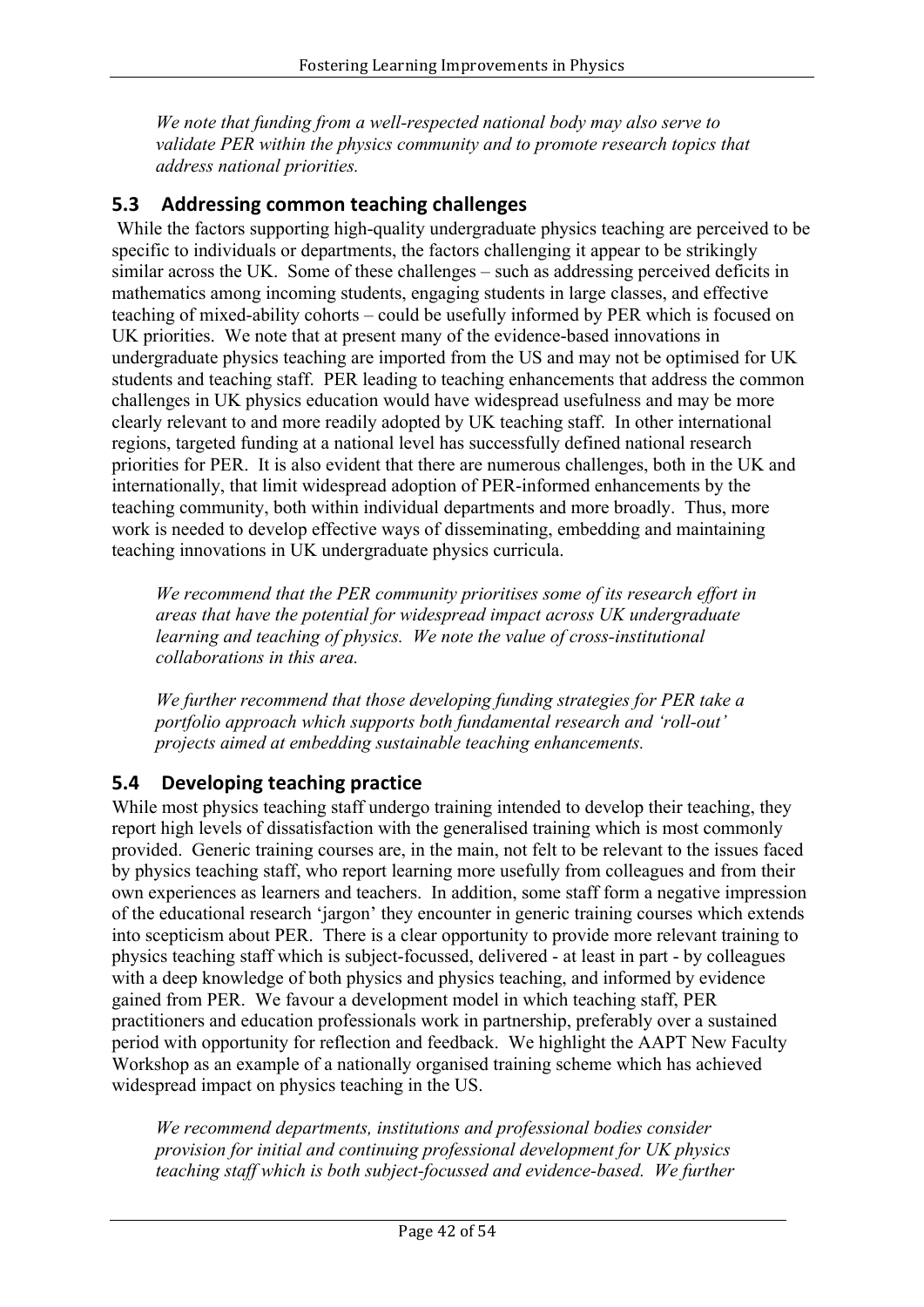*recommend that this should be based on a partnership model including physics teaching staff and PER practitioners as well as teaching and learning development professionals. We note the potential value of PER in this area.*

## **5.5 Valuing excellent teaching**

In general, UK physics undergraduates benefit from being taught by staff who feel positively about teaching and are dedicated to doing it well. Development of excellent teaching is hindered, however, by intense time pressure within a professional culture that is often perceived to value teaching less highly than other academic job functions, in particular research. Hence within departments, limited time and resource for teaching are more often directed to remedying problems than to teaching enhancement and sharing of good practice. At an individual level, many staff report lacking the time to teach as they would like to, and spending a great deal of time on teaching is widely felt to be harmful to career progression. This finding applies equally to staff who choose to conduct PER and may be compounded by a lack of legitimacy resulting from the 'cottage industry' dynamic discussed above. While the situation is felt to be improving at some institutions, in many cases reward and recognition structures that aim to support teaching are not seen to do so in practice. Challenges also exist in evidencing excellent teaching. Most commonly used measures – such as student surveys and course results – are felt to be problematic, and there is often little shared understanding of teaching excellence among institutions and teaching staff.

*We recommend that institutional management, departmental management and teaching staff work to develop a shared understanding of teaching excellence and workable measures of teaching quality. We note that relevant studies in PER may usefully inform this process.*

*We recommend that institutions work to counter the widely held view that there is a disconnect between reward and recognition policies and practice in relation to teaching. We urge greater transparency regarding promotion decisions based on teaching contributions.*

*We recommend that institutional and departmental management ensure staff have adequate time for reflective teaching, teaching enhancement and sharing of good practice. We further recommend that they provide an infrastructure and promote a culture in which teaching is afforded legitimacy and prestige equal to other academic functions.*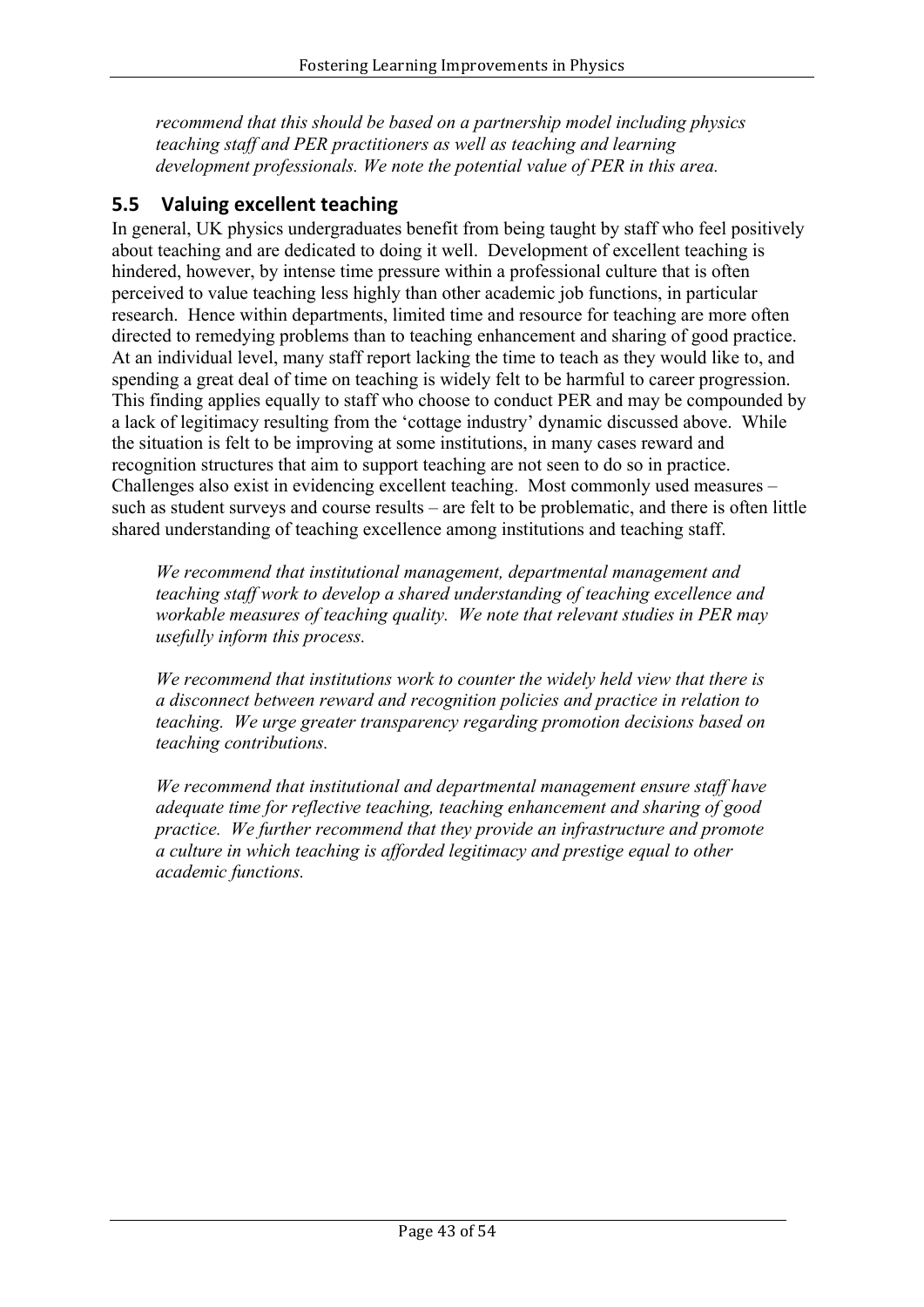## **References**

- Adams, W. K., Perkins, K. K., Podolefsky, N. S., Dubson, M., Finkelstein, N. D., & Wieman, C. E. (2006). New instrument for measuring student beliefs about physics and learning physics: The Colorado Learning Attitudes about Science Survey. *Physical Review Special Topics-Physics Education Research*, *2*(1), 010101. doi:10.1103/PhysRevSTPER.2.010101
- Australian Research Council. (2013). Excellence in Research for Australia (ERA) 2012 Outcomes. Retrieved March 20, 2014, from http://www.arc.gov.au/era/era\_2012/outcomes\_2012.htm
- Barthelemy, R. S., Henderson, C., & Grunert, M. L. (2013). How do they get here?: Paths into physics education research. *Physical Review Special Topics - Physics Education Research*, *9*(2), 020107. doi:10.1103/PhysRevSTPER.9.020107
- Beichner, R., Hake, R., Redish, E., & Risley, J. (1995). *Support of Physics-Education Research as a Subfield of Physics: Proposal to the NSF Physics Division*. Retrieved from http://www.ncsu.edu/PER/Articles/NSFWhitePaper.pdf
- Beichner, R. J. (2009). An introduction to physics education research. *Getting Started in PER*, *2*(1). Retrieved from http://www.per-central.org/items/detail.cfm?ID=8806
- Beichner, R. J., Saul, J. M., Abbott, D. S., Morse, J. J., Deardorff, D. L., Allain, R. J., … Risley, J. S. (2007). The student-centered activities for large enrollment undergraduate programs (SCALE-UP) project. In E. F. Redish & P. Cooney (Eds.), *Research-Based Reform of University Physics Vol. 1* (Vol. 1). College Park, MD: American Association of Physics Teachers. Retrieved from http://www.percentral.org/document/ServeFile.cfm?ID=4517
- Belcher, J. W. (2003). Improving student understanding with TEAL. *The MIT Faculty Newsletter*, *16*(2), 1–8.
- Bloom, B. (1984). The 2 Sigma Problem: The Search for Methods of Group Instruction as Effective as One-to-One Tutoring. *Educational Researcher*, *13*(6), 4–16. Retrieved from http://www.jstor.org/stable/1175554
- Breslow, L. (2010). Wrestling with Pedagogical Change: The TEAL Initiative at MIT. *Change: The Magazine of Higher Learning*, *42*(5), 23–29. doi:10.1080/00091383.2010.503173
- Brewe, E., Kramer, L., & O'Brien, G. (2009). Modeling instruction: Positive attitudinal shifts in introductory physics measured with CLASS. *Physical Review Special Topics - Physics Education Research*, *5*(1), 013102. doi:10.1103/PhysRevSTPER.5.013102
- Brewe, E., Kramer, L., & Sawtelle, V. (2012). Investigating student communities with network analysis of interactions in a physics learning center. *Physical Review Special*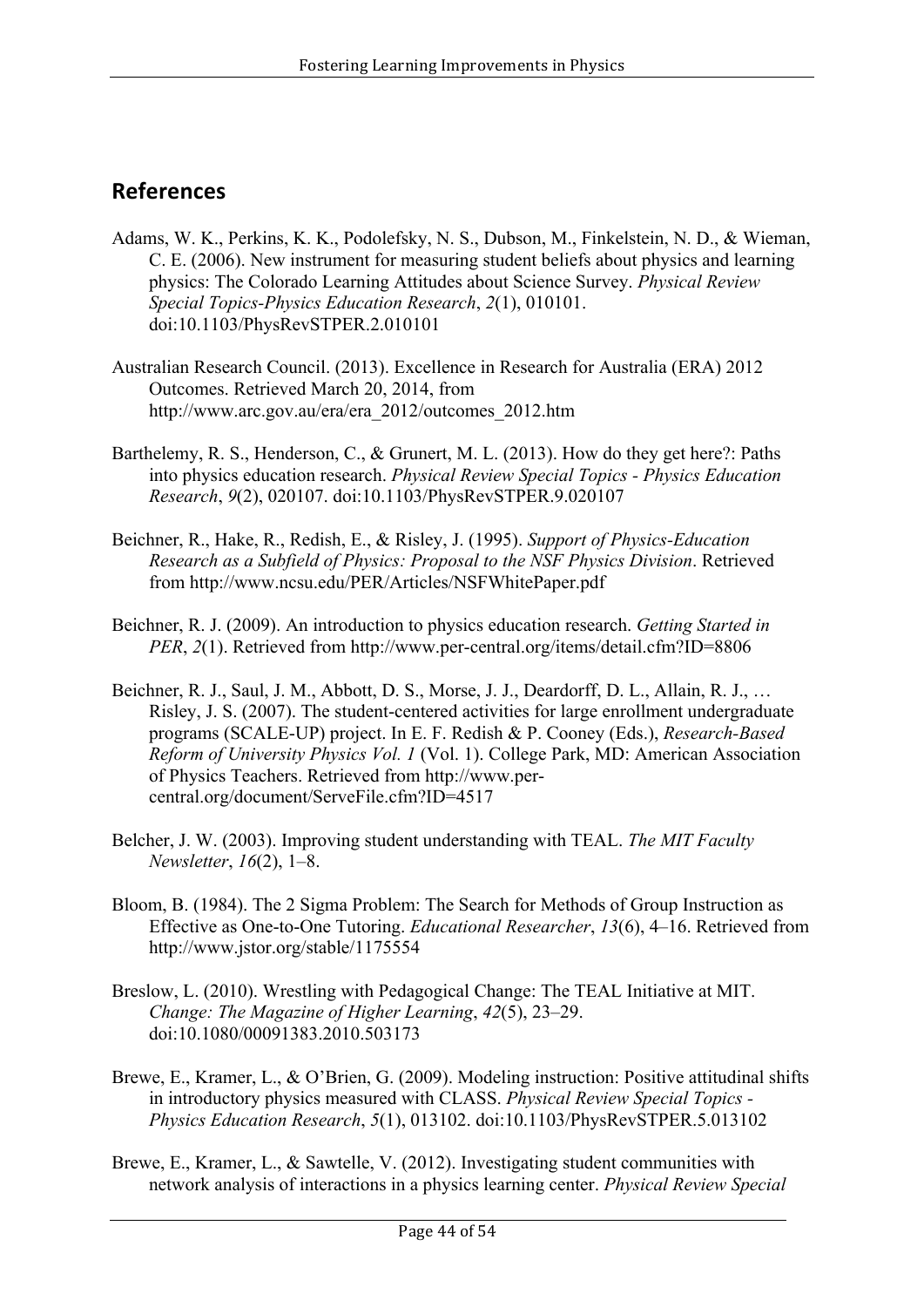*Topics - Physics Education Research*, *8*(1), 010101. doi:10.1103/PhysRevSTPER.8.010101

- Chi, M., Feltovich, P., & Glaser, R. (1981). Categorization and representation of physics problems by experts and novices. *Cognitive Science*, *5*(2), 121–152. doi:10.1207/s15516709cog0502\_2
- Crouch, C. H., & Mazur, E. (2001). Peer Instruction: Ten years of experience and results. *American Journal of Physics*, *69*(9), 970. doi:10.1119/1.1374249
- Cummings, K. (2011). *A Developmental History of Physics Education Research*. Retrieved from http://sites.nationalacademies.org/DBASSE/BOSE/?IdcService=GET\_FILE&dDocNam e=DBASSE\_072580&RevisionSelectionMethod=Latest
- David, M., Parry, G., Vignoles, A., Hayward, J., Williams, J., Crozier, G., … Fuller, A. (2008). *Widening Participation in Higher Education*. (T. Hinton-Smith, Ed.). Basingstoke: Palgrave Macmillan. doi:10.1057/9781137283412
- Ding, L., Chabay, R., Sherwood, B., & Beichner, R. (2006). Evaluating an electricity and magnetism assessment tool: Brief electricity and magnetism assessment. *Physical Review Special Topics - Physics Education Research*, *2*(1), 010105. doi:10.1103/PhysRevSTPER.2.010105
- Duch, B. J. (1996). Problem-Based Learning in Physics: The Power of Students Teaching Students. *Journal of College Science Teaching*, *15*(5), 326–329.
- Edmunds, M. (2008). *Review of the Student Learning Experience in Physics*. Retrieved from http://www.heacademy.ac.uk/assets/ps/documents/subject\_reviews/physrev\_final.pdf
- Gaffney, B. J. D. H., Richards, E., Kustusch, M. B., Ding, L., & Beichner, R. J. (2008). Scaling Up Education Reform. *Journal of College Science Teaching*, *37*(5), 18–23.
- Gunn, V., & Fisk, A. (2013). *Considering teaching excellence in higher education: 2007- 2013*. Retrieved from http://www.heacademy.ac.uk/assets/documents/Teaching\_Excellence/TELR-final.pdf
- Hake, R. R. (1998). Interactive-engagement versus traditional methods: A six-thousandstudent survey of mechanics test data for introductory physics courses. *American Journal of Physics*, *66*(1), 64. doi:10.1119/1.18809
- Heller, P., & Hollabaugh, M. (1992). Teaching problem solving through cooperative grouping. Part 2: Designing problems and structuring groups. *American Journal of Physics*, *60*(7), 637.
- Heller, P., Keith, R., & Anderson, S. (1992). Teaching problem solving through cooperative grouping. Part 1: Group versus individual problem solving. *American Journal of Physics*, *60*(7), 627.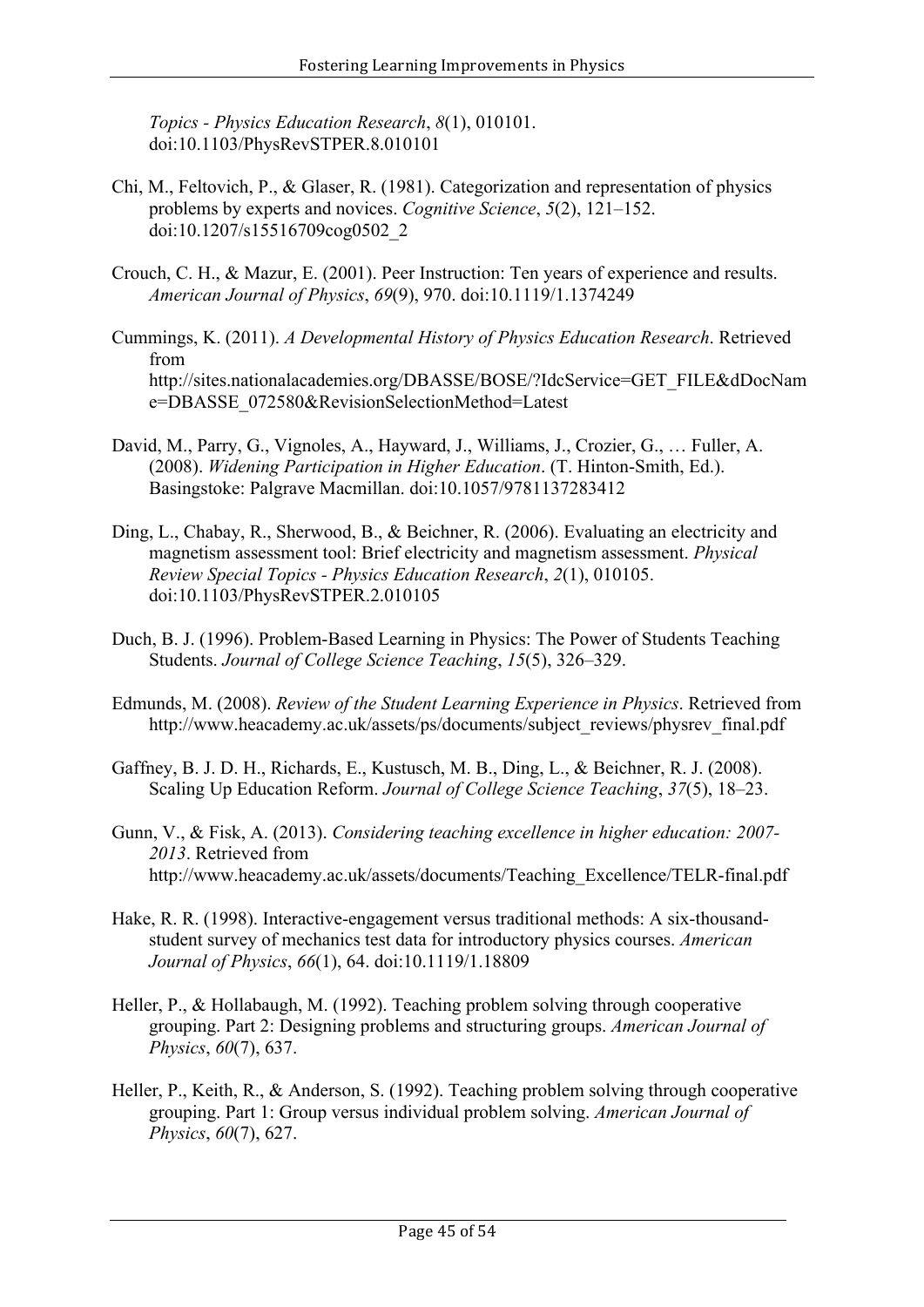- Henderson, C., Barthelemy, R., Finkelstein, N., & Mestre, J. (2012). Physics Education Research funding census. *AIP Conference Proceedings-American Institute of Physics*, *1413*(1), 211.
- Henderson, C., & Dancy, M. (2009). Impact of physics education research on the teaching of introductory quantitative physics in the United States. *Physical Review Special Topics - Physics Education Research*, *5*(2), 020107. doi:10.1103/PhysRevSTPER.5.020107
- Henderson, C., & Dancy, M. H. (2008). Physics faculty and educational researchers: Divergent expectations as barriers to the diffusion of innovations. *American Journal of Physics*, *76*(1), 79. doi:10.1119/1.2800352
- Henderson, C., Turpen, C., Dancy, M., & Chapman, T. (2014). Assessment of teaching effectiveness: Lack of alignment between instructors, institutions, and research recommendations. *Physical Review Special Topics - Physics Education Research*, *10*(1), 010106. doi:10.1103/PhysRevSTPER.10.010106
- Hestenes, D., Wells, M., & Swackhamer, G. (1992). Force concept inventory. *The Physics Teacher*, *30*(3), 141–158. doi:10.1119/1.2343497
- Higher Education Statistics Agency. (2012). *Students in Higher Education Institutions 2011/12*. Retrieved from http://www.hesa.ac.uk/
- Lave, J., & Wenger, E. (1991). *Situated learning: Legitimate peripheral participation*. Cambridge University Press.
- Laws, P. W. (1991). Calculus-based physics without lectures. *Physics Today*, *44*(12), 24–31.
- Laws, P. W. (1996). *Workshop Physics Activity Guide*. John Wiley & Sons.
- Libarkin, J., & Finkelstein, N. (2001). *Who Cares About Postdocs Anyway? Evaluating the National Science Foundation's Postdoctoral Fellowships in Science, Mathematics, Engineering and Technology Education*. Retrieved from http://lchc.ucsd.edu/nfinkels/pd.pdf
- Lorenzo, M., Crouch, C. H., & Mazur, E. (2006). Reducing the gender gap in the physics classroom. *American Journal of Physics*, *74*(2), 118. doi:10.1119/1.2162549
- Madsen, A., McKagan, S. B., & Sayre, E. C. (2013). Gender gap on concept inventories in physics: What is consistent, what is inconsistent, and what factors influence the gap? *Physical Review Special Topics - Physics Education Research*, *9*(2), 020121. doi:10.1103/PhysRevSTPER.9.020121
- McDermott, L. C. (1991). Millikan Lecture 1990: What we teach and what is learned— Closing the gap. *American Journal of Physics*, *59*(4), 301. doi:10.1119/1.16539
- McDermott, L. C., & Shaffer, P. S. (2003). *Tutorials in Introductory Physics*. Addison-Wesley.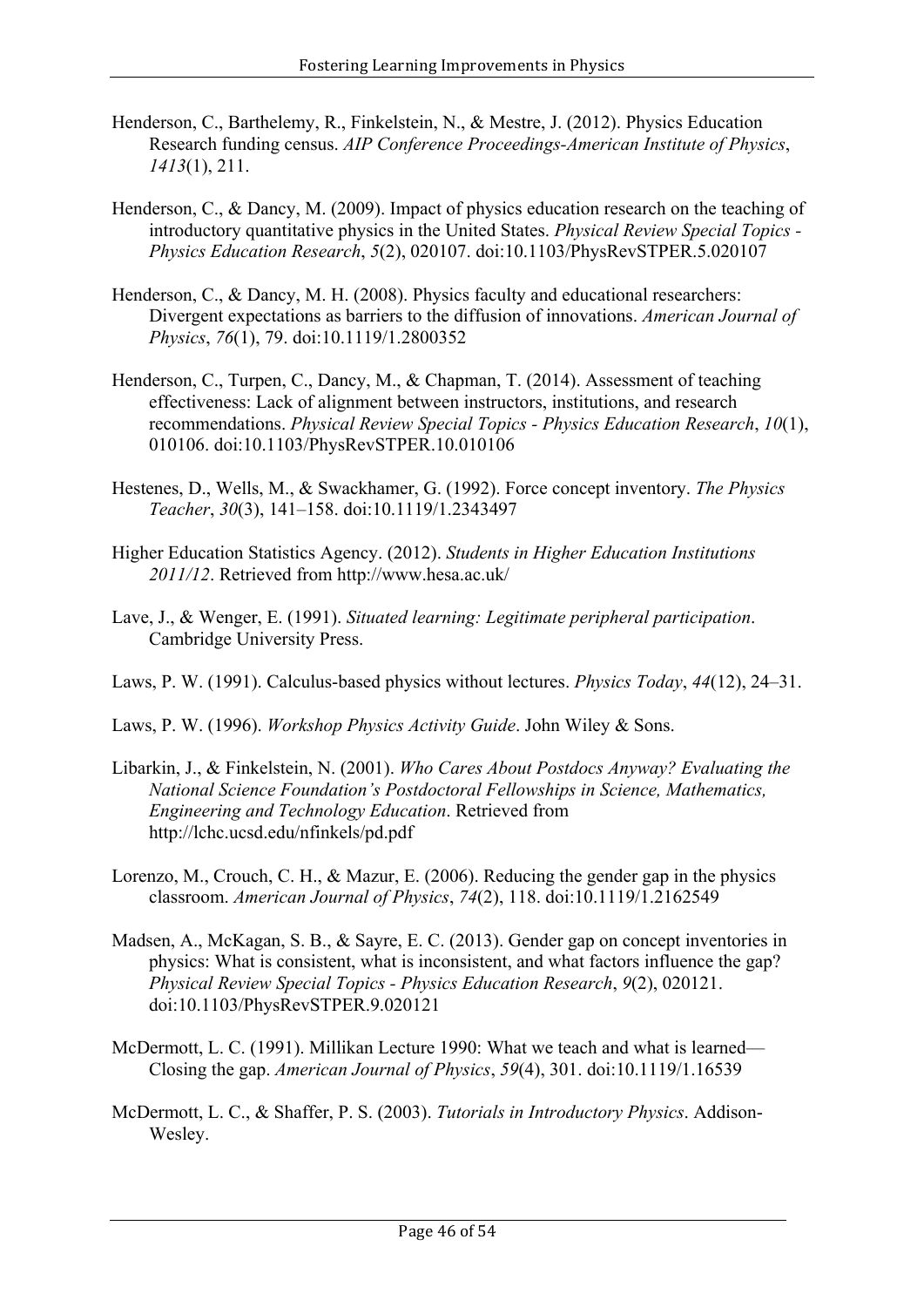- McWhinnie, S. (2013). *Academic physics staff in UK higher education institutions*. Retrieved from http://www.iop.org/publications/iop/2013/page\_62162.html
- Meltzer, D. E. (2005). Relation between students' problem-solving performance and representational format. *American Journal of Physics*, *73*(5), 463. doi:10.1119/1.1862636
- Meltzer, D. E., McDermott, L. C., Heron, P. R., Redish, E. F., & Beichner, R. J. (2004). *A call to the AAPT executive board and publications committee to expand publication of physics education research articles within the American Journal of Physics*. Retrieved from http://physicseducation.net/docs/call\_to\_aapt\_revised\_12-29-03.pdf
- Meltzer, D. E., & Thornton, R. K. (2012). Resource Letter ALIP–1: Active-Learning Instruction in Physics. *American Journal of Physics*, *80*(6), 478. doi:10.1119/1.3678299
- National Research Council. (2012). *Discipline-Based Education Research: Understanding and Improving Learning in Undergraduate Science and Engineering*. (S. R. Singer, N. R. Nielsen, & H. A. Schweingruber, Eds.). Washington, D.C.: The National Academies Press. Retrieved from http://www.nap.edu/openbook.php?record\_id=13362
- National Research Council. (2013). *Adapting to a Changing World - Challenges and Opportunities in Undergraduate Physics Education*. Washington, D.C.: The National Academies Press. Retrieved from http://www.nap.edu/openbook.php?record\_id=18312
- Nicholson, S., & Mulvey, P. J. (2013). *Roster of Physics Departments with Enrollment and Degree Data, 2012* (Vol. 703). Retrieved from http://www.aip.org/statistics/reports/roster-physics-departments-enrollment-and-degreedata-2012-0
- Nicol, D. J., & Draper, S. W. (2009). A blueprint for transformational organisational change in higher education: REAP as a case study. In T. Mayes, D. Morrison, H. Mellar, P. Bullen, & M. Oliver (Eds.), *Transforming Higher Education Through Technology Enhanced Learning* (pp. 191–207). The Higher Education Academy. Retrieved from http://www.heacademy.ac.uk/resources/detail/learningandtech/transforming\_he\_through \_technology\_enhanced\_learning
- Perkins, K., Adams, W., Dubson, M., Finkelstein, N., Reid, S., Wieman, C., & LeMaster, R. (2006). PhET: Interactive Simulations for Teaching and Learning Physics. *The Physics Teacher*, *44*(1), 18. doi:10.1119/1.2150754
- Raine, D., & Collett, J. (2003). Problem-based learning in astrophysics. *European Journal of Physics*, *24*(2), S41–S46. doi:10.1088/0143-0807/24/2/306
- Research Excellence Framework. (2012). *Part 2B Main Panel B criteria*. Retrieved from http://www.ref.ac.uk/media/ref/content/pub/panelcriteriaandworkingmethods/01\_12\_2B. pdf
- Sahin, M. (2009). Effects of Problem-Based Learning on University Students' Epistemological Beliefs About Physics and Physics Learning and Conceptual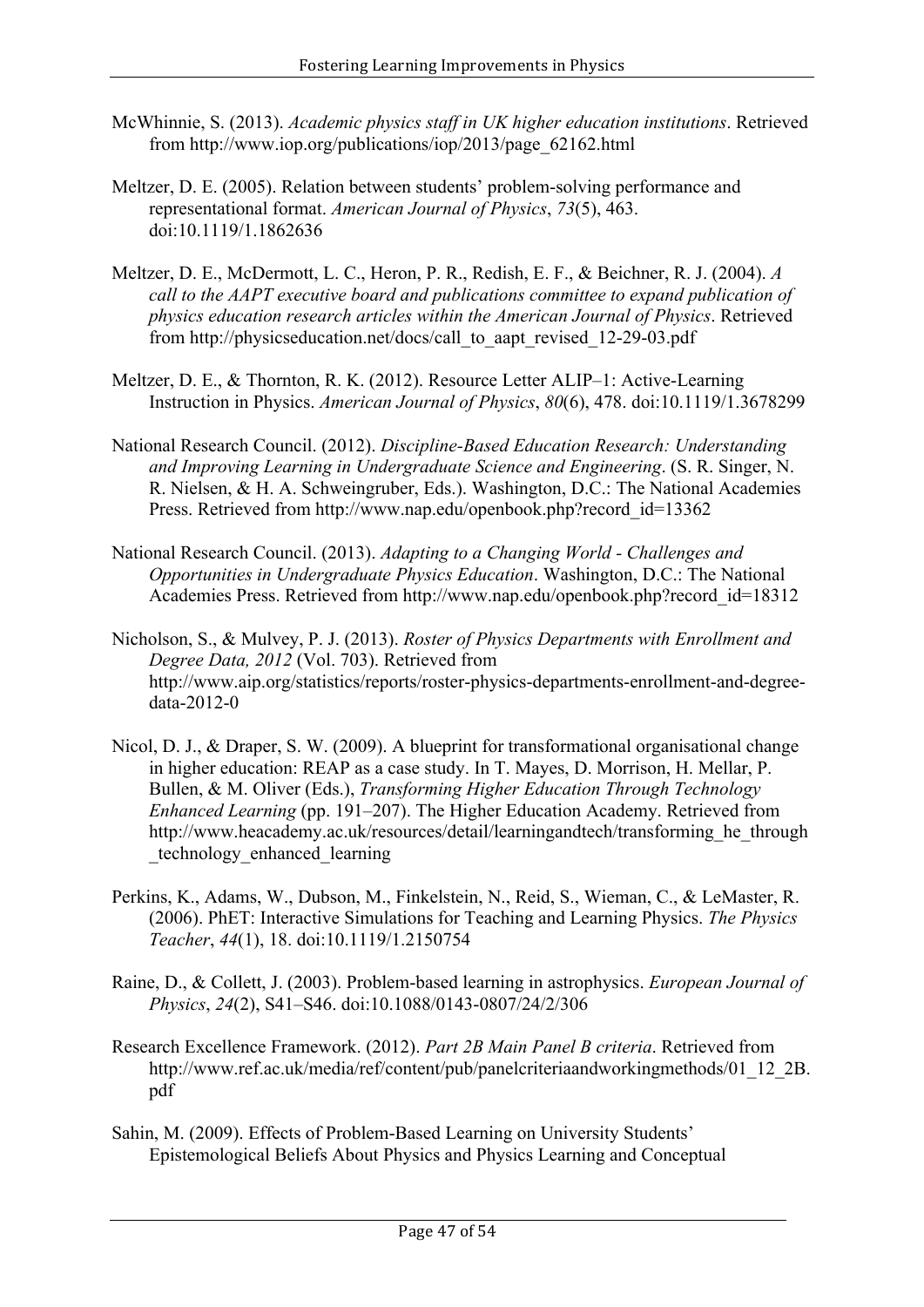Understanding of Newtonian Mechanics. *Journal of Science Education and Technology*, *19*(3), 266–275. doi:10.1007/s10956-009-9198-7

- Sokoloff, D. R., & Thornton, R. K. (1997). Using interactive lecture demonstrations to create an active learning environment. *The Physics Teacher*, *35*(6), 340–347. doi:10.1119/1.2344715
- Twigg, C. A. (2003). New Models for Online Learning. *Educause Review*. Retrieved from https://net.educause.edu/ir/library/pdf/erm0352.pdf
- US Department of Education National Center for Education Statistics. (2013). *Digest of Education Statistics, 2012* (p. Table 240). Retrieved from http://nces.ed.gov/pubsearch/pubsinfo.asp?pubid=2014015
- Vollmer, M. (2003). Physics teacher training and research in physics education: results of an inquiry by the European Physical Society. *European Journal of Physicsal of Physics*, *24*(2), 131–147. doi:10.1088/0143-0807/24/2/354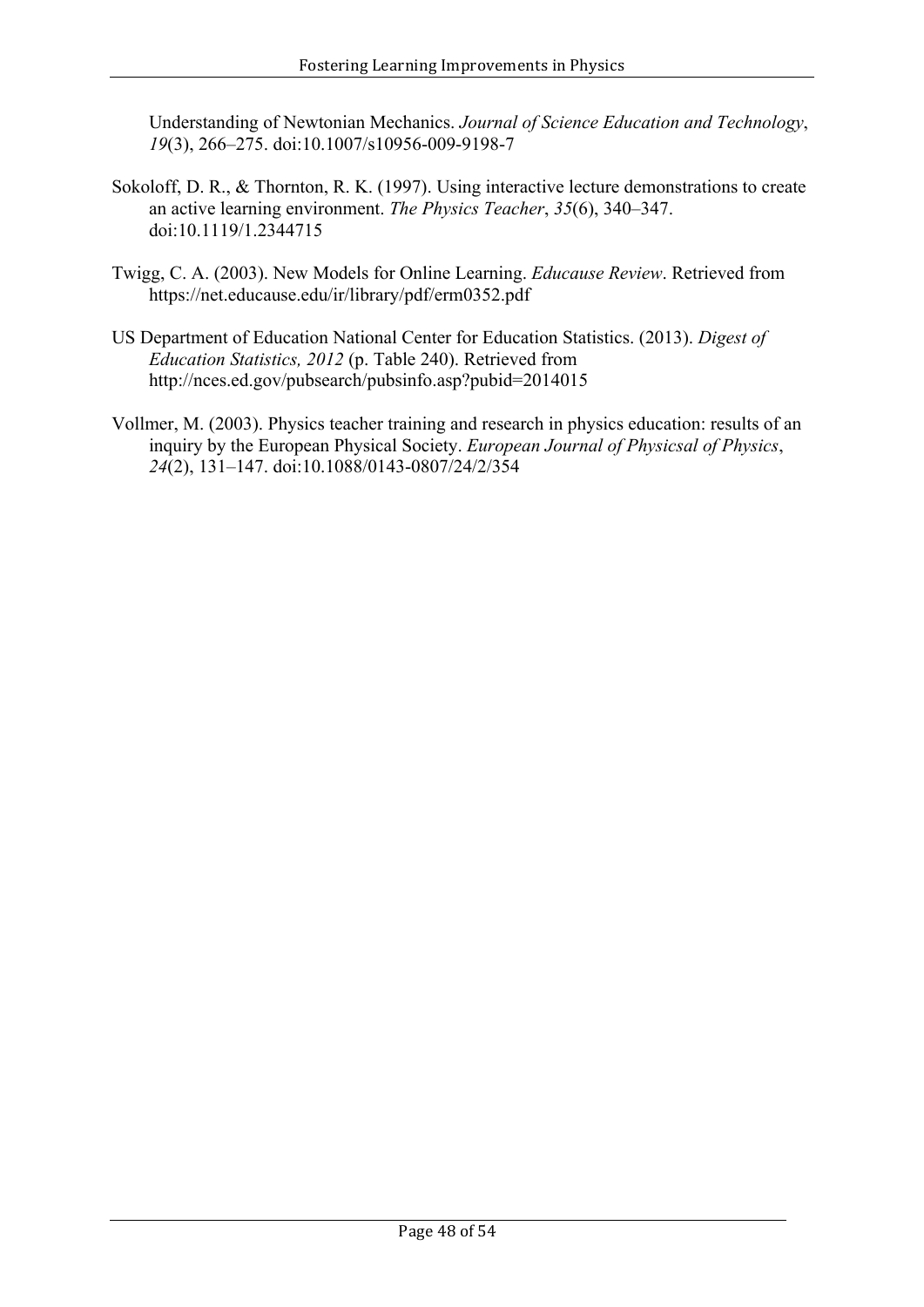# **Appendices**

## **Appendix A. PER in the United States**

The majority of the seminal results described in Section 3 stem from research done in the United States, where PER first emerged in the 1970s and where it is now most firmly established as a sustainable field of academic research. According to the report *Discipline-Based Education Research: Understanding and Improving Learning in Undergraduate Science and Engineering* (National Research Council, 2012), PER research staff are currently active in 79 higher education institutions in the US. A recent funding census attracted 237 respondents who self-identified as US-based PER practitioners (Henderson et al., 2012). The US PER community is largely, though not exclusively, comprised of physicists who are based in physics departments. 70% of the Henderson et al. (2012) sample worked in physics departments, 43% held PhDs in traditional areas of physics and 33% held PhDs in PER. Other respondents were based in education departments or held joint appointments. Underscoring the multidisciplinary nature of the field, roughly half the reported PhDs in PER were granted by education departments.

Notably, there are established career paths for researchers in PER in the US. About a dozen institutions grant doctoral degrees in PER (National Research Council, 2012) and job opportunities for new PhDs appear to be plentiful. Beichner (2009) describes a job market in which '*most PER graduates take faculty positions immediately upon graduation*,' leaving PER postdoctoral positions undersubscribed. An average of 55 jobs per month were listed on a blog of jobs suitable for PER graduates (http://perjobs.blogspot.co.uk) in the second half of 2013, and the vast majority were based in the US. While appointment of a PER scholar to a tenure track position at a major research university is still rare (National Research Council, 2012), more than 75 tenured or tenure-track faculty are currently active in PER (Cummings, 2011). Describing successful career trajectories of PER PhD graduates from 2000-2002, Cummings (2011) states that most went directly into tenure-track positions and had been granted tenure based on their PER work within ten years. Half of the small sample of postgraduate and postdoctoral scholars interviewed by Barthelemy et al., 2013) aspired to continuing careers in academia.

A cohesive professional community supports US PER. There are several national meetings for PER each year (National Research Council, 2012) and the largest of these typically attracts more than 200 delegates and produces an average of 70 associated proceedings publications (Cummings, 2011). There are also three peer-reviewed journals – *The American Journal of Physics*, *The Physics Teacher*, and *Physical Review Special Topics: Physics Education Research* –which provide avenues for publication of work in PER. A PER Topical Group within the American Association of Physics Teachers (AAPT) is open to all PER practitioners. This group in turn elects a Leadership and Organizing Committee which coordinates strategic decision-making for the PER community. In addition, there is an active online forum, provided by the AAPT and partly funded by the National Science Foundation (NSF), for resource and information sharing at PER-Central (http://www.per-central.org). The site attracts both US and international PER practitioners and, among other services, coordinates groups of graduate students and of individuals working alone in PER to allow networking and community building.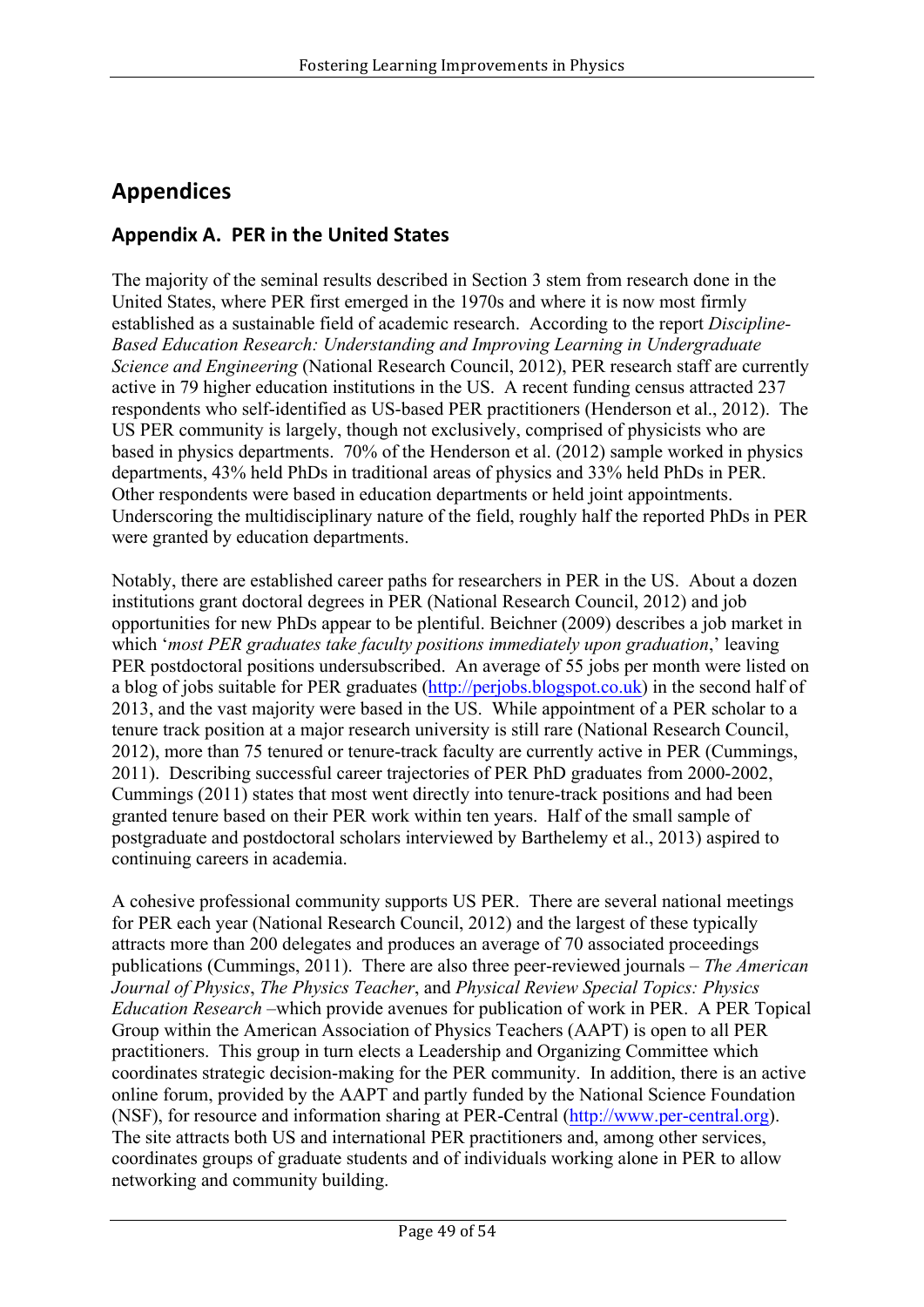Most US PER practitioners study teaching and learning of undergraduate physics, with the majority of grant funding going towards research at the introductory undergraduate level and much smaller amounts devoted to work focusing on more advanced undergraduate or schoollevel learners (Henderson et al., 2012). Cummings (2011) notes a general diversification of PER research interests as the field grows and, in particular, a move away from research which is directly applicable to teaching. She quotes one researcher as stating that '[PER] research] seems to have become more and more fragmented, quite divergent' and that 'there seems to be a lack of consensus on priorities and goals of the field'. A comprehensive report for the National Academy of Sciences, *Adapting to a Changing World: Challenges and Opportunities in Undergraduate Physics Education* (National Research Council, 2013) summarizes current and emerging areas of emphasis in US PER studies which include topics which are directly applicable to classroom challenges (e.g., the promotion of reasoning abilities), topics which are more theoretical in nature (e.g., the nature and origins of conceptual difficulties), and topics relating to strategies to engender change (e.g., optimizing dissemination routes for PER-based innovations).

Unsurprisingly, funding levels for PER are highest in the United States. Based on an on-line survey of PER practitioners and an audit of relevant funding bodies, Henderson et al. (2012) estimate a total funding base for US PER in the years 2006-2010 of \$72.5m (£44.8m). In this study, 55% of survey respondents reported having been funded to conduct PER and the average grant size was roughly £160k. To allow comparison across international regions, we divide the total funding reported by survey respondents by the time period covered by the survey and the number of PER practitioners in the full survey samples. We find annual funding levels per respondent are 50%-100% higher in the US than in any other region covered by our study.

Henderson et al. (2012) report that the majority of funding for PER in the US comes from the national government through NSF programmes run by the Directorate for Education and Human Resources. Additional sources of support include the US Department of Education, private foundations and grants provided at state and institution level. Grants from governmental sources averaged \$368k (£224k), while institutional grants averaged \$17k (£10k). Henderson et al. (2012) also investigated the nature of funded projects in the US. While grants were awarded for studies of physics learning at all educational levels – from elementary school through to postgraduate study –the largest amount of funding by far supported work on undergraduate learners, particularly those in introductory classes. Funded projects most often focused on curriculum development, though substantial fractions of the funding pot also went to basic research, dissemination and outreach.

Henderson et al. (2012) also note that the primary purpose of the NSF programmes that fund 75% of US PER is to support educational practice, rather than to subsidise basic research. They further note that very little PER work is funded through programmes housed in the NSF Division of Physics and that there is no dedicated funding line within the NSF or elsewhere to support PER. They argue that these deficits in combination with the often short-term, project-by-project basis of much of the available funding complicates efforts to build sustainable research programmes in PER.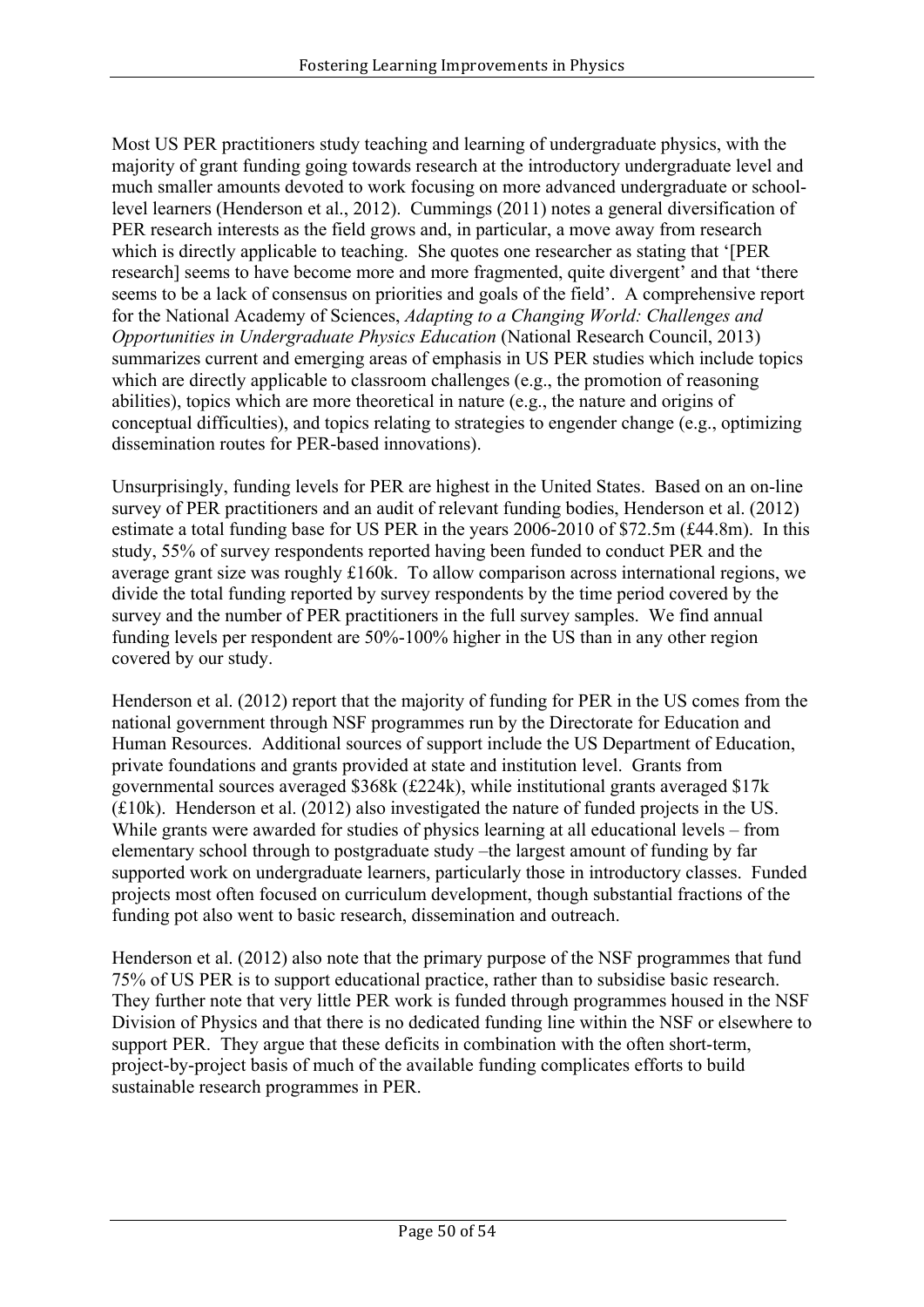## Appendix B. PER in the European Union (outside the UK)

In the European Union outside the UK (hereafter 'EU'), our survey attracted 85 responses from self-identified PER practitioners based in 41 institutions and 19 countries. We note that different types of researchers may identify as PER practitioners in different regions and that, especially within the EU, this may lead to considerable diversity within the sample.

In general, those who identified as PER researchers in the EU were less likely than those in other regions to be tightly connected to physics departments. Only 60% of respondents were based in physics departments and just 25% held PhDs in traditional areas of physics. A third of the EU sample were based in education departments. A similar fraction was found by Vollmer (2003), who surveyed experts in PER from 21 EU countries and published responses averaged by country. While Vollmer (2003) states that very few PER experts have a lot of contact with colleagues in traditional areas of physics, roughly half the respondents to the FLIP survey who were based outwith physics departments reported working with them regularly.

Our survey suggests that, compared to other regions outside the US, PER may be relatively well established as an academic field in the EU. Research in PER appeared to be a primary job role for many EU respondents, who were more likely than those in other non-US regions to hold PhDs in PER (33%), to spend at least half of their non-teaching time on PER (53%) and to publish PER results at least every year (78%). They were also more likely to work at an institution which had a PER group (65%) and offered PhD studentships in PER (67%). Just under a third of EU respondents felt there were well-defined career paths for PER in their countries.

Perhaps unsurprisingly, given the large number of countries represented in the sample as well as the academic diversity of the respondents, there was less evidence of a cohesive professional community of PER researchers across the EU. While the vast majority of respondents reported keeping up-to-date with PER knowledge by reading the research literature and attending conferences, there was little consensus around preferred publications or conferences. The most common place to publish PER for EU researchers was in nationallevel journals and no more than a quarter of respondents published work in the most commonly cited international journal (*The European Journal of Physics*). The most frequently mentioned PER conference (GIREP-EPEC) was attended by no more than a third of respondents.

European researchers were much less ubiquitously interested in studies at undergraduate level than those in other international regions. A greater number of respondents reported studying learners at secondary school level (72%) than at HE level (65%). Many practitioners studied physics education at multiple educational levels, and many reported playing a role in the training of physics schoolteachers. In keeping with this broader scope for PER, there was no clear consensus among EU respondents about prominent and/or influential research areas. Among the most commonly cited were problem-based learning and technology-assisted learning, which were also common responses in other international regions. Notably, when asked to consider how PER activity could foster learning improvements in undergraduate physics and to provide examples of widely-disseminated PER-based innovations, the most common response among the EU respondents who chose to answer was that they didn't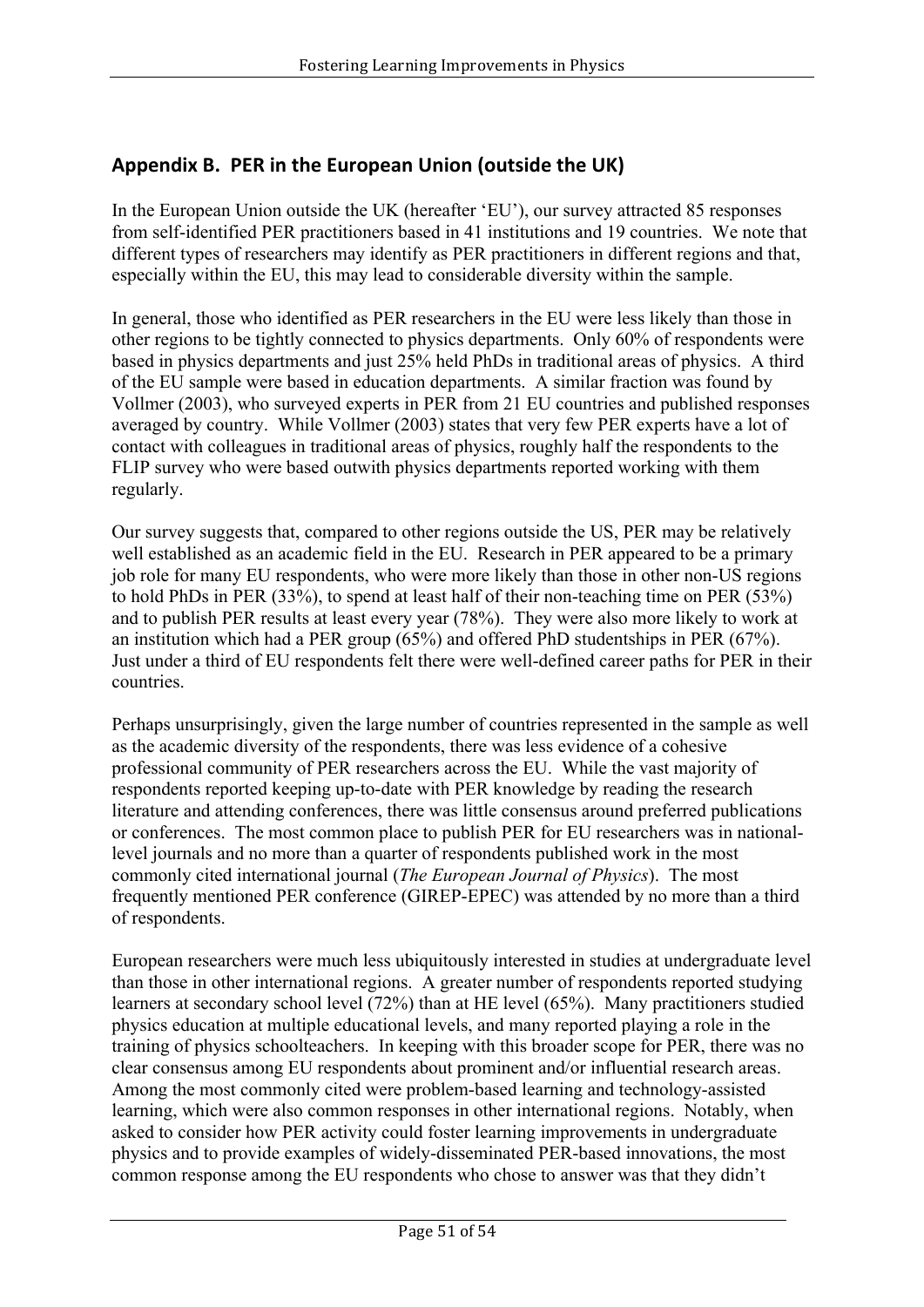know. This may reflect both the greater emphasis in this region on study outside of HE level and/or a lesser focus on applied research that directly aims to impact student experiences.

EU survey respondents identified 71 grants worth a total of  $\epsilon$ 16.6m (£13.5m) over the ten year period to 2013. We note that this total is a lower limit on the funding actually received for PER over the period, as some respondents listed grants but did not provide their value and some respondents explicitly stated that listing their funded projects would be too time consuming. The value of reported grants yields an average annual funding per respondent within the EU which is 50% lower than that in the US and 25% higher than that in Australia and the UK. The fraction of respondents who were grantholders was lowest in the EU survey, with just 38% of researchers reporting that they were principle investigators of a funded PER project.

The largest fraction of reported EU funding came from a small number of very large grants from the European Commission. While these projects comprise only 11% of the reported grants, they have an average value of  $\epsilon$ 1.8m (£1.5m) and contribute 46% of all reported funding. The second largest contributor to the reported funding, both by number of grants and total value of funding, were national governments which averaged  $\epsilon$ 203k (£166k). Among grants where differentiation by the type of government body was possible, lower value awards from ministries of research outnumbered higher value awards from ministries of education. A quarter of the reported grants came from institutional sources, but with median award values of  $\epsilon$ 17k (£14k) they were worth just 4% of the total funding reported.

While we did not specifically query the aims of funded projects in our survey, the titles and/or descriptions of reported grants suggest that, as in other regions, many are focused on the development of teaching practice, often at pre-University level. In addition, many of the largest grants – for example two multi-million Euro awards from the European Commission – focused on improving teaching and learning of science in general rather than physics specifically. Funding levels for studies of undergraduate physics teaching and learning and, in particular, basic research in this area, are substantially lower than those reported above.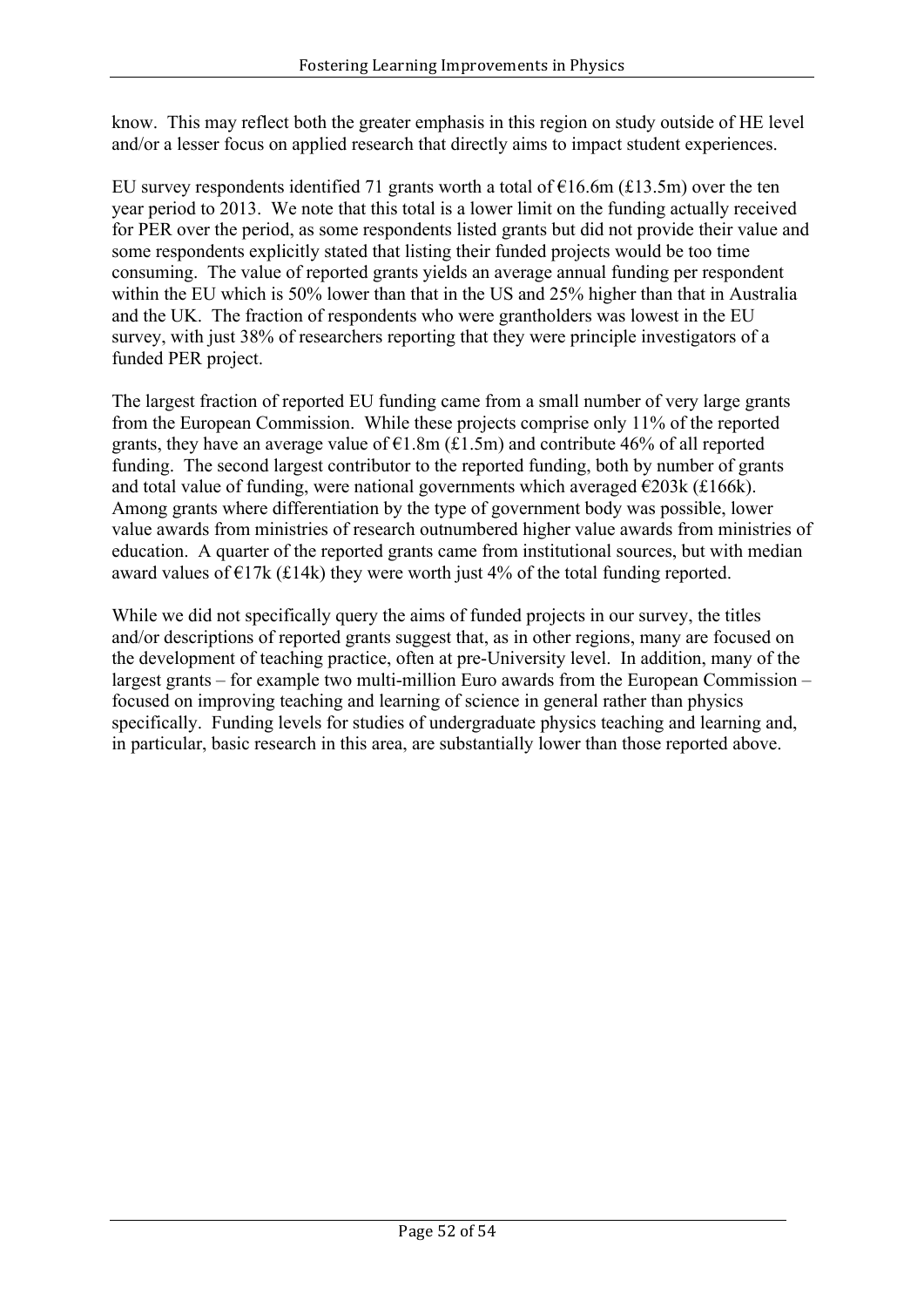## **Appendix C. PER in Australia**

We received survey responses from PER practitioners at 21 institutions in Australia, which suggests a very high fraction of institutions with undergraduate physics departments in Australia have staff involved in PER. 75% of all departments that produce research in the physical sciences in Australia are represented, as well as three institutions with no research units in physics (Australian Research Council, 2013). The majority of respondents were based within physics departments (80%) and held PhDs in a traditional area of Physics (76%). Very few respondents held PhDs in PER (6%).

The Australian survey attracted an older and more experienced demographic than those in other regions. Just 8% of respondents were under the age of 35 and two-thirds had more than ten years' experience in PER. There are correspondingly fewer early career researchers and more mid-career researchers in the sample compared to other regions, though with no higher fraction of full professors. Given how common PER staff appear to be and how long many have been active in the field, it seems likely that Australian PER emerged fairly soon after the field became well established in the US. If the group of respondents who have participated in our survey provides an unbiased sample of the PER community in Australia, the lack of early-career researchers may suggest that growth of the field is now waning.

Many of those doing PER in Australia appear to do so within a job focused on another area. Only 18% of respondents stated that their primary professional activity was research of any kind, a significant fraction reported doing research outside of PER, and just 11% spent more than half their non-teaching time on PER. However, roughly 40% of the sample reported being based in PER groups, publishing PER more than once a year, and working in institutions which offered PhD studentships in PER. Roughly a quarter of the respondents felt there were well-defined career paths in PER in Australia.

PER researchers in Australia showed the lowest level of consensus over publication routes of all the regions we studied. No more than 1 in 5 respondents submitted work to either of the most commonly cited journals, *The International Journal of Science Education* and *The International Journal of Innovation in Science and Mathematics Education*. These journal choices are also outliers internationally, as most PER researchers choose to publish work in physics-specific publications. Australian respondents show a somewhat higher level of cohesion with respect to conference choice, with over half attending congresses of the Australian Institute of Physics. However, they were significantly less likely than respondents from other regions to report keeping up-to-date with PER knowledge through conference attendance, with just over half stating that they did this.

As in the US, the majority of Australian PER researchers studied undergraduate level learners and substantial minorities studied learners at school level. Among the international regions studied, Australian respondents showed the highest level of agreement over which areas in PER were 'hot topics', with nearly half citing technology-assisted learning. Australian respondents also had the highest level of consensus over which factors set the PER research agenda, with two-thirds of respondents suggesting that PER research topics came into prominence due to national priorities. This serves to highlight that strategies at a national level can effectively influence the focus of PER research within a region.